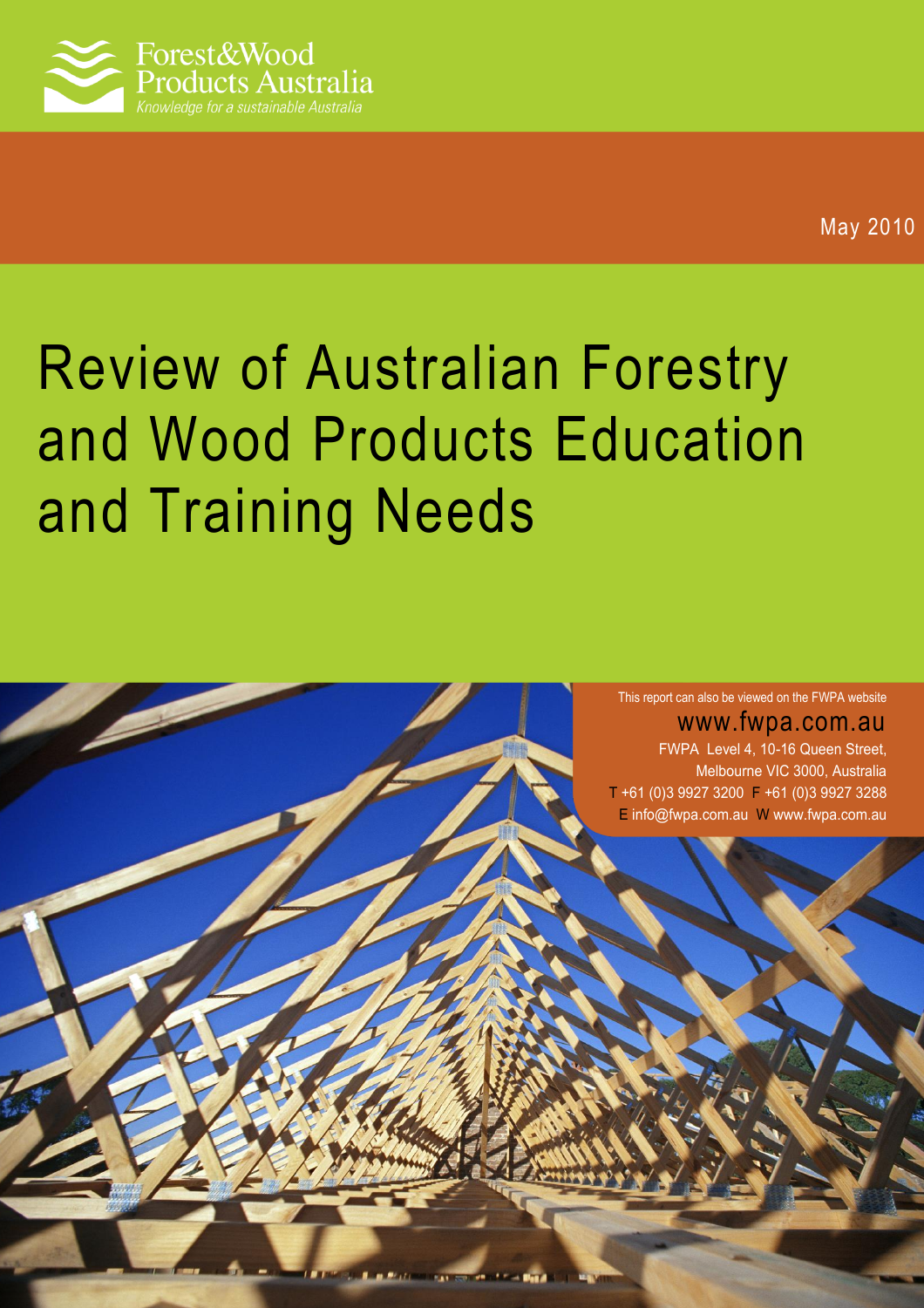# **Review of Australian Forestry and Wood Products Education and Training Needs**

Prepared for

**Forest & Wood Products Australia** 

by

**Rob de Fégely, Myoora Investments Pty Ltd**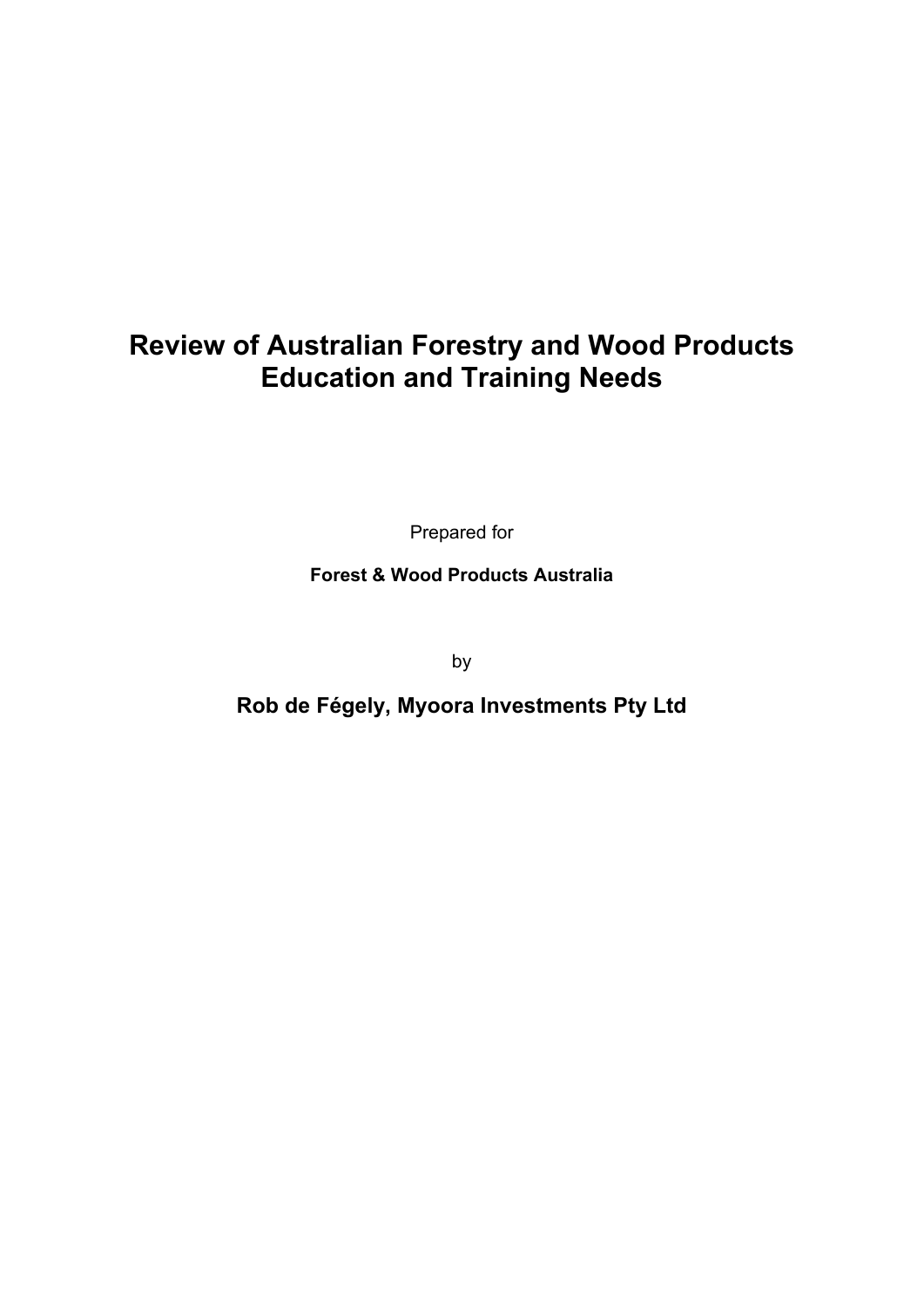

## **Publication: Review of Australian Forestry and Wood Products Education and Training Needs.**

© 2010 Forest & Wood Products Australia Limited. All rights reserved.

Forest & Wood Products Australia Limited (FWPA) makes no warranties or assurances with respect to this publication including merchantability, fitness for purpose or otherwise. FWPA and all persons associated with it exclude all liability (including liability for negligence) in relation to any opinion, advice or information contained in this publication or for any consequences arising from the use of such opinion, advice or information.

This work is copyright and protected under the Copyright Act 1968 (Cth). All material except the FWPA logo may be reproduced in whole or in part, provided that it is not sold or used for commercial benefit and its source (Forest & Wood Products Australia Limited) is acknowledged. Reproduction or copying for other purposes, which is strictly reserved only for the owner or licensee of copyright under the Copyright Act, is prohibited without the prior written consent of Forest & Wood Products Australia Limited.

This work is supported by funding provided to FWPA by the Department of Agriculture, Fisheries and Forestry (DAFF).

ISBN: 978-1-921763-01-4

**Researcher:**  Rob de Fégely Myoora Investments Pty Ltd 9 Orchard Street, Brighton, Victoria, 3186 Ph +61 3 9596 9740 FX +61 3 9596 9741 Mob +61 415 486 201

#### **Final report received by FWPA in May, 2010**

Forest & Wood Products Australia Limited Level 4, 10-16 Queen St, Melbourne, Victoria, 3000 T +61 3 9927 3200 F +61 3 9927 3288 E info@fwpa.com.au W www.fwpa.com.au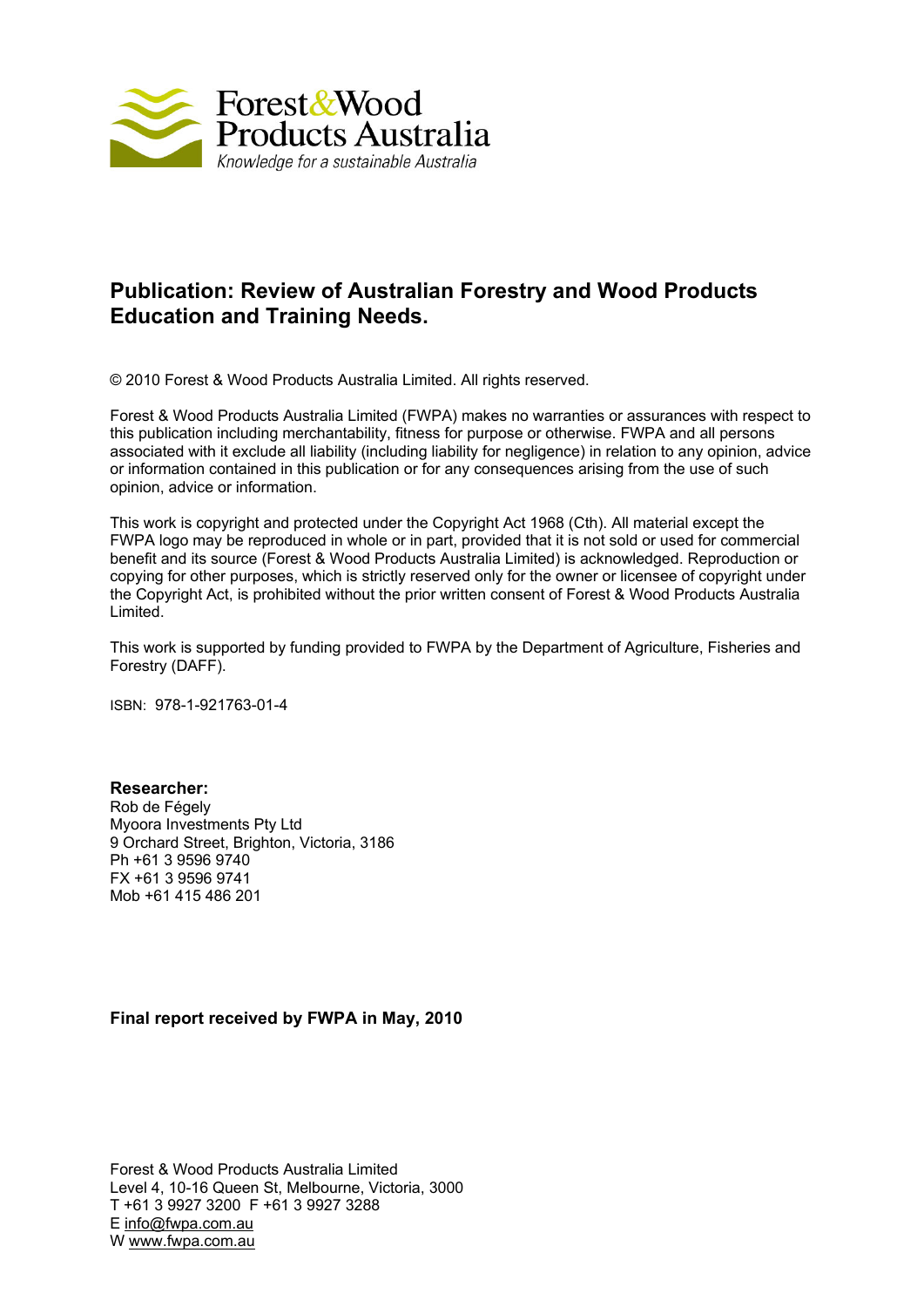# <span id="page-3-0"></span>**Executive Summary**

This report investigates the gaps and needs in the education and training for the Australian forest and wood products industry and follows from a select review of industry participants and education and training providers.

Forest and Wood Products Australia (FWPA) has received a number of requests for financial assistance for a range of education activities: from attracting new recruits to the industry to assisting with education and training at primary, secondary and tertiary levels. FWPA wishes to understand what activities are already underway in the sector and the priorities for training and education.

Vocational support aimed at attracting sufficient and appropriately trained individuals to the Australian forest and wood products industry has been an area of concern for many years.

A more recent issue is the steady decline in forestry graduates from Australian universities, particularly those with forest production skills. This decline has forced Australian forest organisations to recruit foresters from South Africa, New Zealand and elsewhere. Early university forestry training was supported by industry and particularly state government agencies and it initially started as a postgraduate degree. There is also a shortage of people with the technical skills to work in wood products processing and for people who understand timber engineering to assist designers and builders working with timber. These sectors also need support.

Over 100 different organisations and individuals were contacted in this review to assess the gaps and needs for education and training. The review was fairly evenly divided between growers and managers, processors, industry associations and education and training providers. The response rate was over 80%.

The review used a broad definition of education to ensure as many programs as possible were captured and this included community awareness. However the three sectors that define education and training in Australia are primary, secondary and tertiary, where the latter is split into Vocational Education and Training (VET) and University.

A common theme amongst respondents was the poor community image of the industry which has an apparent flow on effect of making the industry a less attractive career option. Careers in the forest industry can be very broad and there is a lack of community awareness of the industry's potential and the range of careers it offers. This isn't new and the industry has responded at various levels with programs to encourage recruits and assist the community to understand the benefits of working in and supporting the forest industry. However, many of these programs are now either unfunded or very low on funds.

To overcome these gaps and needs the following recommendations are made:

1. **Education and Training Advisory Committee** – it is recommended that FWPA establish an education and training advisory committee to work with the educators, national skills council, government agencies and various industry and related industry associations to ensure a consistent approach to the numerous education and training programs conducted by the forest and wood products industry. It can also work to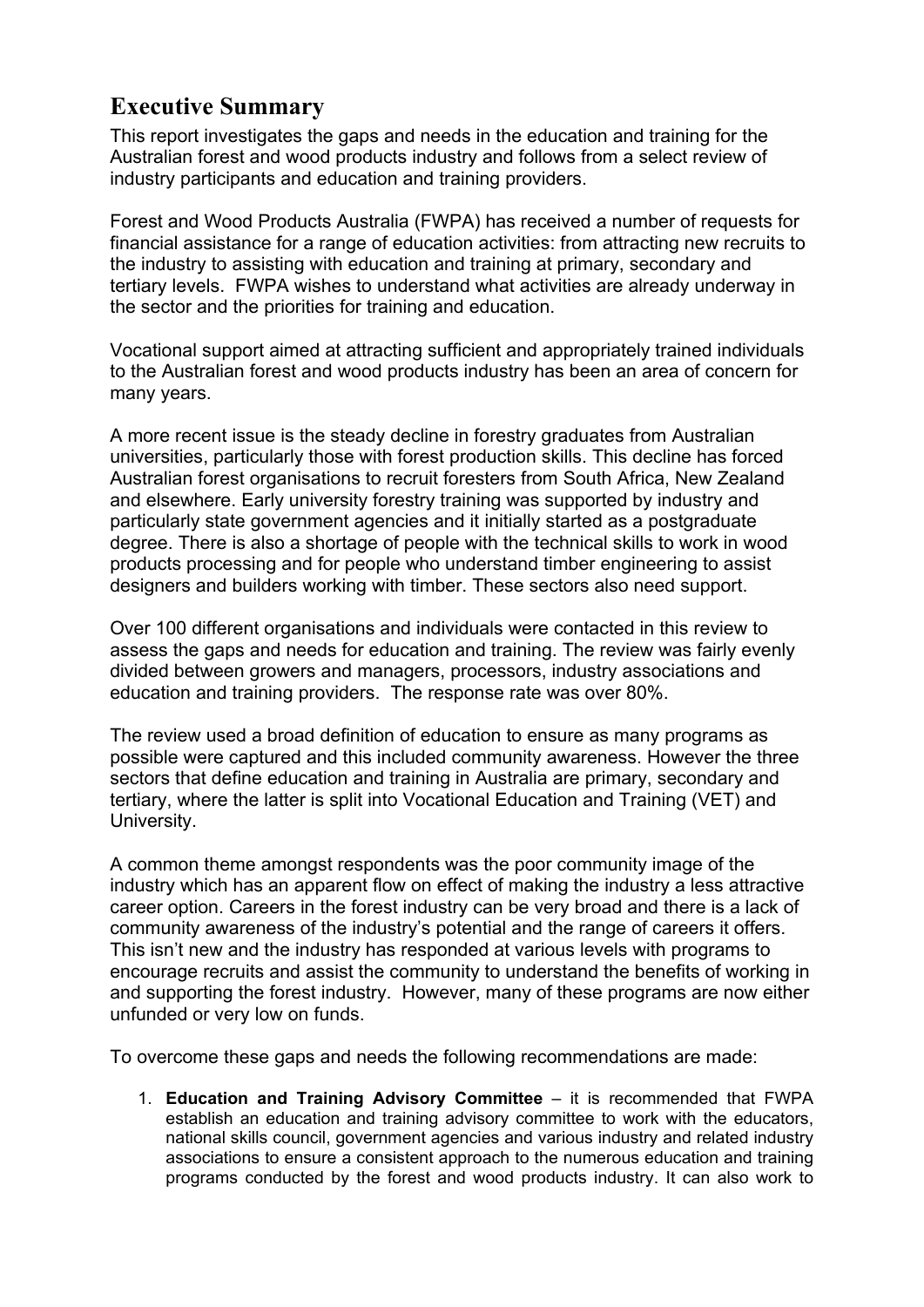create alliances and gain leverage with groups such as the Primary Industries Education Foundation and the Primary Industry Centre for Science Education. FWPA has a peak, independent position in the industry and its non lobbying charter allows it to provide cohesion, co-ordination and objectivity to the needs of the industry.

- 2. **Australian Forest Industry Website** to create greater industry awareness it is recommended that FWPA develop an Australian Forest Industry website. This website would provide a focal point for existing and new information to improve community awareness, promote career profiles for industry recruits and illustrate education and training opportunities. The site could also provide other pertinent information on the industry and links to other websites and organisations as appropriate. For example a link to the specialist recruitment website Seek.com could be established to widen the pool of prospective industry recruits and career changers.
- 3. **Primary Schools program** there are over 6,400 primary schools in Australia and while many state government agencies and industry participants are involved in primary school programs it is extremely difficult for FWPA to have any cost effective national role. It is therefore recommended that FWPA support the existing industry programs where funds and resources permit and explore options within the primary schools curriculum for inclusion of forest related activities either on the internet or in association with government and the industry in forestry regions.
- 4. **Secondary Schools program**  There are over 1,400 secondary schools in Australia and nearly 1,300 combined primary and secondary schools which means that FWPA does not have the resources to have a physical presence in every school. Therefore a two stage approach is recommended. Firstly, for secondary schools in forestry regions FWPA should work with industry and ForestWorks to attract students from years 9 and above who are keen to develop work and trade skills for a career in their local area. Secondly, FWPA should develop an internet presence for students in years 11 and 12 who are considering tertiary training in the Forest and Wood Products industry. In addition to the online presence FWPA should investigate participation in and gaining exposure for forestry and wood products career opportunities through organisations as mentioned in the first recommendation.
- 5. **Tertiary Program** recommendations for the tertiary sector are divided as follows:
	- a. **Vocation –** Vocational education and training for forest growing, management, harvesting and processing is generally provided (but not necessarily in every region) but it needs industry support. Curriculum support for TAFE lecturers in building and the use of wood products will need to be maintained. There is a potential opportunity to develop specialist non degree programs through organisations such as the Gottstein Trust on wood science, processing and marketing for both new industry entrants and as refresher courses. It is recommended that FWPA liaise with ForestWorks to monitor this sector and maintain contact with the New Zealand organisation FITEC to ensure all sectors of the industry training needs are cost efficiently provided and industry is aware of the opportunities.
	- b. **University** University level training is considered in four sectors
		- i. *Forestry tree growing and management* While there is an urgent need for more students there are opportunities to study for a forestry degree at both the undergraduate and postgraduate level. Without students these courses are in dire danger of closing. The Universities are seeking support from FWPA to increase the awareness of forestry career and education opportunities. In addition while student numbers are low they are seeking financial assistance to reduce the cost of tuition particularly travel and this should be considered by FWPA. The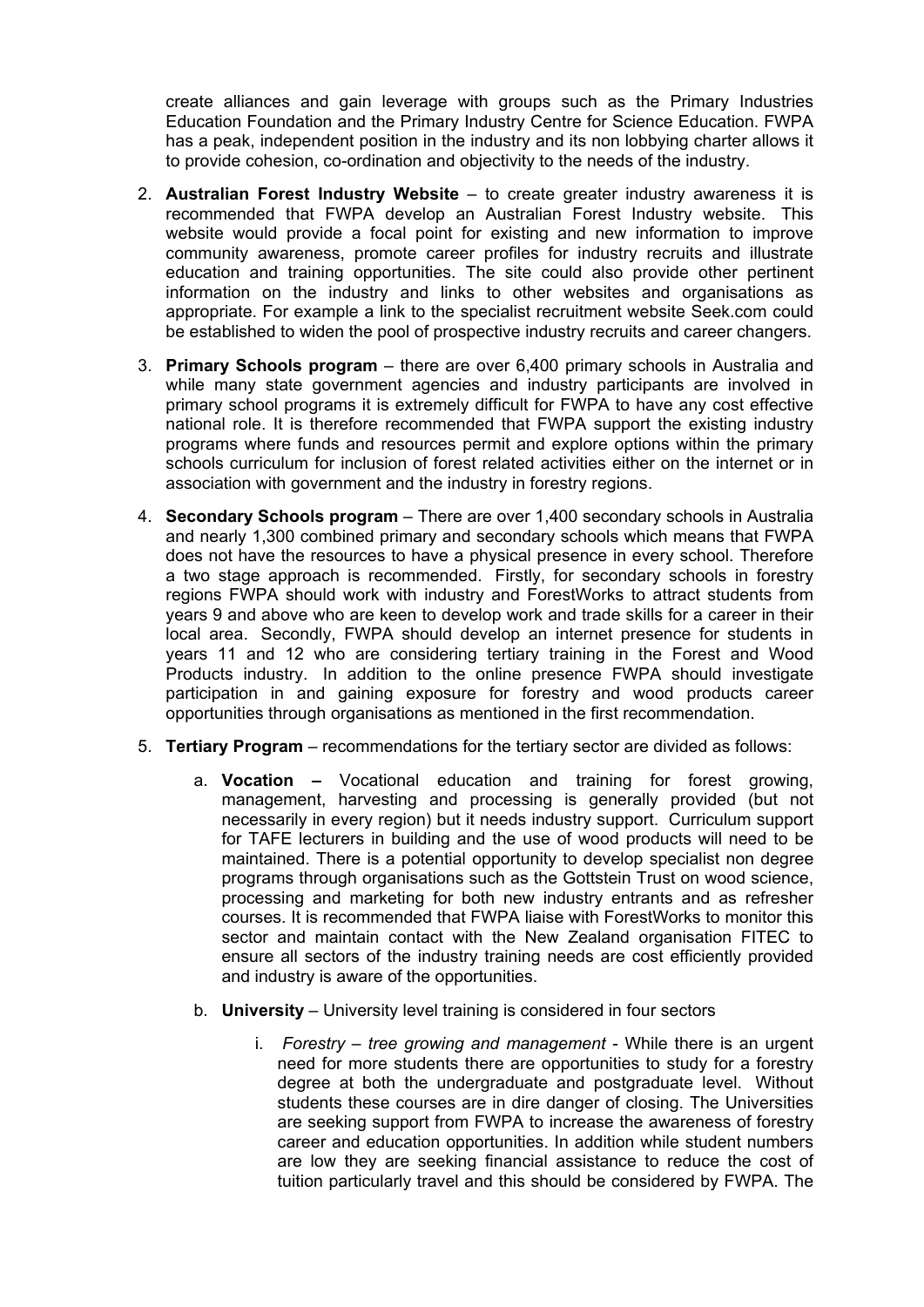Universities would also like industry support for vacation employment, contribution to scholarships and potentially an accelerated HECs repayment scheme for graduates who join the industry. A short term strategy should include industry working immediately with the Universities to communicate with science undergraduates to encourage them to consider a forestry or wood products degree and promote the wide career options in the forest industry.

- ii. *Wood Products Processing and utilisation* there is no dedicated University level training in wood products processing and the use of timber in building. The University of Tasmania is proposing a Graduate Certificate in Timber (Processing and Building) which is expected to commence in 2011. It is recommended that FWPA and industry initially support this course while it establishes itself.
- iii. *Marketing* many interviewees suggested that the industry is not marketing its products effectively against its competitors. There are no dedicated wood products marketing courses associated with the recognised forestry or proposed wood products courses. It recommended that FWPA continue to explore opportunities to address this gap on a national or international collaborative basis.
- iv. *Post graduate* FWPA and the Co-operative Research Centre for Forestry provide scholarship support for post graduate studies. The number of applicants has declined, in response to a lower undergraduate pool and the availability of competing scholarships. Post graduate investments should be targeted to addressing specific skills gaps as identified within the national Research, Development and Extension strategy.
- c. **Mid-career** FWPA has several programs aimed at mid-career development, which have not attracted much interest from potential applicants. The design and promotion of these programs needs to be reconsidered to better address the needs of the sector.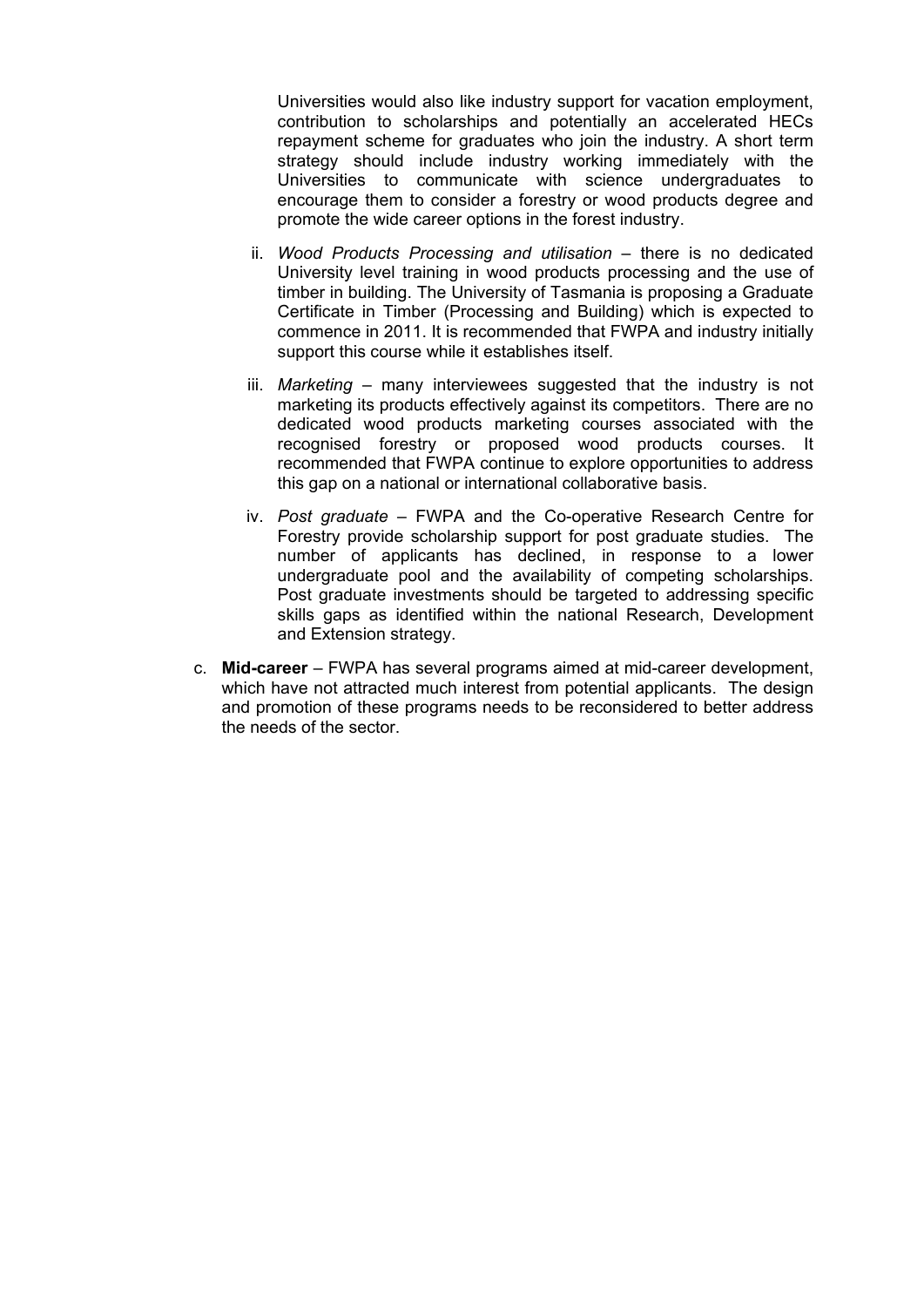# <span id="page-6-0"></span>**Table of Contents**

|                                                                                         | .31 |
|-----------------------------------------------------------------------------------------|-----|
|                                                                                         |     |
|                                                                                         |     |
|                                                                                         |     |
|                                                                                         |     |
| Appendix $3$ – Web addresses for community engagement, education & training programs 39 |     |
| Appendix 4 – Strategic framework and action plan for Australian forestry education 40   |     |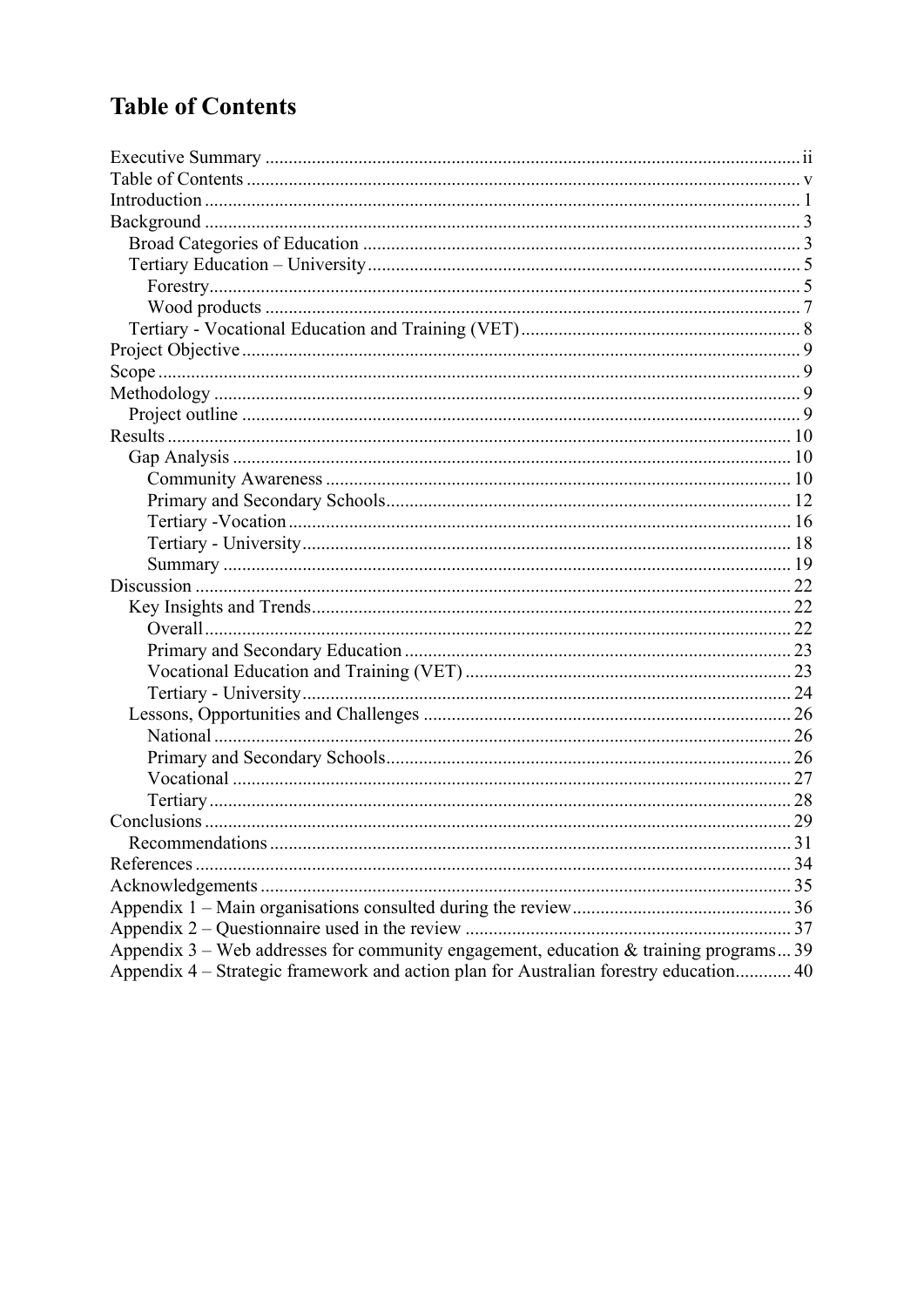# <span id="page-7-0"></span>**Introduction**

Forest and Wood Products Australia (FWPA) has received a number of requests for assistance with forestry and wood products education and training and to attract or promote the industry to new recruits. In response, FWPA has requested a review to determine what education activites are currently being offered and identify any gaps within the three main sectors of the industry namely forest development, harvesting and processing, and marketing (the industry).

FWPA currently provides significant funding (approximately \$800,000 per annum) for a number of education initiatives across the forest and wood products value chain. FWPA's predecessor, Forest and Wood Products Research and Development Corporation, has funded for many years education activities with a Research and Development (R&D) focus via postgraduate scholarships, awards and prizes, an internship at the World Forestry Institute, the occasional participant in the Australian Rural Leadership Program and curriculum support for TAFE and various university programs. However, as an industry service company, FWPA now has a broader mandate to expand its role in the industry and this may include increased support for training and education.

Hence this report will assist FWPA to understand the nature of the current programs and various perspectives about the industry's education and training needs, allowing them to identify options for assistance.

This review of forestry education and training in Australia is particularly timely as the industry sets itself for a new decade where skills and efficiency will continue to drive competitiveness. In return education providers are responding to market-based funding challenges and generational change in student expectations.

The review used a broad definition of education to ensure as many programs as possible were captured and this included community awareness. However the three sectors that define education and training in Australia are; primary, secondary and tertiary where the latter is split into Vocational Education and Training (VET) and University.

The last 20 years has seen immense change in the Australian forest industry and until recently the structure of forestry education particularly at the University level has remained recognisable to what it provided in the 1970s and 1980s when most foresters in senior positions today were trained. Since the significant changes in the industry over the last 20-30 years include the:

- commercialization of the state forest agencies and their decline in prominence as plantation developers and researchers
- rapid establishment of hardwood plantations and their supply of export woodchips
- rise of softwood sawlogs and the decline of hardwood sawlogs from native forests
- widespread use of mechanised forest harvesting, particularly in native forests
- continual increase in the scale of softwood sawmilling
- shift to softwood sawn timber for house construction and the rise in the truss and wall frame industry
- increase in engineered wood and panel products
- consolidation in the wood products industry
- decline of CSIRO as the major forest research provider
- continuing negative perceptions of the industry by the urban community.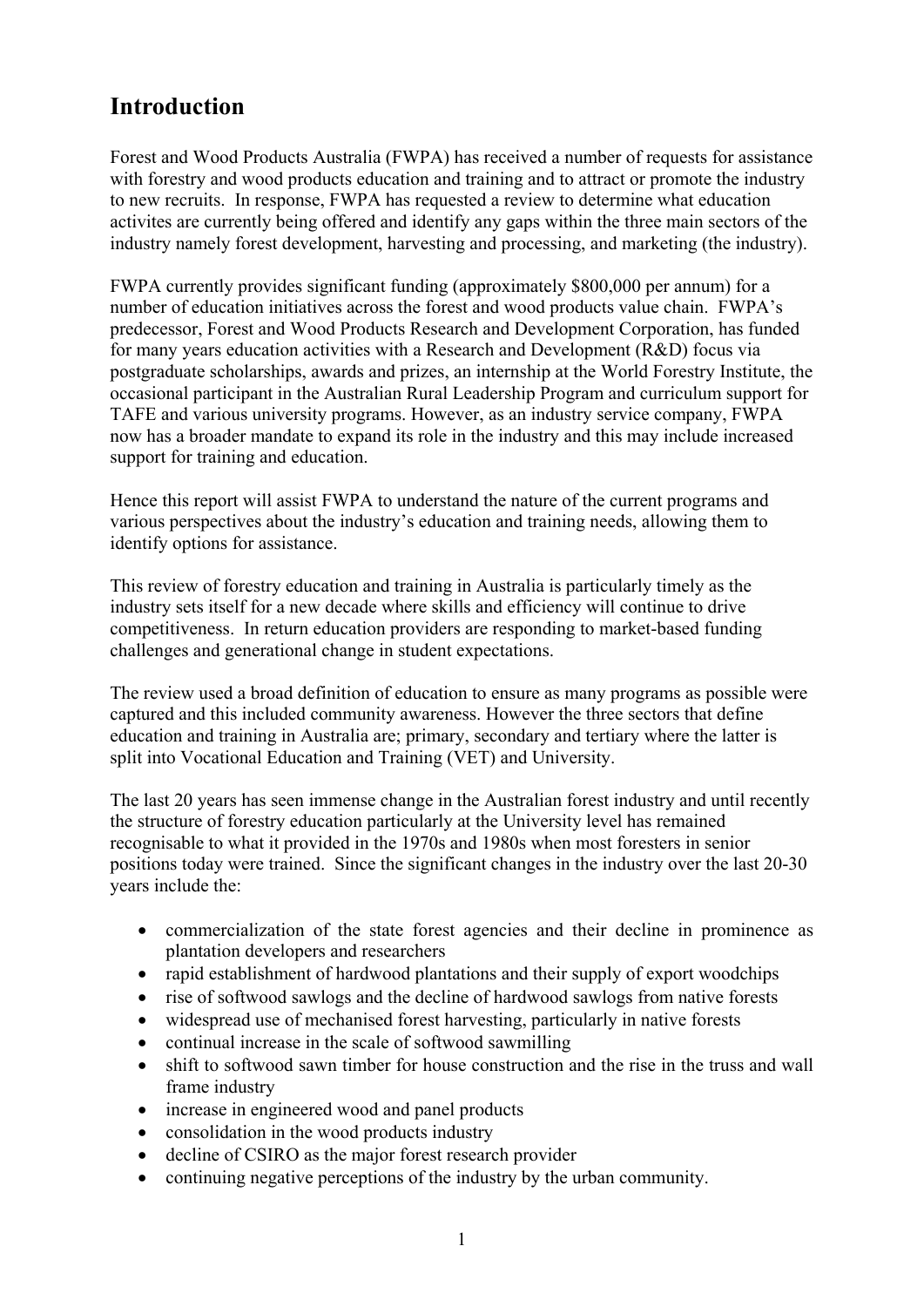The forest development industry has been challenged by a lack of community awareness for what the industry is achieving in terms of environmental, economic and social development which has the impact of either confusing or even deterring new recruits to the industry.

Education providers are market driven and respond to student demand for courses. To keep courses viable universities have to respond with course offerings that attract students and therefore forestry courses have to cover the range from forest preservation to wood production. Depending on the degree of specialisation undergraduate courses with less than 20 students in any year group are probably unviable. Current enrolments in forestry undergraduate courses in Australia are less than this, and thus places them in danger of losing specialist teaching capacity and or closing particularly as the trend in university undergraduate degrees is away from specialised courses.

Numerous education, training and awareness programs have been initiated by the industry and some have been successful. However, due to the changes that have occurred over the last 20 years many of these programs have either closed or are limited in their spread and/or funding. Correspondingly there have also been significant changes in higher education with an increase in the courses offered and students must contribute financially to the cost of their education which makes them more discriminating.

Industry is reporting a shortage of skilled staff such as qualified foresters and timber engineers, operators for a range of specialised harvesting and production equipment and tradespeople such as saw doctors and wood machinists. ForestWorks Ltd (ForestWorks) the national industry skills council for the forest industry produces an Industry Skill Scan each year which identifies the areas where skill needs are high.

The fact that the industry is employing from overseas, in particular South Africa and New Zealand, demonstrates the shortage of Australian trained foresters and wood processing staff.

Therefore this project forms part of the important work to identify what education and training programs are, or have been, in place within the Australian industry and to gain feedback from industry on what they believe is required. This information will assist FWPA to identify the gaps and decide what assistance is appropriate.

An important consideration will be the timeframe for these programs as a student who becomes interested in the forest industry in primary school will not enter the workforce for at least another 6 or possibly 10 years if they proceed to University. Short and longer term strategies will be needed.

This project has reviewed most education and training and community awareness programs for the forest industry in all states of Australia. In addition to Australia, New Zealand and British Columbia were reviewed to understand how they approach similar challenges.

The basis of the research included the following types of organisations:

- Australian Universities and Registered Training Organisations (RTO's) including TAFE colleges and industry training providers.
- State and national forest agencies and industry associations
- Federal and State government department sponsored programs
- Trusts and Associations i.e. Gottstein, IFA scholarships etc.
- A selection of neighbour industries such as Agriculture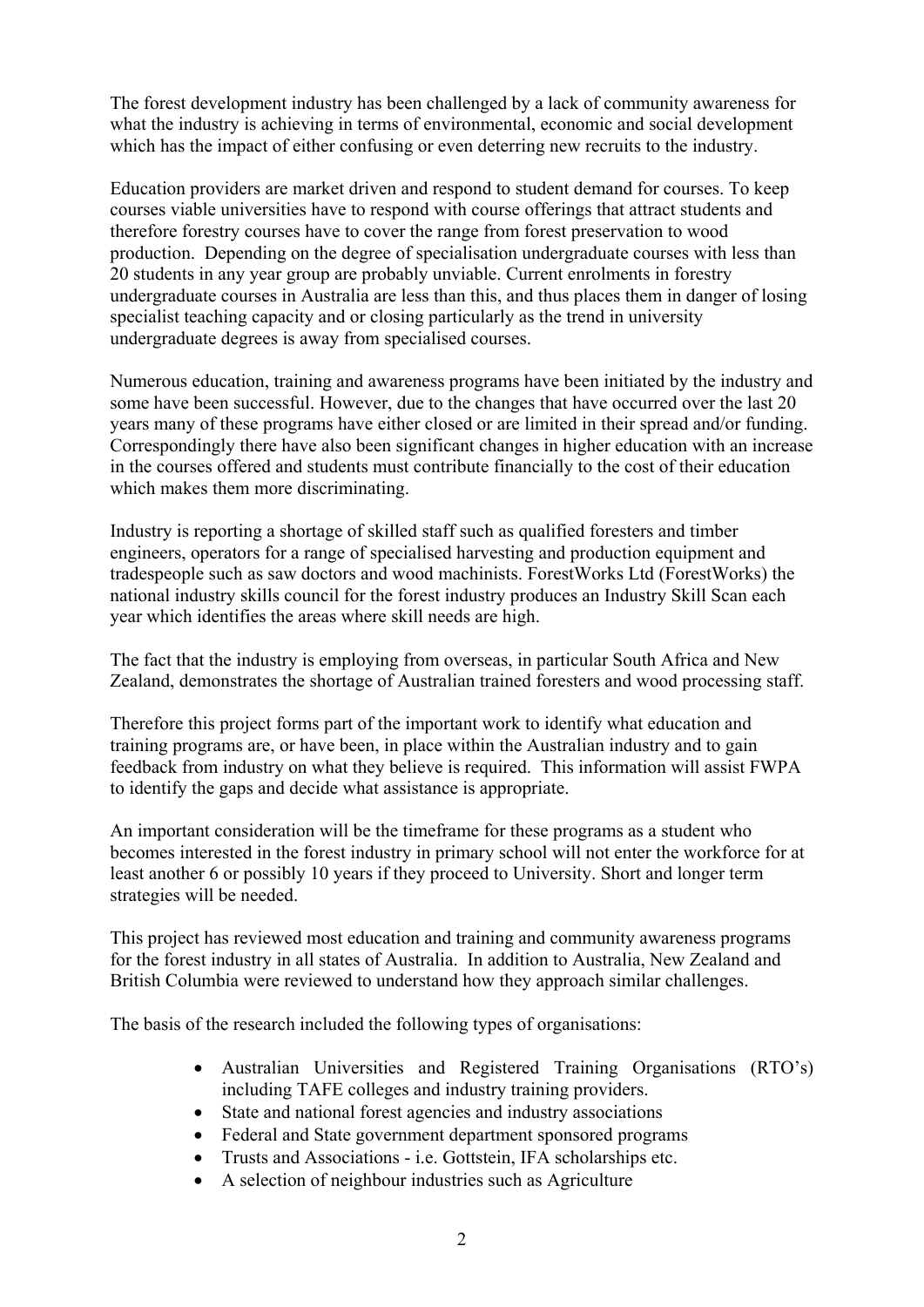Over 100 survey forms were sent to various sectors of the industry from growers to processors and also included various industry associations and education and training providers. Responses were received from over 80% of those contacted either by completing the survey form or by providing commentary on the issues pertinent to their organisation.

The following report outlines the background, objective and scope for the review and the methodology that was undertaken. Importantly, as this project was investigative, the survey was conversational rather than a quantifiable survey. However the overall results are neither surprising to experienced industry observers nor are they difficult to comprehend.

# **Background**

<span id="page-9-0"></span>In simple terms the industry in this review extends from those who grow wood to those who process and use it. According to ForestWorks Ltd (ForestWorks) data from 3,500 surveys in the industry between 2002 and 2004 there are approximately 120,000 employees in the forest industry sectors (Forestworks, 2009). The break up is shown below in Table 1:

| Sector                               | Number of Employees |
|--------------------------------------|---------------------|
| Forest Growing and Management        | 7,348               |
| <b>Timber Harvesting and Haulage</b> | 8,973               |
| Sawmilling and timber processing     | 19,081              |
| Timber product manufacturing         | 37,800              |
| Wood Panel and Board Production      | 5,635               |
| Pulp and Paper Manufacturing         | 11,024              |
| <b>Timber Merchandising</b>          | 22,134              |
| Support service internal to industry | 5,445               |
| Support service external to industry | 2,745               |
| Total                                | 120,184             |

**Table 1: Estimated employment in the forest-growing and wood product industry sector, 2006** 

*(Source: Forestworks, 2009)* 

There is a tendency when reviewing forestry and wood products manufacturing education and training to focus on the tertiary university sector and in particular forestry. While this is important as these people will end up having management roles that will define the growth of the industry they are only a small portion of demand. If the current membership of the Institute of Foresters is a guide then foresters represent only 1% of the workforce. The largest sector by far as shown in Table 1 is the Timber Product Manufacturing.

## <span id="page-9-1"></span>**Broad Categories of Education**

Forest industry education programs can be considered in three broad categories, although it is recognised that there is an overlap between all three:

- Community awareness and engagement,
- Competency or VET based training (which includes vocational and mid-career education and training under the Vocational Education and Training National Training Framework) – the development of skills once a person has employment
- Knowledge based education (primary, secondary and tertiary university) which is knowledge provided to a person to assist them to gain employment.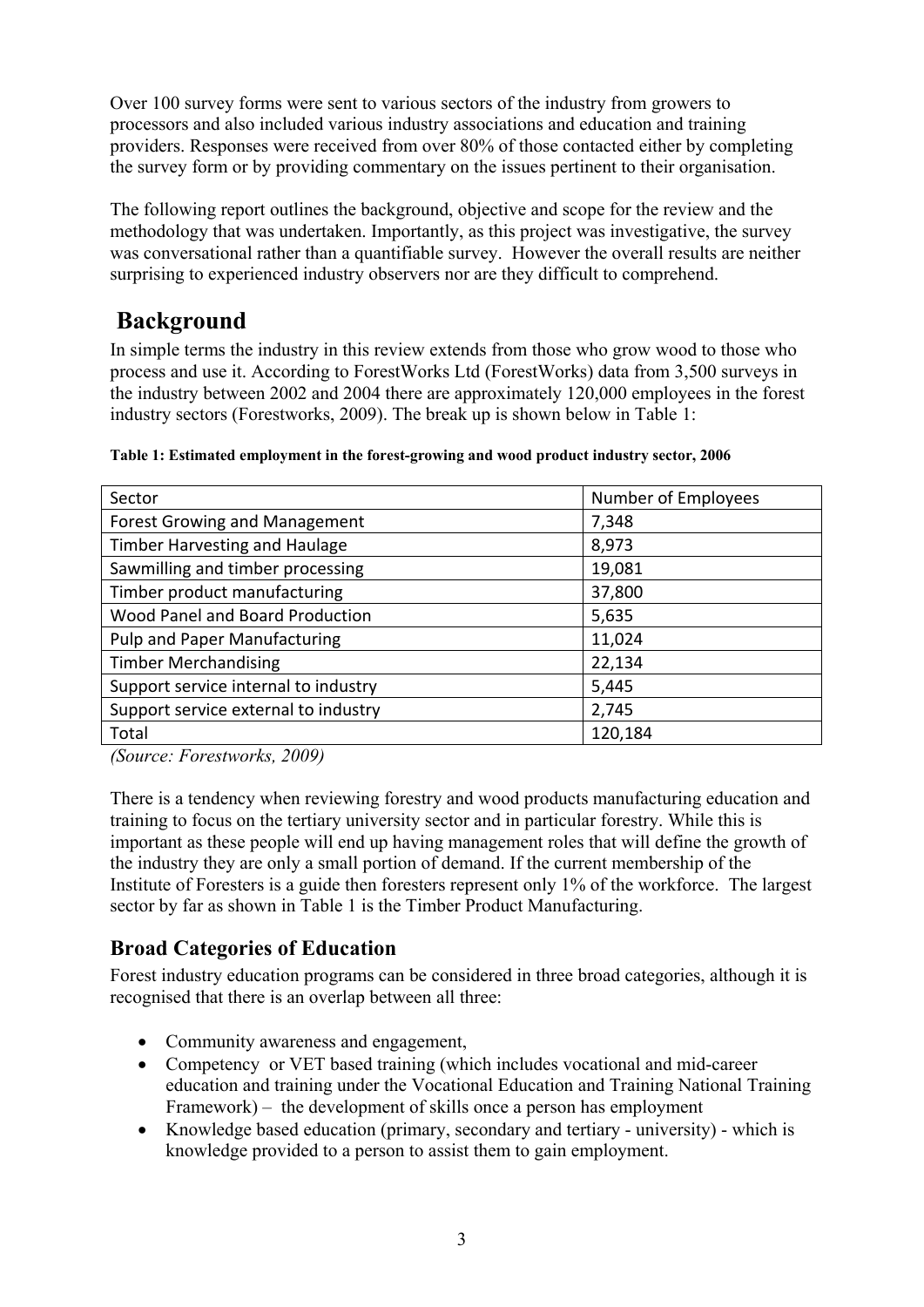#### **Community Awareness and Engagement**

Community awareness can be considered a form of education as it informs the community of the activities the industry undertakes and reinforces the value of the industry to the community. A potential by-product of this process is the attraction of recruits to work in the industry. Cebon and McCrae (2009) in a review of the Gottstein Trust fellowships suggested that lack of awareness was contributing to a low level of applicants.

A broad range of community engagement programs have been developed both at the national and state level. Many of these programs contain elements of industry promotion, community engagement and knowledge-based education particularly at primary and secondary schools. Improving the image of the industry within the community creates a platform for social and political licence to operate and should also assist in attracting new recruits.

#### **Competency or VET based training**

Competency based training is provided at vocational training institutes and on-site by Registered Training Organisations (RTO's). ForestWorks assists industry to set the skill standards and qualifications for this sector and ensures that all training programs in the VET sector for the industry are funded at a state level. ForestWorks then works with RTO's to assist them to meet the training needs of the industry. RTO's are funded for each enrolled individual in a program and most enrolments are provided by people employed in the industry or are just starting in the industry. Their level of funding and their capacity to deliver to the industry is directly linked to the number of enrolments that they can encourage enterprises and individuals to make.

The greatest level of demand on a per employee basis is for VET training which may involve courses that run for a number days or weeks or an integrated course of study and practical work over a number of years such as a traineeship or an apprenticeship. There are around 5000 enrolments in VET qualification training each year. (National Centre for Vocational and Education Research and ForestWorks, 2009)

#### **Knowledge based education**

Knowledge based education programs range from primary and secondary school teaching materials and presentations through to tertiary undergraduate and post-graduate courses. There are currently five universities providing forestry based education but none dedicated to wood products processing or timber engineering.

The levels of formal education and training needed within the forestry and wood products sector are outlined in the ForestWorks diagram in Figure 1. This illustrates examples of the types of work and associated education needed for various levels of the tree growing and management sector. Other examples could be provided from other sectors of the forestry and wood products supply chain such as truck drivers, forklift operators, saw doctors and electricians. The right hand column illustrates the inevitable overlap between the tertiary sectors of VET and HE (Higher Education) or university sector.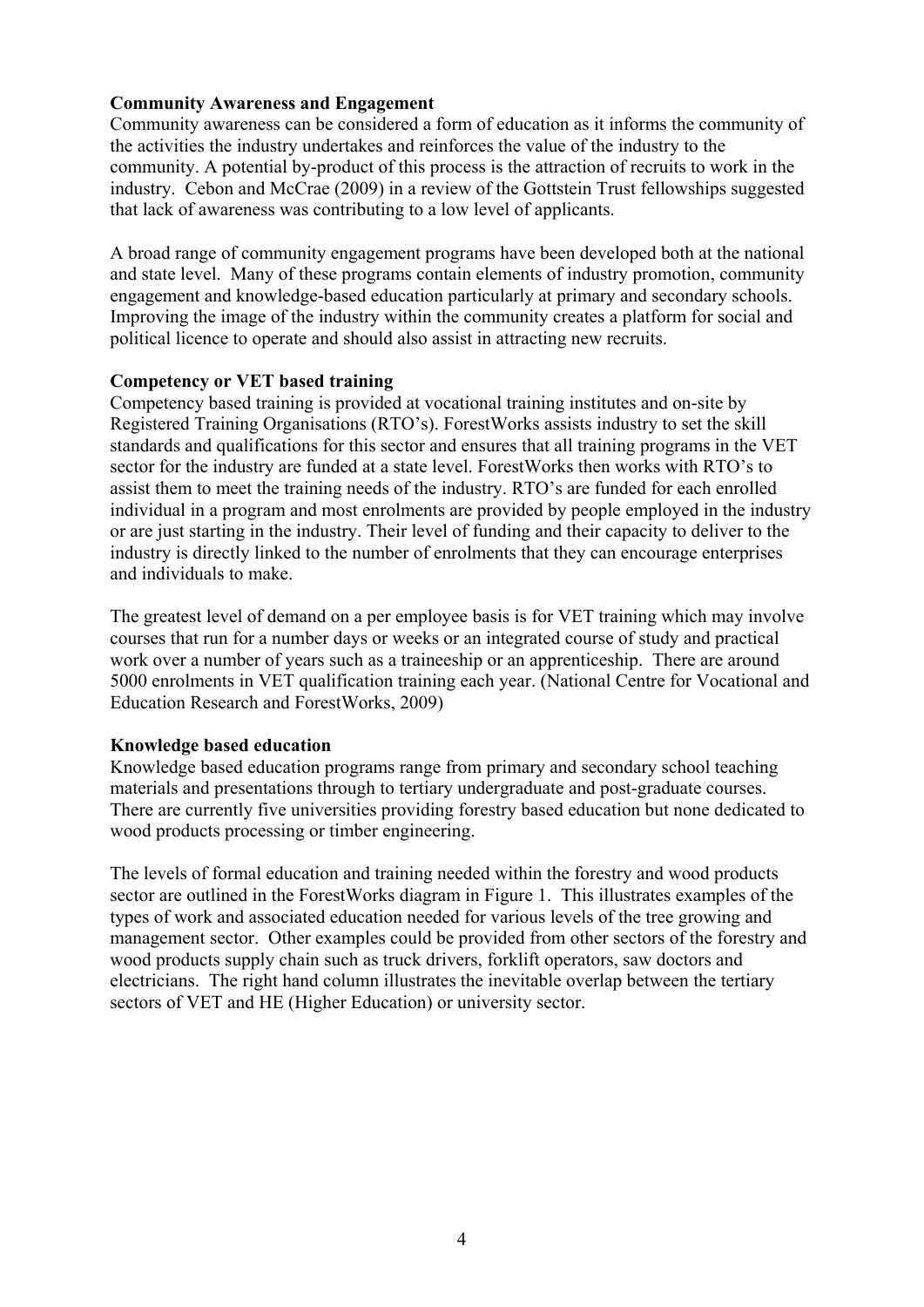#### **Figure 1 Levels of education and training within the forestry growing and management sector**



**Note: Some Universities have external RTO arms and therefore can deliver some VET qualifications and receive VET funding.**

*Source: ForestWorks 2009* 

## <span id="page-11-0"></span>**Tertiary Education – University**

#### <span id="page-11-1"></span>**Forestry**

At the University level there are a number of problems. Firstly the declining numbers of forestry graduates which was defined by Searle and Bryant where they stated that the number of students graduating in Australia is about 30 annually and declining. Interestingly they also concluded that the premise that university students reject studying forestry and avoid the profession because of adverse community perceptions is not strongly supported (Searle and Bryant, 2009). This trend was also noted by Pratley et al (2010) where they state that forestry undergraduate pass degree completions declined by more than 50% between 1994 and 2007. The graduates are estimated to meet half the level of demand. This trend is illustrated in Figure 2 below and is not confined to the forest industry as agriculture is also suffering from a similar trend (Pratley and Copeland, 2008).

Industry has responded to the lack of graduates by recruiting from overseas particularly from New Zealand and South Africa.

The average number of forestry graduates from the University of Melbourne was around 10 to 20 in the 1980s rising to about 40 in the mid 1990s and falling away in recent years to 8 to 10. (Weston 2009). The picture is not too dissimilar at the Australian National University (ANU) where forestry survives by being embedded with other courses

Please note in Figure 2 below that data was not available for forestry bachelor graduates at University of Melbourne post 2005. From 2008 the majority of forestry students at the University of Melbourne have been enrolled in the Master of Forest and Ecosystem Science and enrolments for this degree were 24 in 2008 and 17 in 2009 which the University is pleased about for a new offering and appears to support their decision.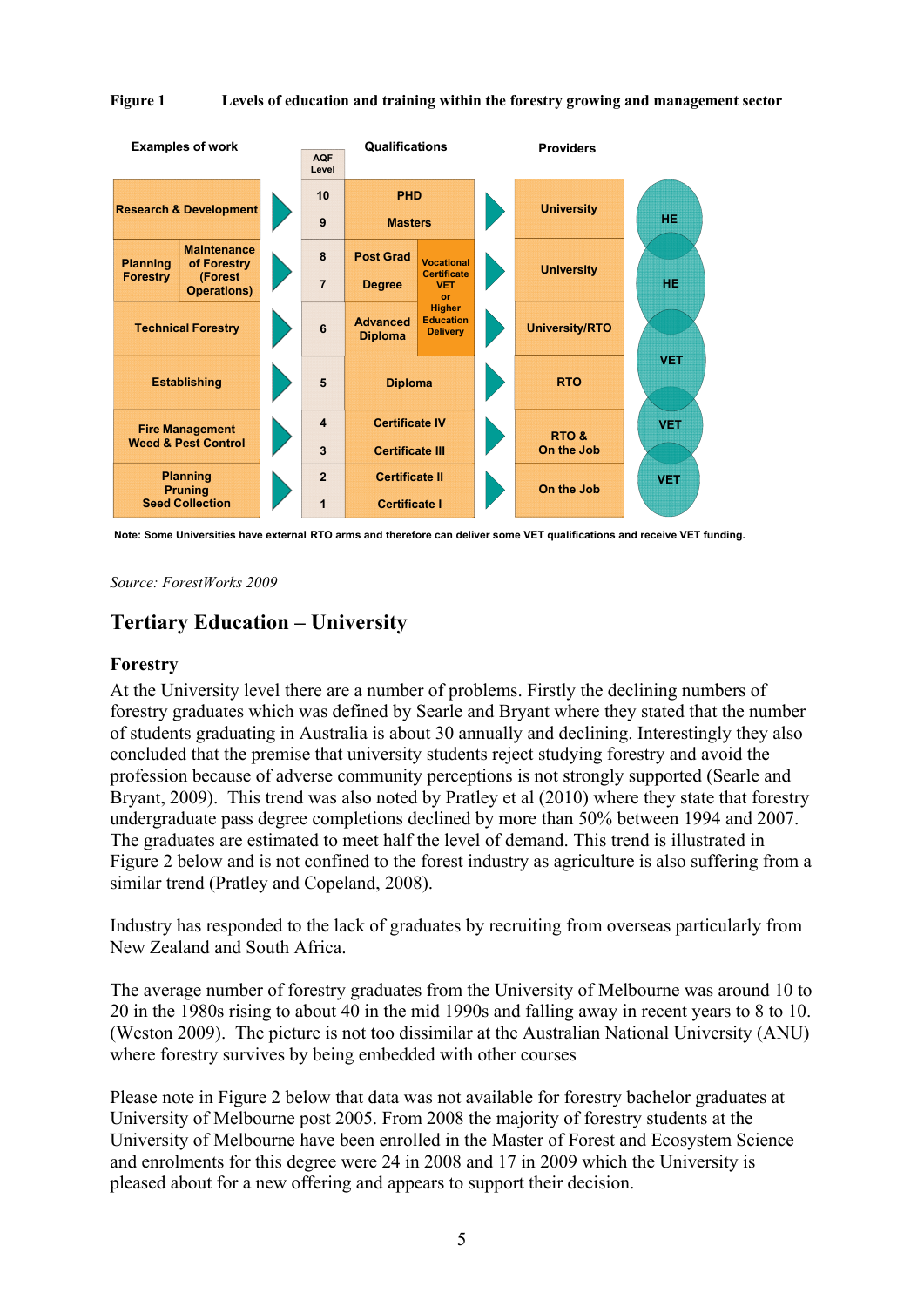



*(Source: NAFI/A3P 2006, and Universities2010.)*

ANU Professor Peter Kanowski suggested in an interview that forestry undergraduate numbers would need to be at least 50 to be an attractive proposition to run and maintain a separate course. Associate Professor Greg Nolan from the University of Tasmania suggests that undergraduate numbers need to be even higher around 300 to 400 in a 4 year course to support a specialist teaching staff of 10 to 12. When considering a science undergraduate contributes about \$20,000 per annum in combined funding from the Federal Government and themselves it is not difficult to appreciate why 20 undergraduates cannot support a large specialist teaching staff.

Universities are now market driven and even if undergraduate numbers doubled they would not be significant or enticing when compared to say the Commerce Department at the University of Melbourne which has undergraduate numbers in the thousands. In support of change Ferguson (2007, unpublished) suggests that the traditional methods of teaching small groups of students in face to face lectures and afternoon practical sessions are not only inefficient and ineffective for the modern era but they are also expensive. A new approach is needed.

In defining a forestry course Weston (2009) argues that forestry is not a good word for promoting forestry education to prospective students. He believes that it is too broad and does not inspire interest or convey the broader relevance of forest disciplines to society. Bull (2007) suggests an unpleasant reality, that students may perceive forestry to be a dumb, sunset industry rather than a smart innovative one. Although to the contrary Searle and Bryant (2009) suggest that when professional foresters communicated with potential students this had a positive influence on student degree choice. They added that work experience in resource management and personal acquaintance with forestry professionals also had a strong influence on the degree choice of students. These findings suggest that increasing industry communication and interaction with students may provide positive results fairly quickly.

A common industry perception is that the increase in university level environmental degrees and the various attacks by anti forest industry groups have taken a toll on attracting university enrolments in forestry as well as employees in the industry in general.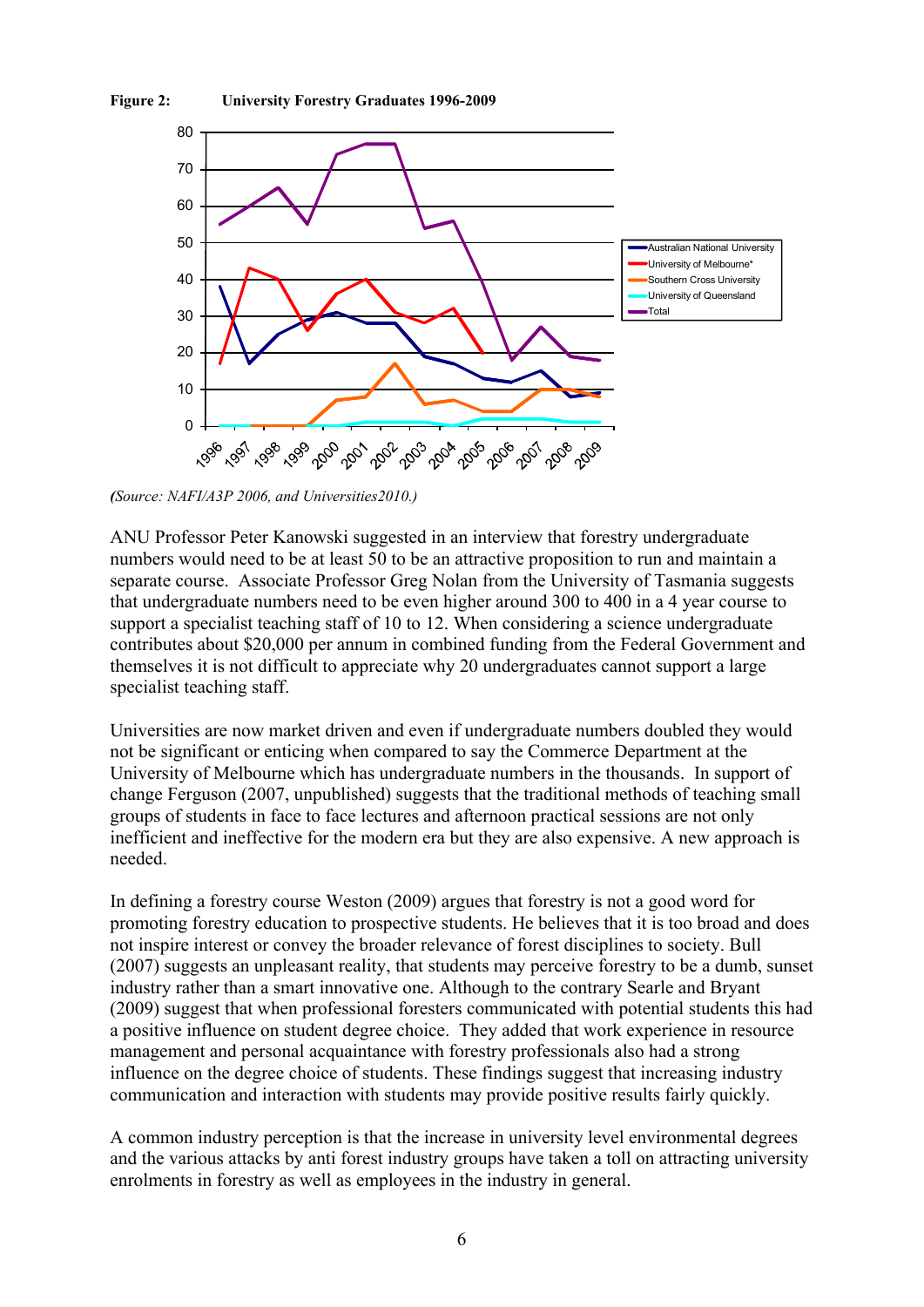Part of the problem may be due to the difficulty of defining the role of a forester. Prof Rod Keenan (2010 pers comm) suggested that the definition of forestry is not well understood by students or the community at large. Spurr and Arnold (1971) in Vanclay (2007) provided a very good definition 40 years ago but it amounts to over 400 words, suggesting defining forestry is not a simple task. Vanclay suggests the hallmark of a forester is that they:

- "*manage ecosystems characterized by trees, and*
- *manage these systems at the landscape scale, for the long term and for many services and several products*
- *manage the services that are regarded as common property by many interested stakeholders, and*
- *manage interconnected ecological, economic and social aspects of these systems*"

There is no easy definition of forestry due to the breadth of work foresters are required to undertake which can range from conservation to intensive commercial log production.

Weston (2009) suggests that the Master of Forest Ecosystem Science should emphasize the environmental issues that are facing society and promote four themes based on Climate Change, Water, Fire and Landscape restoration. These themes are understandable but they are unlikely to attract financial support from the production end of the industry unless it is part of an agreed strategy to actively attract students to the course and then into the industry.

#### <span id="page-13-0"></span>**Wood products**

A second problem of tertiary university education is that there is no university level course in timber processing and/or construction. Roberts (2006) stated that the supply of undergraduates trained in wood processing particularly sawmilling, wood based panels and wood remanufacturing is well below demand. His research suggests that industry would employ over 30 graduates per year rising to over 50 per year within 5 years, if they were available. Given the number of employees in this sector of the industry it is understandable that more focus and support is required. Industry has traditionally solved this problem by sponsoring its engineers through formal broad based education and then providing more specialised timber training in house.

A workshop sponsored by the Australian National University and A3P in 2004 recorded that industry associations and companies were aware of a pressing skills shortage in wood processing in many sectors and regions and were engaged in discussions on how to resolve it. They noted that the successful Canadian Advanced Wood Processing centre (CAWP) and the New Zealand Radi centre (now incorporated in the Wairaki Institute) models were built around recognition by industry of higher education needs, and by the subsequent development of a partnership – between industry, government and tertiary institutions However they also noted that current tertiary activities in Australia were uncoordinated across the industry sectors (with some exceptions), and there was a gap in terms of an undergraduate program in wood products manufacturing such as that offered by the University of British Columbia.

Industry associations such as the NSW Timber Development Association and Wood Products Victoria are also actively working with end users who need specific advice on timber properties and standards to ensure that they are comfortable using timber in their construction projects. These organisations receive supporting funds from the FWPA and are also involved in providing curriculum support for TAFE and university level architecture, design and construction and engineering courses. Without this advice end users are likely to switch to competing products like steel and cement which have less complex construction properties.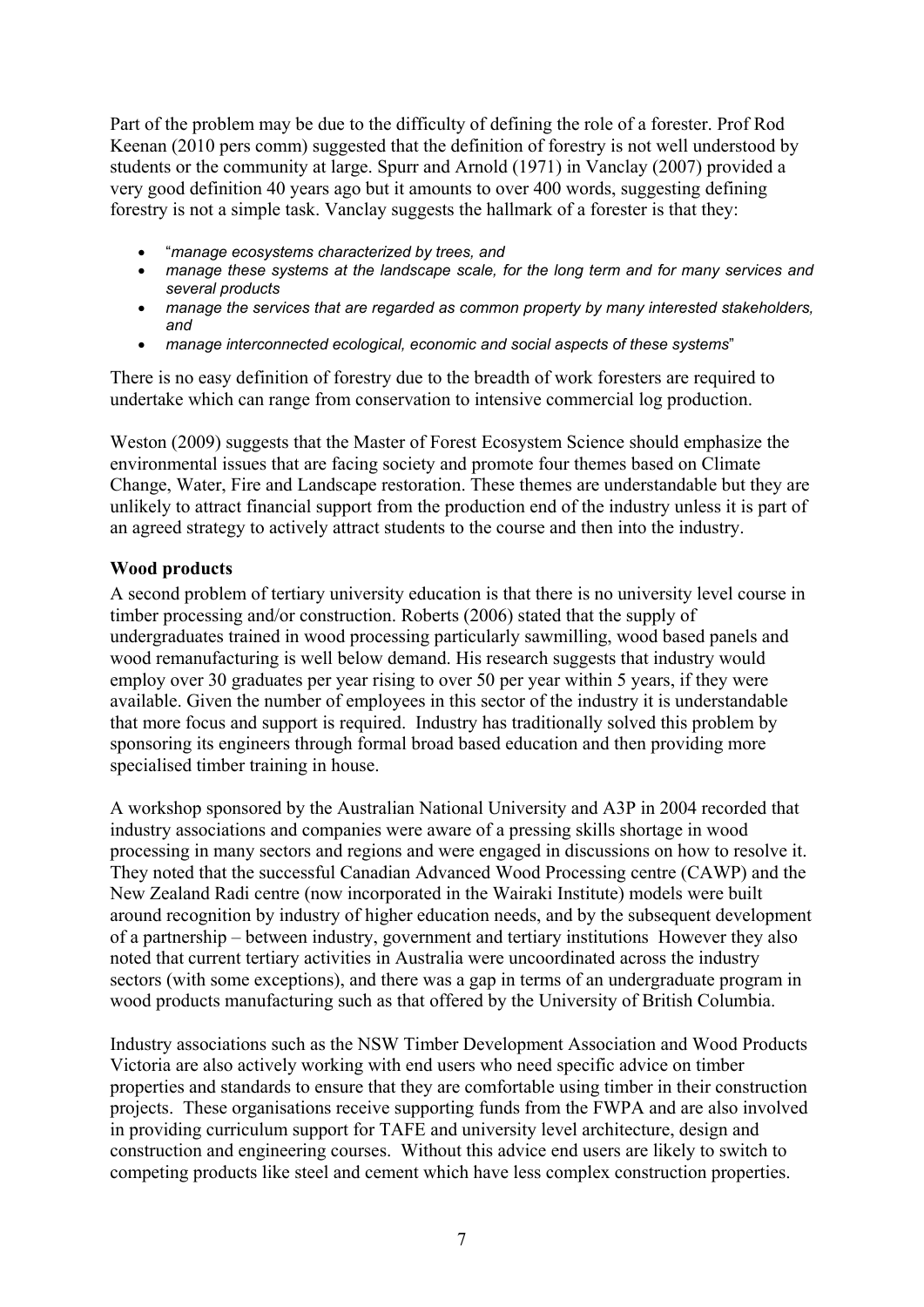The University of Tasmania has responded to this gap in education and developed a course based on industry research and interaction and intend offering a Graduate Certificate in Timber (Processing and Building) in 2011. FWPA has been approached to fund the development of the course curriculum.

## <span id="page-14-0"></span>**Tertiary - Vocational Education and Training (VET)**

Vocational Education and Training (VET) is often overlooked, however it is extremely important as between 50 and 60% of students never attend University (Ferguson,2007 unpublished and Boyd 2009 pers comm.) and these students fill the labour and technical roles required in forest development through to maintaining efficient processing and effective marketing and retail systems. Funding of the VET sector is provided by the Federal and State governments and delivered via State Training Authorities via a network of Registered Training Organisations (RTO), of which TAFE is a large part. The level of funding provided to RTOs for each student varies between states (Duggan, 2009 pers comm). Funding levels do not take into account the level of investment in expensive training equipment, high trainer to student ratios or low level of student numbers and this presents a significant issue for the viability for training providers specialising in the industry's skills. (ForestWorks 2010 Industry Environmental Skills Scan).

ForestWorks is one of eleven National Industry Skills Councils (ISCs) in Australia and also has a role in 4 states as a registered state based Industry and Training and Advisory Body (ITAB). The purpose of ISCs is to build partnerships between industry and government to assist the development of a more skilled workforce. ForestWorks is a not-for-profit learning and skill development organisation focusing on the forest, wood, paper and timber products industry. ForestWorks performs a range of industry-wide functions acting as the channel between industry, government and the Australian VET departments and they have worked hard to streamline the funding stream from the federal government to the states and ultimately to industry. ForestWorks' goal is to assist industry with their skills development objectives through national industry skills standards and qualifications and they regularly scan the industry for gaps in education and training needs. This information is reflected in reports to state and federal governments, the most significant being the Forest, Wood, Paper and Timber Products Industry Environmental Skills Scan produced each year by ForestWorks.

Since 2004 ForestWorks has established the Industry Skills and Employment Council that meets 3 times per year with the aim of providing a level of industry coordination. However to date this council has a focus on the VET sector rather than the university sector. Forestworks states that while attendance by industry associations and representatives has been reasonable, attendance by companies has been quite low suggesting they do not have the capacity to attend national forums to discuss skills related issues on a regular basis.

Correcting these skills shortages appears to be a challenge due to two factors, the first being the low demand the industry places upon the VET and university sectors via industry placements for education and training and secondly the potentially negative perceptions of the industry in the wider community. The industry will need to address these problems if it wants to attract high quality recruits to not only maintain the industry, but create a dynamic future for it.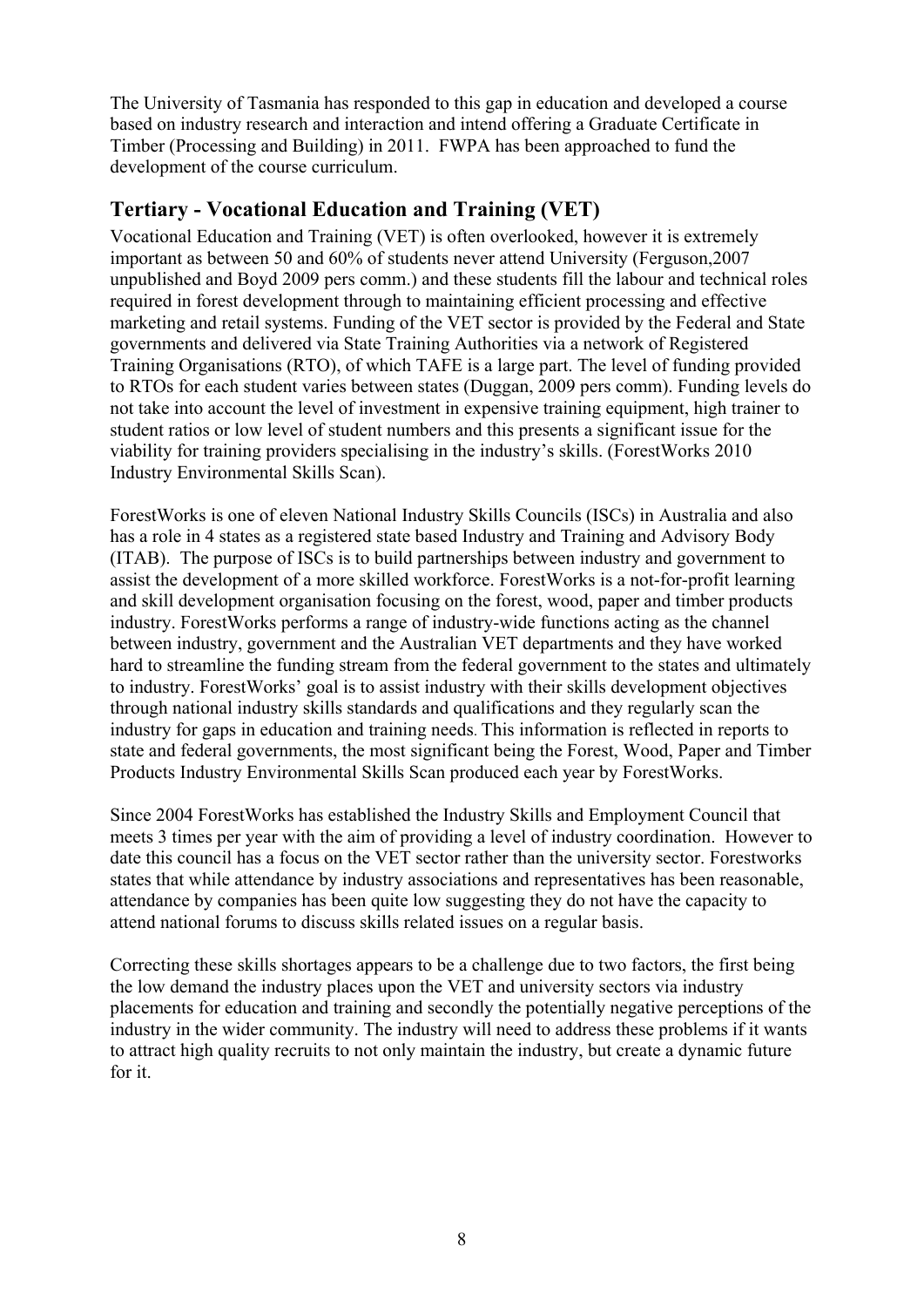# <span id="page-15-0"></span>**Project Objective**

To review the education programs that are currently being provided in the forest and wood products industry (the industry) in Australia and identify the gaps and needs in education both formal and informal. The review covers primary through to tertiary education, extending from forest resource establishment and management through to wood product processing and marketing. Some overseas experience was also investigated.

## <span id="page-15-1"></span>**Scope**

The review covered the three main sectors of the industry:

- 1. Tree growing and development of sustainable resources
- 2. Harvesting and Processing
- 3. Market Development

The level of education and training was divided as follows:

- 1. Primary School
- 2. Secondary School
- 3. Tertiary via the VET sector
- 4. Tertiary via the University sector

Mid Career education and training programs and community awareness programs for production forestry were also assessed. Over 100 forest and wood products industry entities were selected for the survey. [Table 1](#page-15-4) illustrates the breakdown by sector.

<span id="page-15-4"></span>

| <b>Forest Industry Sector</b>              | <b>Number</b> |
|--------------------------------------------|---------------|
| <b>Growers and Managers</b>                | 18            |
| Processors                                 | 22            |
| Industry Associations and support agencies | 26            |
| <b>Research and Development</b>            | 3             |
| <b>Education and Training Providers</b>    | 24            |
| Individuals                                | 5             |
| Overseas                                   | 5             |
| <b>Total</b>                               | 103           |

**Table 1 Forestry Education and Training Review participants by sectors** 

# <span id="page-15-2"></span>**Methodology**

The review was undertaken in a four stage process to capture and interpret information from the significant number of agencies providing various forms of forestry education. Then to understand their market position and where possible categorise providers in terms of human and financial resources to define the outcomes they are targeting.

## <span id="page-15-3"></span>**Project outline**

- 1. Background research was undertaken on who is providing what forestry education within Australia. To gain a broader perspective some overseas jurisdictions were also reviewed to assess the breadth and success of other forestry education programs. A list of organisations that were contacted is provided in Appendix 1.
- 2. Initial contact was made with various forestry education providers and industry representatives in Australia and overseas to ascertain what is being provided and to assess the need to fill the gaps.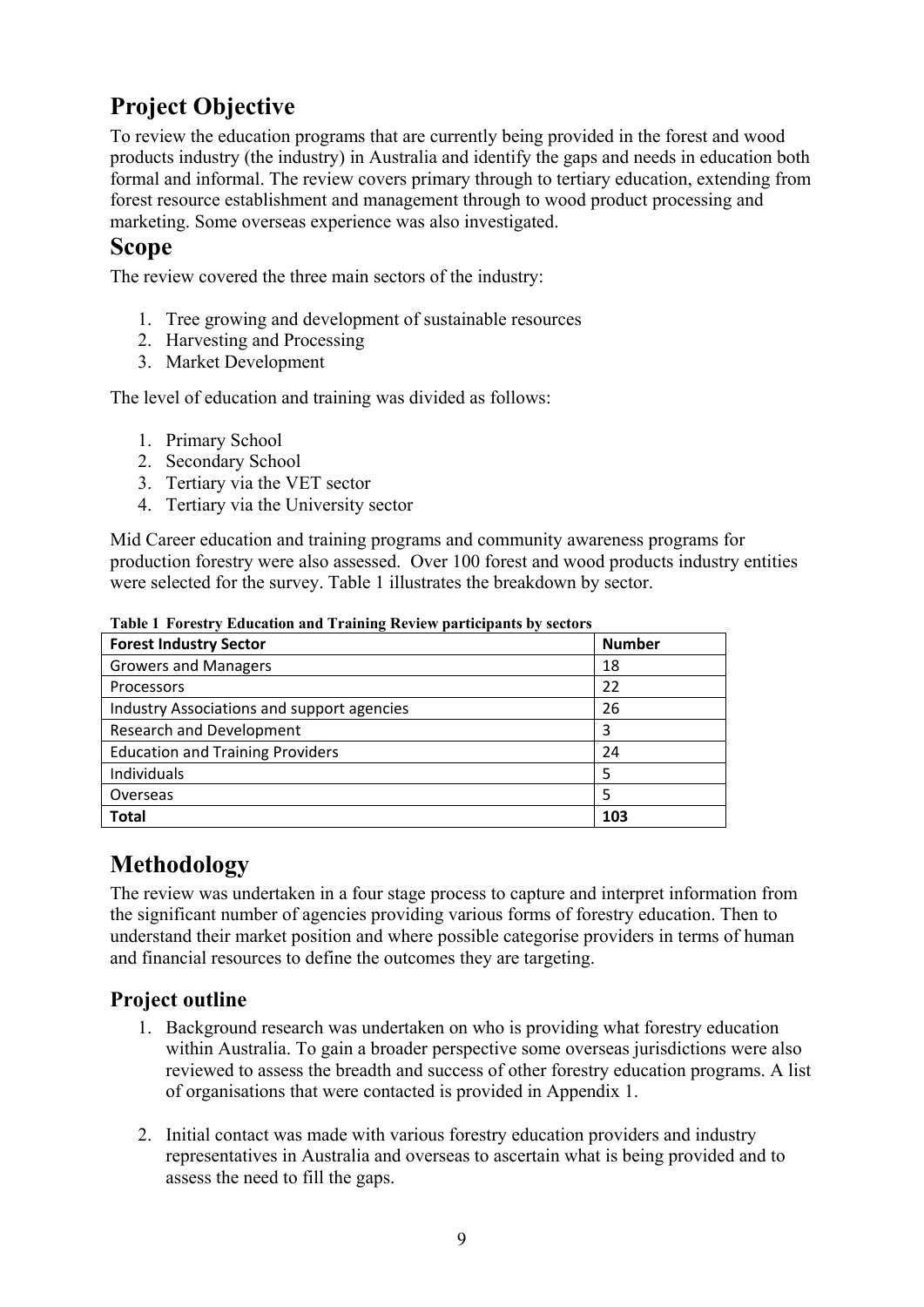- 3. An information request sheet was developed in conjunction with FWPA and sent to the identified organisations and this is provided in Appendix 2.
- 4. Interview results and questionnaire responses were compiled and conclusions were drawn based on:
	- Who is providing what, where and how in terms of forestry education
	- A gap analysis of what is and is not being provided
	- Key insights and trends from the various providers and associations.
	- What lessons, opportunities and challenges are being provided to the Australian forest sector?

Following dissemination of the survey forms in early December 2009 follow up contact was made with each organisation. This was undertaken for two reasons:

Firstly, the period leading up to Christmas is busy and completing a survey form irrespective of its importance will not be a high priority for members of the industry.

Secondly, the survey was also designed to discover what programs are being offered and it would have been impossible to design a form that would fit every organisation.

The outcome of this approach was that some respondents preferred to provide comments rather than complete the survey as provided and they also indicated other programs or initiatives that are or could make a contribution to forest industry education and training.

# <span id="page-16-0"></span>**Results**

## <span id="page-16-1"></span>**Gap Analysis**

Results of the survey have been analysed at a national and state level and by the various education levels that impact on the industry.

#### <span id="page-16-2"></span>**Community Awareness**

A recurring theme amongst respondents was the need to effectively engage with the Australian community to enhance understanding of the forestry and wood products sector (ensuring a licence to operate) and to attract high quality recruits to work in the industry.

Over 80% of respondents commented either when questioned or voluntarily about the poor image of the industry within the community which they feel leads to low self esteem for those employed within the industry. It is therefore not unreasonable to expect that this has an impact on the number of people entering the industry at the trade level and the number of students electing to undertake forestry degrees at University. A number of industry professionals who trained during the 1970's commented that undertaking a forestry degree was an attractive alternative to law or medicine and as such recruits were of high calibre. A general comment not only in Australia but also in New Zealand and British Columbia was that the industry needs to dispel the image that it is "dirty, dark and dangerous" or "a job of last resort", but rather a modern, high tech industry with excellent environmental and career credentials.

There are a number of national programs that have tried to address this problem and positive comments were received on the FWPA's –"Wood - naturally better" campaign and a number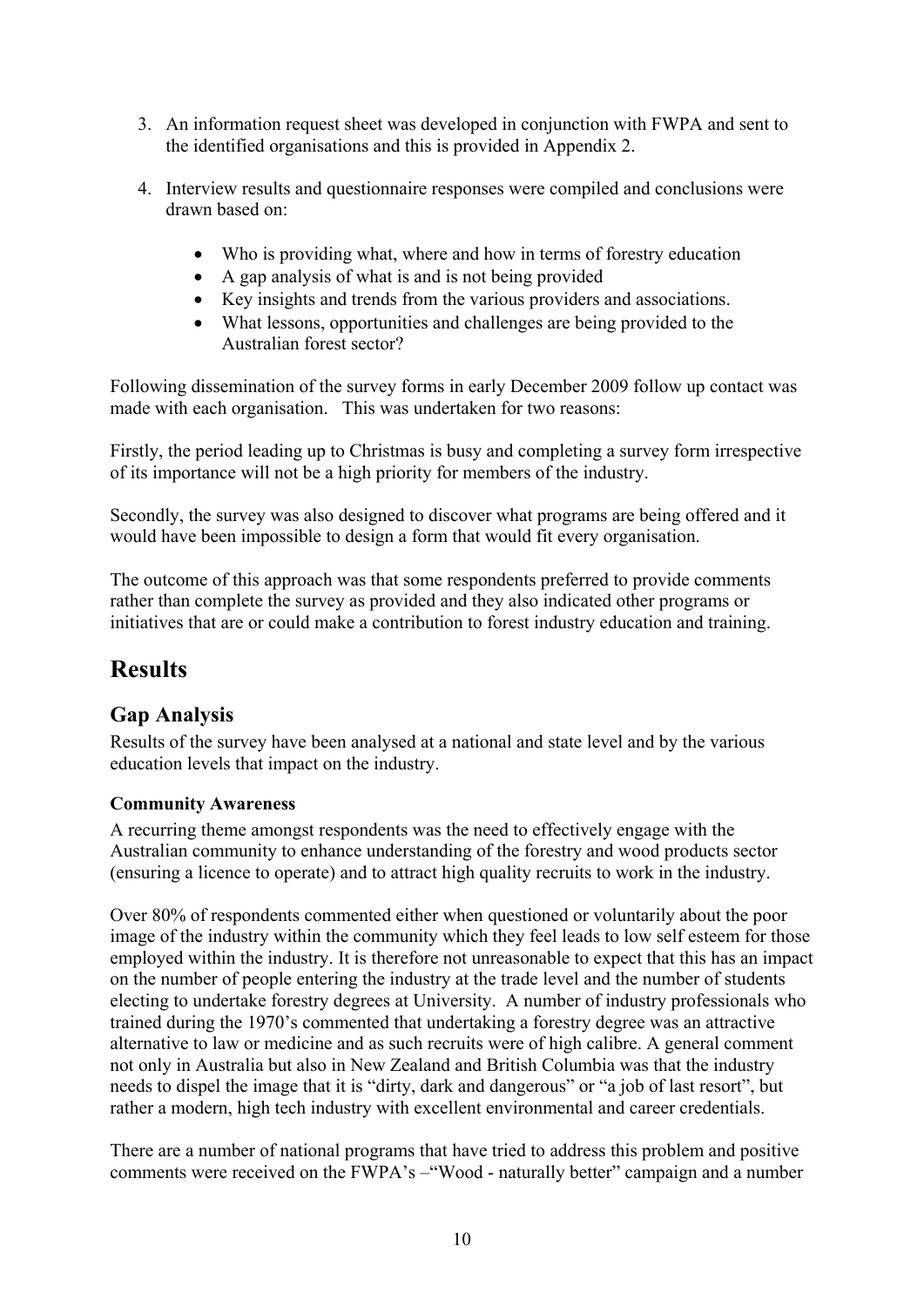of other promising programs were found but most are now either low on funds or unfunded. Disappointingly, some persisting and out of date programs label the industry as old and tired.

Respondents suggest a more co-ordinated approach is needed.

In addition the separation of any program designed to improve the industry's social licence to operate with a program designed to attract new recruits will be important to ensure that the effectiveness of each can be measured.

While the forest industry operates differently in each state or region there are common elements and co-ordinating the core themes at a central location would be cost efficient and will ensure that the message is consistent. If desired, states or regions could then build on these core themes to suit their particular circumstances and fund them accordingly.

An example of an industry that has faced similar issues and come up with an appealing approach is the Minerals Council of Australia which provides a central website for careers in their industry at [www.miningcareers.com.au.](http://www.miningcareers.com.au/) This has four main themes:

- 1. Skills in high demand which shows a range of skills urgently needed by the industry
- 2. Working in mining an overview of the industry, professional pathways and trades
- 3. Making a start where to begin, education and training, upskilling & apprenticeships and traineeships, vacation work etc.
- 4. Start your journey here a video of people describing how they entered the mining industry and what they like about it.

This website cost about \$400,000 to develop from nothing and is now managed by a part time person for 2 days per week. It receives around 7,000 unique visits per month.

Another appealing website is the Certified Practicing Accountants which is located at [www.cpaaustralia.com.au](http://www.cpaaustralia.com.au/) and has 8 main themes as follows:

- 1. Want to become a CPA?
- 2. CPA Program workshops and webinars
- 3. Global opportunities 2010 setting your career on the right path
- 4. Skillsnet online learning
- 5. Become a better leader a career guidance system that has a self assessment tool to see where you are "at" with your career
- 6. Job search
- 7. Global Financial Crisis relevant information
- 8. Presidents blog
- 9. Plus other information on conferences and seminars

A good example of a core website for the forest industry is Australian Forests ([www.australianforests.org.au\)](http://www.australianforests.org.au/) which provides data on forest facts, managing forests, sustainability, forest industries and links to education. A second website developed by Plantations 2020 is Tree Dudes ([www.treedudes.com.au\)](http://www.treedudes.com.au/) which provides a series of cameo appearances by people in the forest industry talking about why they joined the industry and the aspects they enjoy about their career. The joint National Association of Forest Industries and Australian Plantation Pulp and Paper Association DVD called "Reach for the Skies" followed a similar approach to Tree Dudes. All of these programs are now more or less unfunded but they could be easily amalgamated and updated to provide the basis for an industry-wide, coordinated website. ForestWorks also operates an industry wide website which contains a range of industry information apart from skills and training advice, such as sustainability information, careers, job advertisements and an events calendar. Much of the basic material for a good web site is readily available.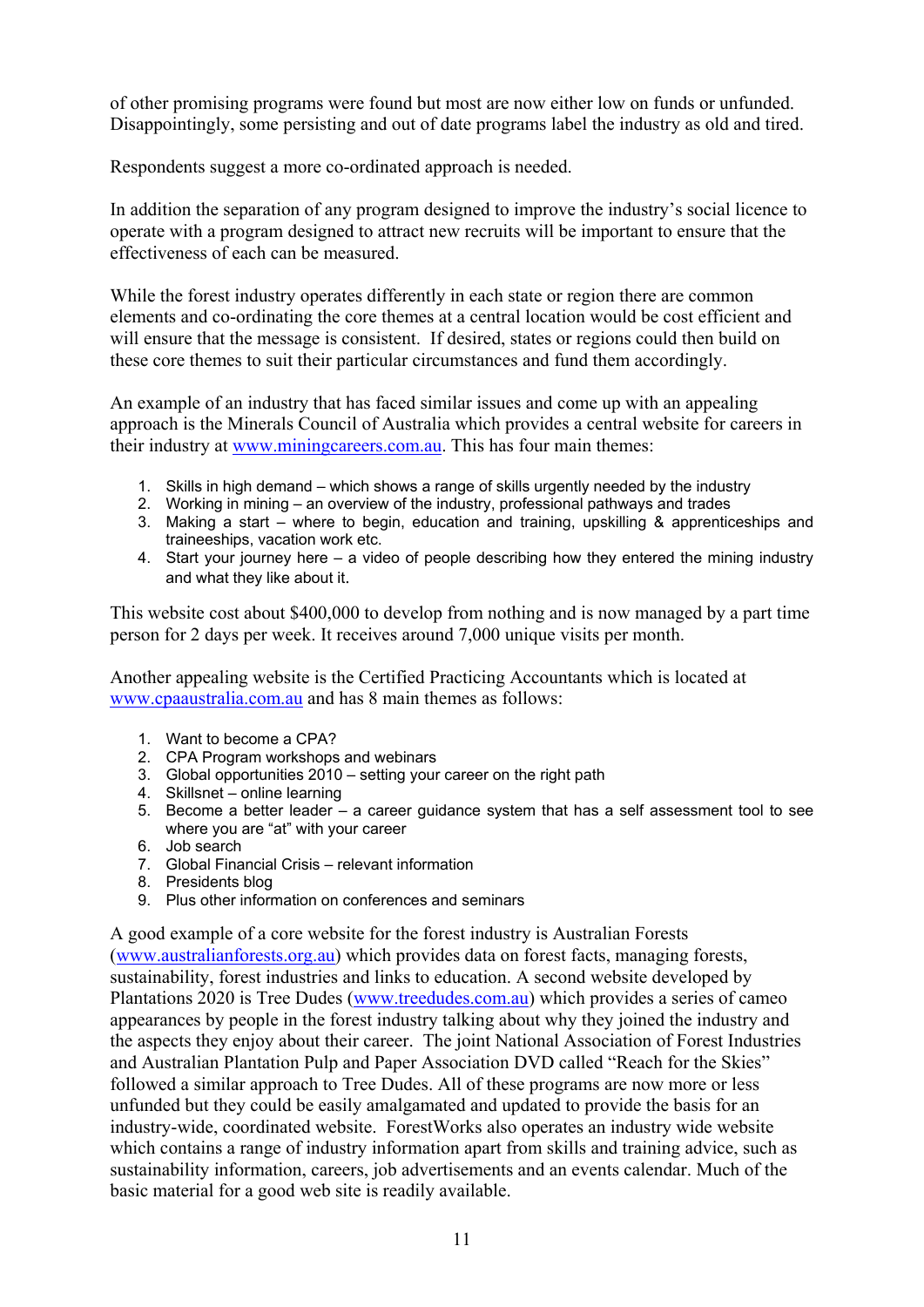Another program loss for community education has been the demise of the Plantation Forestry Development Committees which assisted with the development of plantations on private land. The Master Tree Growers course which was funded through the Rural Industries Research & Development Corporation to provide advice to landowners on forest development and management may survive through a community not for profit group MTG Inc.

#### <span id="page-18-0"></span>**Primary and Secondary Schools**

Many of the state forest agencies and some of the industrial companies had schools-based awareness, community and farm extension programs in the 1960's through to the 1980's. However with commercialization of the forest agencies and increasing budget pressure these programs have either been reduced or shifted to other government agencies such as the Department of Primary Industries (e.g. in New South Wales, Victoria and South Australia).

Given there are over 9,500 primary and secondary schools in Australia with 3.5 million students the task of running a schools program to every school is not insignificant (ABS, 2010). While it may be possible to concentrate a schools program around traditional forestry regions to assist the industry's image locally but this alone may not necessarily capture the best new recruits to the industry. Embedding forestry in the national curriculum may be an easier way of accessing students to assist them to understand the role forest management plays in sustainable management and the sequestration of carbon. In addition the capacity of wood for renewability and recycling and its low carbon emission profile is also appealing.

The National Forestry Education Awareness Network (NFEAN) was established in 1994 around the skills that were developed in each state to provide these services. Many of the staff providing these services were and are trained educators and have provided a valuable service to the industry - potentially with very little recognition for the role they have played. NFEAN worked towards a National Forest Education Framework that aimed to bring together forest education programs nationally, highlighting the sustainable management of Australia's multiple use forests and state by state forest education services. NFEAN was the main editorial provider for the Australian Forests website and also for the forestry sections of Ollies Island, which is a website illustrating the chains of sustainable production and consumption across all major industries in Australia. ([http://www.olliesworld.com/island/aus\)](http://www.olliesworld.com/island/aus).

While NFEAN is currently in abeyance it could be re-activated. Current programs by state are shown in Table 2 and the full list of programs with web addresses are listed in Appendix 3.

| <b>State</b>      | Program                              | <b>Status</b>                          |
|-------------------|--------------------------------------|----------------------------------------|
| Queensland        | Timber Queensland - Better Forests   | Funding ends June 2010                 |
| New South Wales   | NSW DPI - Landlearn                  | Funded in Primary Industry program     |
| Victoria          | DSE - Landlearn & Toolangi           | Funding only for the visitors centre   |
| Tasmania          | <b>Forest Education Foundation</b>   | Funding levels have diminished         |
| South Australia   | PIRSA - Forestry - Forestry Matters  | Funded but limited to forestry regions |
| Western Australia | Forest Heritage Centre at Dwellingup | Funded                                 |

| <b>Table 2 Community Based Education Programs</b> |  |  |
|---------------------------------------------------|--|--|
|                                                   |  |  |

*National* - In 2008, the forest industry in conjunction with AusTimber 2008 put on the ForestWorks careers conference in Mt Gambier. This generated a lot of interest from school based career advisors from 77 schools and resulted in many requests to have the industry talk to school children at expos around the country. The industry is not equipped to meet this sort of demand, and Timber Communities Australia (TCA) made a large commitment over a year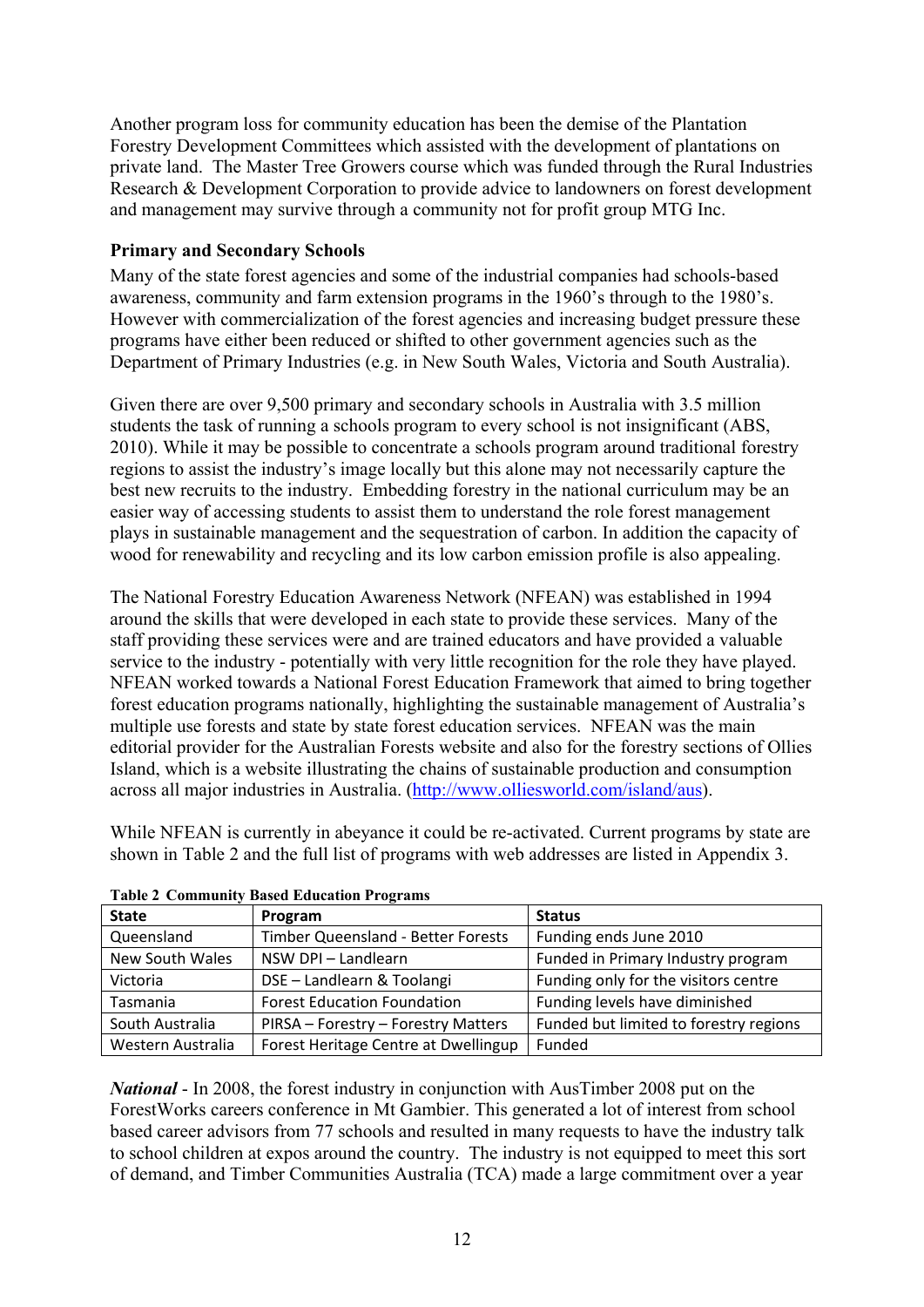attending many career expos across Australia. While this was an interesting exercise in getting the industry's message across to school children, lasting benefits are very hard to measure and the impact of this large and expensive activity is unknown (the cost of the conference was around \$150,000). TCA CEO Jim Adams believes they are well suited to this community and career promotion role but lack the funds and promotional materials to fulfil it.

*Queensland – Better Forests* was developed by Timber Queensland and is a classroom teaching guide which targeted predominantly middle school years (level 4&5) but has been used for years 3 to 11. The aim of the program was to be interactive and fun and provided opportunities for students to learn about the timber industry. It was promoted on the web where teachers could request a resource pack. Requests had been running around 200 per month initially and then stabilised to about 30 to 40 per month before running out of material in late 2009. The content is now old and needs updating, particularly for Climate Change. Timber Queensland believes that it is important to have an education consultant to develop these programs which will cost about \$100 000 per year and about \$60 000 to maintain the website. They developed their own material as they wanted to differentiate themselves from the problems of native forests and woodchip exports and focus on plantations. A follow up survey indicated Better Forests was well received and an updated version would be desirable. However school leavers were not covered and Timber Queensland believes there is a need following experience from Career Expo's where the industry was found to have a poor environmental image.

#### *New South Wales – Forests NSW and Landlearn*

The Forests NSW schools program is promoted through an overarching departmental (Industry & Investment NSW of which Forests NSW is a part) schools education brand LandLearn NSW. Reference ([http://www.landlearnnsw.org.au\)](http://www.landlearnnsw.org.au/).

The Forests NSW schools education program is aligned with the NSW syllabus requirements and reflects Forests NSW corporate priorities. The program offers:

- an overview of forest management and forest ecology
- relevance to syllabus documents
- facilities for up to 90 students per day
- programs in the forest
- self-guided & guided activities for kindergarten to year 12 students
- rainforest excursions

Forests NSW offers excursions to secondary students aligned to Industrial Technology, Geography and Science syllabuses; however these are only offered at Cumberland and Strickland State Forests. Reference: ([http://www.dpi.nsw.gov.au/forests/education\)](http://www.dpi.nsw.gov.au/forests/education)

LandLearn NSW is a web based tool developed by the NSW Department of Primary Industries, the NSW Farmers and the Royal Agricultural Society of NSW and is a state-wide school education web resource about primary industries (including forestry). It provides resources for educators and students, careers information and profiles and some interactive online games. The web site provides information on primary industries, production chains, sustainability and a maps and facts site.

#### *Victoria- Landlearn and Toolangi Visitors Centre*

The Victorian Landlearn program is a state-wide education programme supported by the Department of Primary Industries and provides a structure and support for schools to incorporate studies of sustainable agriculture and natural resource management into the curriculum in the context of: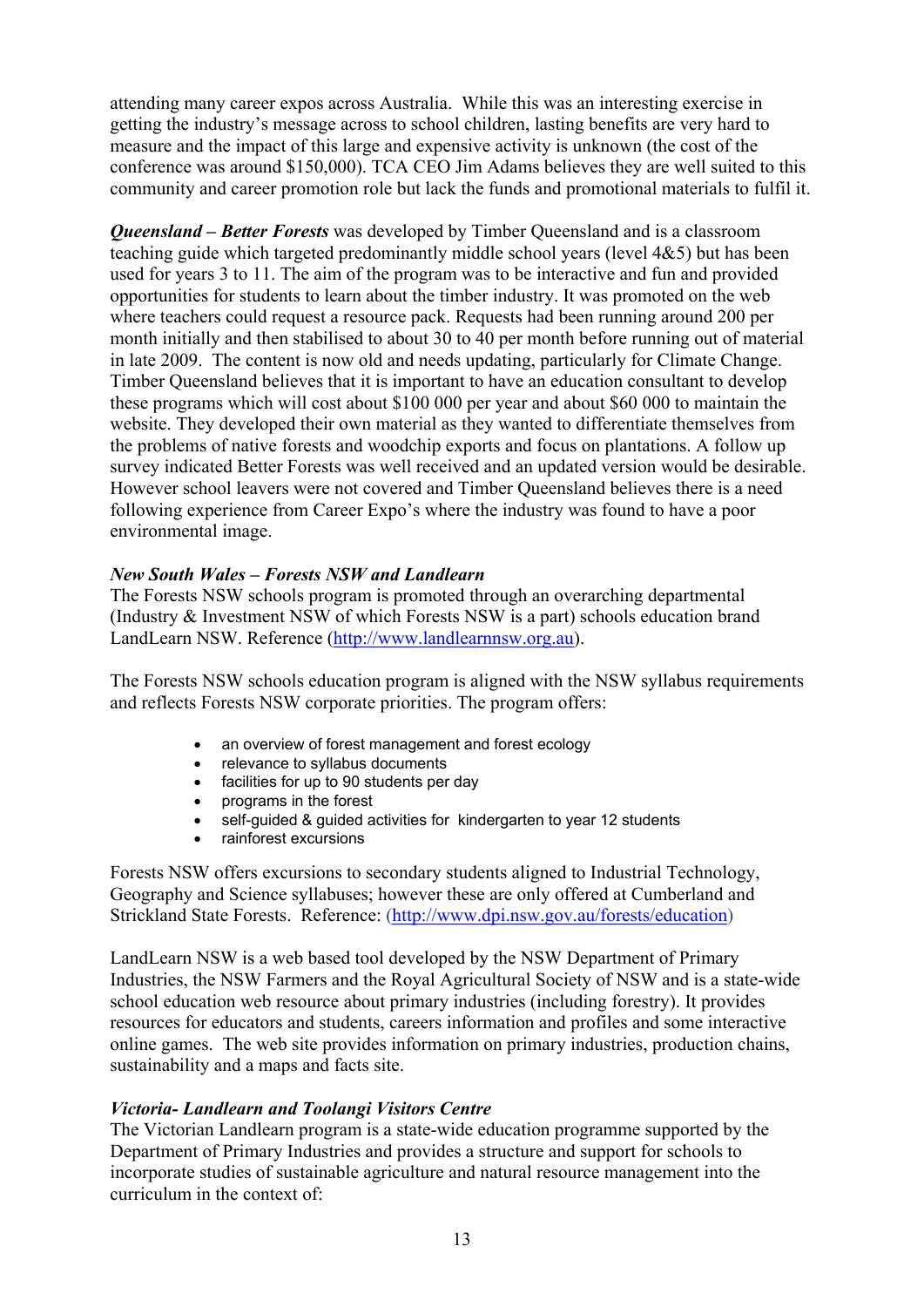- a holistic approach to environmental education for a sustainable future
- Victorian Essential Learning Standards
- Education priorities and guidelines, including "Educating for a Sustainable Future" a National Environmental Education Statement for Australian Schools;
- Scientific research and the promotion of science in schools;
- Partnerships with related education programs.

Reference [\(http://www.landlearn.net.au/](http://www.landlearn.net.au/))

The "Farm Forestry Trees at work", which is out of date, incorporated tree management into the classroom, for example measuring tree height within mathematics. It was promoted but had limited resources and experience showed that only what was demonstrated was used.

The Department of Sustainability and Environment runs the forest visitors centre at Toolangi which is very popular and mostly provides information on forest growing and management. although some harvesting and sawmilling aspects are covered. They cater for primary and secondary schools and have links with TAFE and University, as well as a presentation facility to business groups such as Probus and tourists. One limitation is that it can only cater for the students that can afford the travel.

#### *Tasmania - Forest Education Foundation*

The Forest Education Foundation Incorporated (FEF) was formed in 1989 as a joint initiative between the forest industries and Forestry Tasmania. The prime objective of the FEF is:

*"To encourage informed decisions about forest use within the community by promoting a sound understanding of forests and forestry processes and of the social, economic and environmental values of forests"*

The FEF provides a range of teaching and learning resources and experiences to schools and the general public, broadly covering: forest ecology, forest management, products and processing, timber industry history, and the ways in which people value and interact with forest environments. Programs are delivered through the National Forest Learning Centre NFLC (a visitor centre for schools and the general public) in Hobart, which co-ordinates school visit programs, field trip programs, educational resources (print and web) and a variety of specialists programs. Reference [\(http://www.forest-education.com/](http://www.forest-education.com/)).

Private Forests Tasmania also provides assistance to schools where possible.

#### *Primary Industries and Resources South Australia (PIRSA) Forestry – Forestry Matters*!

PIRSA Forestry helps the South Australian community appreciate the forest and forest products sector, including an understanding of its benefits and workforce opportunities. They also support a sustainable forest and forest products sector by addressing skills shortages**.**  Their principal activities include:

- Expanding forestry education activities including support for schools using the 'Forestry matters' education resource;
- Improving community understanding of the workforce opportunities within the forest and forest products sector; and
- Developing initiatives with industry, government and educational institutions to address skills shortages.

'Forestry Matters' was developed in 2000 and is a comprehensive education resource designed to promote forest awareness from a South Australian perspective. It contains: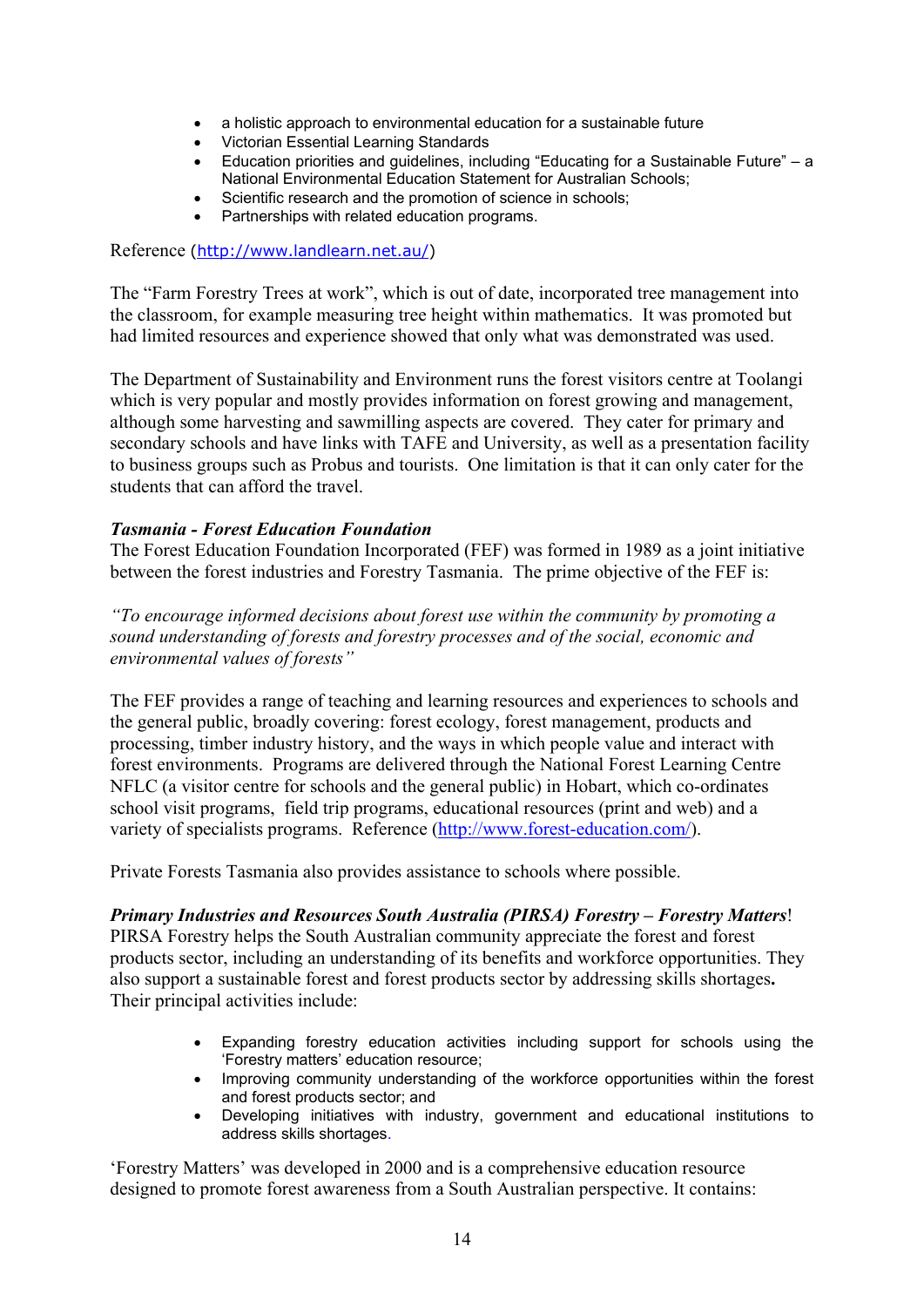- Lesson plans and activities for Junior Primary, Primary and Middle Years;
- 16 forest information sheets covering contemporary forest issues, primarily on pine;
- A Forest Fun activity section;
- A forestry glossary, reference list and weblinks; and
- Photographs of forests and forestry in action.

PIRSA Forestry employs an Education Officer to support the implementation of forestry into school curricula and provides professional development opportunities, but they can only service schools near the main forestry regions of Mount Gambier and the Adelaide Hills. Reference: (<http://www.pir.sa.gov.au/forestrymatters>)

ForestrySA also has a primary and secondary schools program plus TAFE and the university sector. In addition they also provide services to correctional services (youth justice program). ForestrySA aims are to maintain a good corporate image in the community and improve their licence to operate, educate students on forestry and hopefully attract some to the industry.

#### *Western Australia – The Forest Heritage Centre*

The WA Forest Products Commission works with the Forest Heritage Centre at Dwellingup to give talks to secondary school groups on forest sustainability (part of the new curriculum) which appears to be gaining popularity. The centre is planning to expand this project in 2010 to include primary schools and, with a recent acquisition of training facilities in Dwellingup, they will also be able to offer longer field trips to schools and universities from further afield who require accommodation. Reference ([http://www.forestheritagecentre.com.au\)](http://www.forestheritagecentre.com.au/)

#### *British Columbia, Canada*

The Council of Forest Industries in British Columbia, Canada, otherwise known by its acronym COFI, provided some interesting insights into forestry education and awareness for primary and secondary schools.

In 1998 Chris Lear, a High School teacher, was engaged to conduct a needs and feasibility assessment on forest education for schools across north-central British Columbia. Over 100 elementary and secondary educators and school administrators were interviewed and all encouraged the initiation of a new forest education program. However, the educators qualified their support with some important recommendations, such as:

- 1. Work with the teachers rather than in isolation of their needs and requirements;
- 2. Ensure what is developed will fit within the curriculum and is educationally sound;
- 3. Fund and support at least a three-year plan as program uncertainty leads to mistrust;
- 4. Start small and focus on the grade 5-7 levels first.

The assessment also indicated that if a program was to be developed it would have to be 100% industry funded.

The initial review found some teachers were using textbooks that were 10-20 years old and in the absence of adequate resources, teachers would gather information from wherever they could, which may be from anti-industry sources or they teach about another industry.

The initial program saw a need for students to learn about the variety of careers in natural resources so that they would, at the very least, consider careers in natural resources as an option. Two-day field camps were initiated for high school students and their teachers to give them the opportunity to participate in a range of forestry related career areas including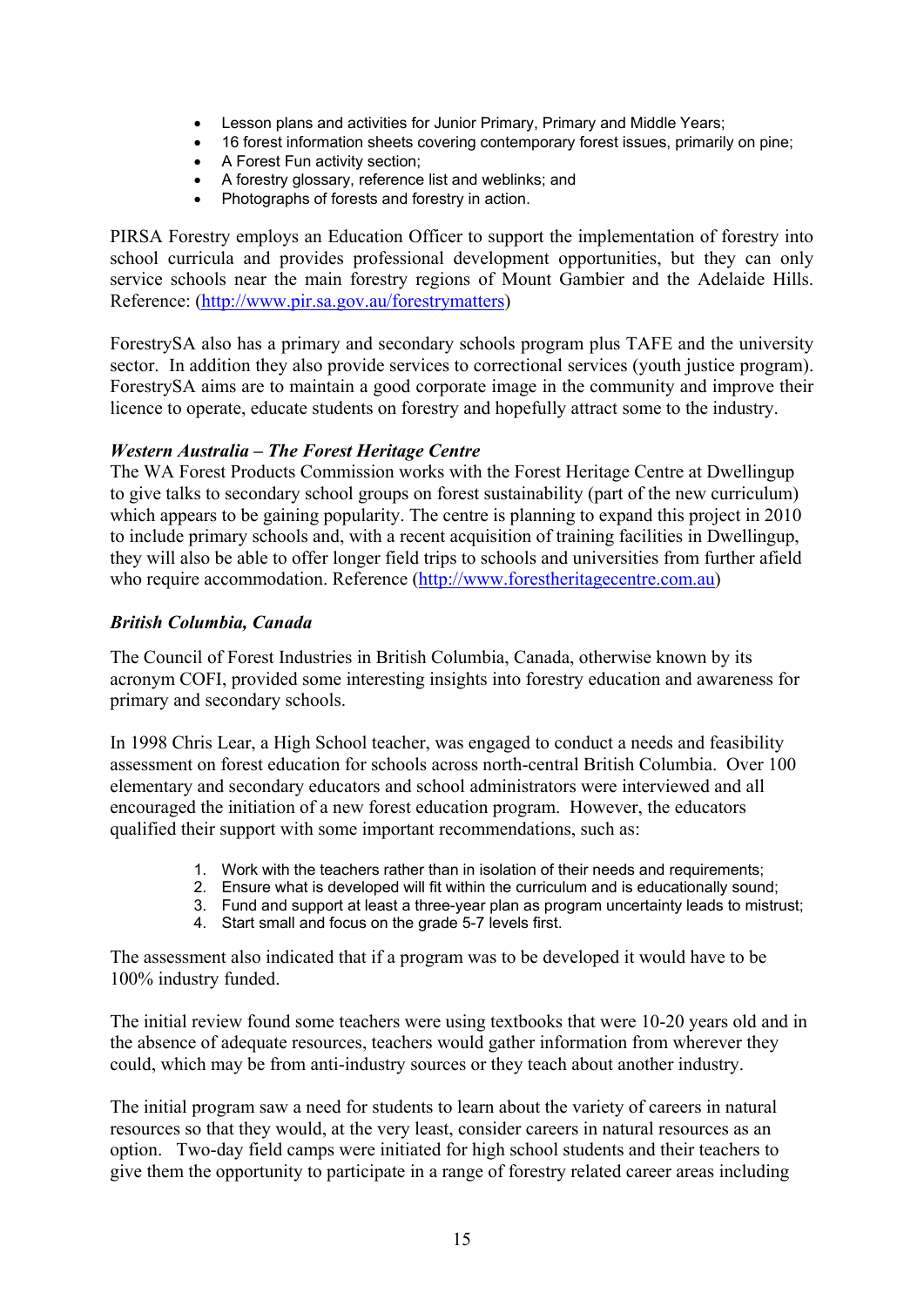wildlife management, fish management, soils and ecology, forest health, road and forest block layout, silviculture, archaeology, first nations traditional land use, harvesting, etc.

In addition, another program exposed students and their teachers to the variety of trades, technical and managerial careers available in forest products processing and manufacturing. Using a two-day format, students tour a variety of local facilities (sawmills, pulpmills, OSB plants, pellet plants etc.) spending time with various professionals to learn firsthand about the careers.

The COFI program is about making connections for students from high school to college or university through to forest industry careers. The program is now 10 years old and covers about 200 schools which amounts to about 41,000 students in elementary and secondary level at both public and private schools. However the program has developed materials that have been disseminated throughout the province which is over 600,000 students.

A key success factor is that the program was designed and managed by a teacher who can "walk the talk" and knows the limitations and constraints within schools and what educators want and need. The initial cost of the program was approximately C270K and expanded to over C350K, but with the recent economic crisis it was reduced, but importantly industry continued to fund it at about C200K. In terms of people, COFI only employed 1.5 staff, as industry employed others when needed, at times up to another 6 part-time staff.

The above costs work out to about C4.8 per student for direct contact and C0.33 for indirect contact. If this is transposed to Australia and assume all things are equal it would require funding per student (1AUD=0.95C) of about AUD5.3 for direct contact and AUD0.35 indirect contact. At 3.5 million students this represents a cost of AUD18.5 million for direct contact and about AUD1.2 million for indirect contact. Both are significant investments.

#### <span id="page-22-0"></span>**Tertiary -Vocation**

The processors who were surveyed were generally happy with the level of training for the majority of their requirements except for some of the unique skills that take a number of years to develop such as saw doctors and wood machinists. Many processors admitted that the majority of their training is on the job or undertaken in house. This is unfortunate as there are funds for staff to undertake certified training programs if they want to pursue them. The Truss and Frame sector is now under pressure to ensure all estimators and detailers are licensed. ForestWorks is working with this industry sector on a national program and qualifications for Frame and Truss Manufacturing. In addition there is also a gap in people technically trained to work in the wood processing sectors, merchants and retail industry.

Favourable comments were received from industry operators about the level of training provided by Timber Training Creswick, the Riverina TAFE which runs the Tumut training Centre and FITEC in Queensland. The Mt Gambier TAFE has just closed its saw doctor course. The Great Southern TAFE in Albany has also undertaken training up to a Diploma in Forest development and certificate II and III in forest harvesting, but has suffered from the downfall of two large companies in the region Timbercorp and Great Southern. In Tasmania the Forest Education Foundation works with ForestWorks and the local Education Departments Guaranteeing Futures program and the University Centre for Education to provide resources on forestry and careers related information. Forestry Tasmania is an RTO (Registered Training Organisation) in its own right and provides industry training mainly in forest growing and management.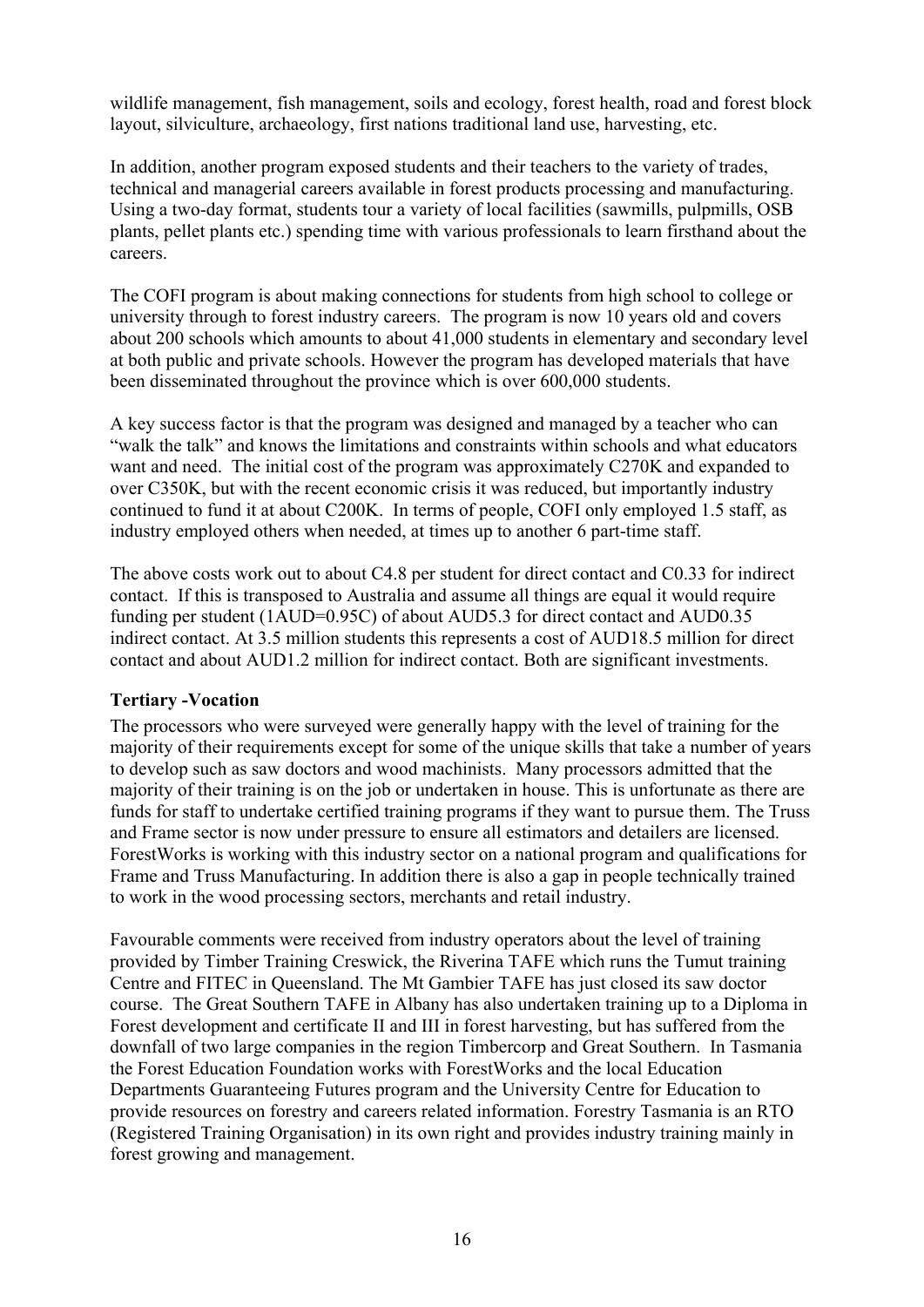A common theme from trainers in the VET sector was that it is getting increasingly difficult to fund courses as the funding is at a set level for all industries: it does not reflect the higher cost of training needed for the forest industry and is not indexed to inflation. In particular Timber Training Creswick mentioned that they cannot upgrade their processing equipment to current standards as they do not receive enough funding to cover capital expenditure on equipment replacement.

The NSW Timber Development Association and Wood Victoria are working with TAFE lecturers and some university lectures, although funded by FWPA, there is an ongoing challenge to ensure the availability of good and relevant timber information (standards, timber framing, etc) for the many lecturers is a constant battle.

ForestWorks have initiated a number of programmes to both attract new recruits to the industry and improve training and training opportunities for workers in the forest industry. Some examples of these programmes are as follows: (ref: [http://www.forestworks.com.au](http://www.forestworks.com.au/)):

- Indigenous participation in the NSW Forest and Forest Products Industry
- Moving women in forestry improving opportunities for women
- Young forestry leaders program for years 9 and 10 in five Tasmanian High Schools
- Skills development and enhancement through flexible training and apprentice programs and an enterprise based productivity places program
- Stimulate training demand in thin markets in Victoria<br>• The development of a qualification structure for the T
- The development of a qualification structure for the Truss and Frame sector.

ForestWorks (2009) as part of its requirements as a national skills council undertakes regular environmental scans of the demand for skills within the industry. The following is an excerpt from their February 2009 update. While this survey was investigating what education and training is currently being provided, the ForestWorks gap analysis is instructive as it confirms the feedback from respondents on what is required (note some of the gaps require specialist training while others require more general training):

#### **Forest growing and management**

- forestry workers requiring development as foresters, cultivator (forestry), tree planter, nursery worker
- strategic communication skills, particularly community engagement
- inventory activities, including mapping and GPS approaches
- converting knowledge that traditional farmers have, to their increasing use of forestry as part of their multiple land use approaches
- knowledge of Indigenous forest management practices
- industry trainers and assessors

#### **Harvesting and haulage**

- fire salvage and fire management
- forest management
- cording and matting of log extraction tracks and log processing loading areas
- product care log segregation and log marking to maximise inherent value of timber
- mechanical harvesting
- supervision and management training
- small business management with contractors.

#### **Sawmilling and processing**

- new timber drying techniques
- chemical use and handling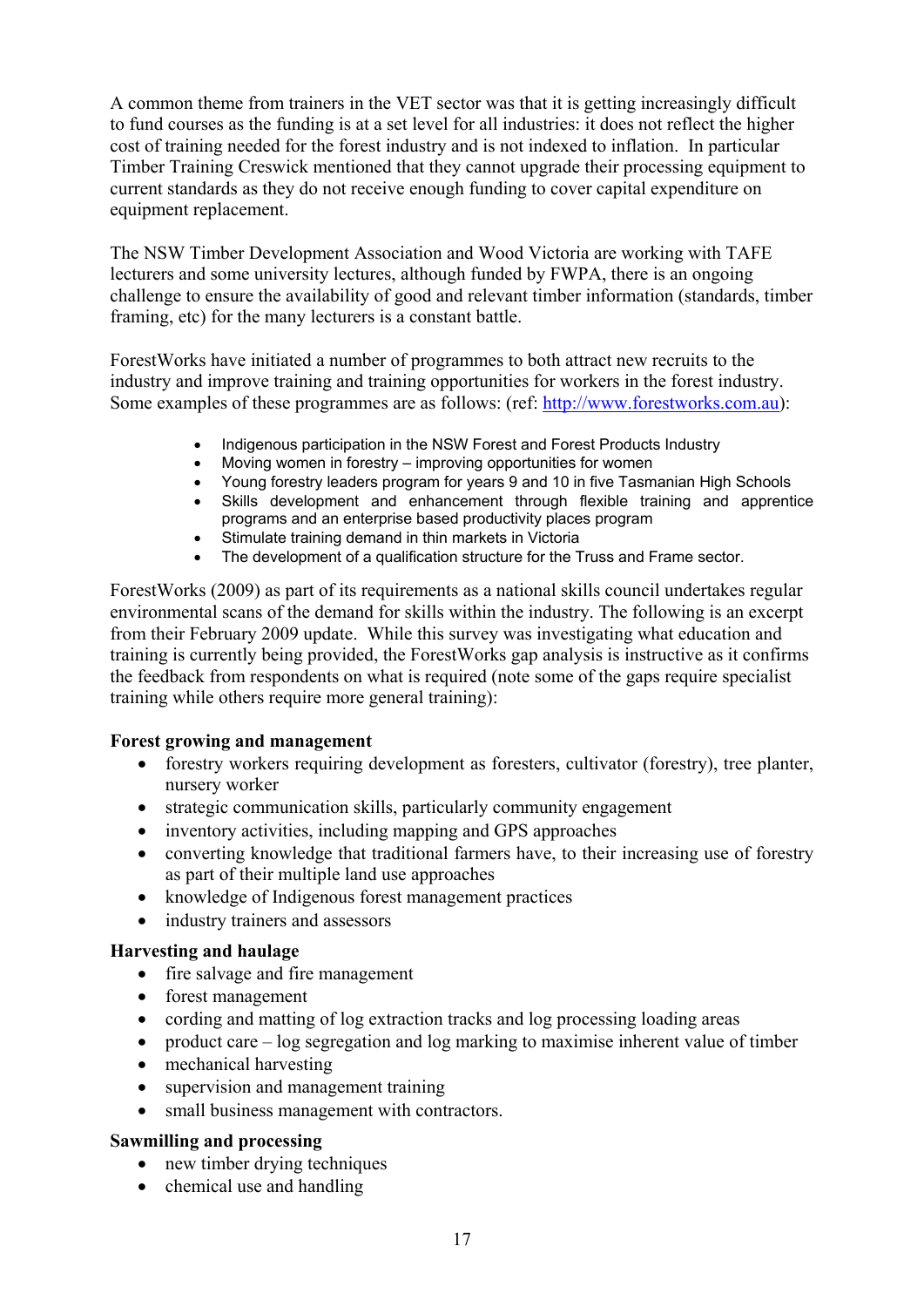- new technology, particularly computer controlled equipment
- saw doctors and wood machinists

#### **Timber product manufacturing**

- estimating and detailing at a technical level
- computer applications related to 3D estimation software
- new and efficient timber processing technology knowledge
- chain of custody regulation.

#### **Timber merchandising**

• timber product knowledge and application

#### **Wood panel and board production**

- timber properties knowledge
- technically skilled operators who can use new technologies effectively

#### *New Zealand – Forest Industry Training and Education Council (FITEC)*

FITEC in New Zealand is the national forest industry training authority and it also has a careers function targeting secondary schools to encourage students to choose a career in forestry and the wood products industry. There are a number of reasons to focus on this level. Firstly, 60% of students do not go to university and secondly the image of the industry as "dirty dark and dangerous" is a problem. To address this FITEC has been instrumental in developing a proposal for a National Trade Academy for Land Based Primary Industries which includes Agriculture, Forestry and Horticulture.

The aim is to keep school leavers engaged in learning and training to ensure students have clear pathways post school and have a head start on training for vocational qualifications for a successful career in the primary industries. The proposal covers all secondary schools in New Zealand and aims to set national standards for the sector in teaching, learning and assessment.

FITEC believe working with the other primary industries presents a position of unity, consistency and strength to government which is better leverage than working individually.

Currently in New Zealand vocation and mid-career education is shared between industry training organisations (work place training through on-site industry assessors, and providers (regional polytechnics, private training enterprises)). Training of new entrants is covered through apprenticeships and traineeships. Some polytechnics run training programmes over one to two semesters on campus as well as an onsite component.

The big gap in education is for market development. Typically this is carried out by government organisations such as New Zealand Trade and Enterprise and industry associations where funds permit.

FITEC believes that working closely with Australia (and has had a number of visits and meetings with ForestWorks) to develop training and education can benefit both countries and potentially attract students from Asia. FITEC has an annual budget around NZ 13 million.

#### <span id="page-24-0"></span>**Tertiary - University**

In 2004 there were six Universities providing forestry degrees at the undergraduate level as outlined in Table 3 (Kanowski, 2004).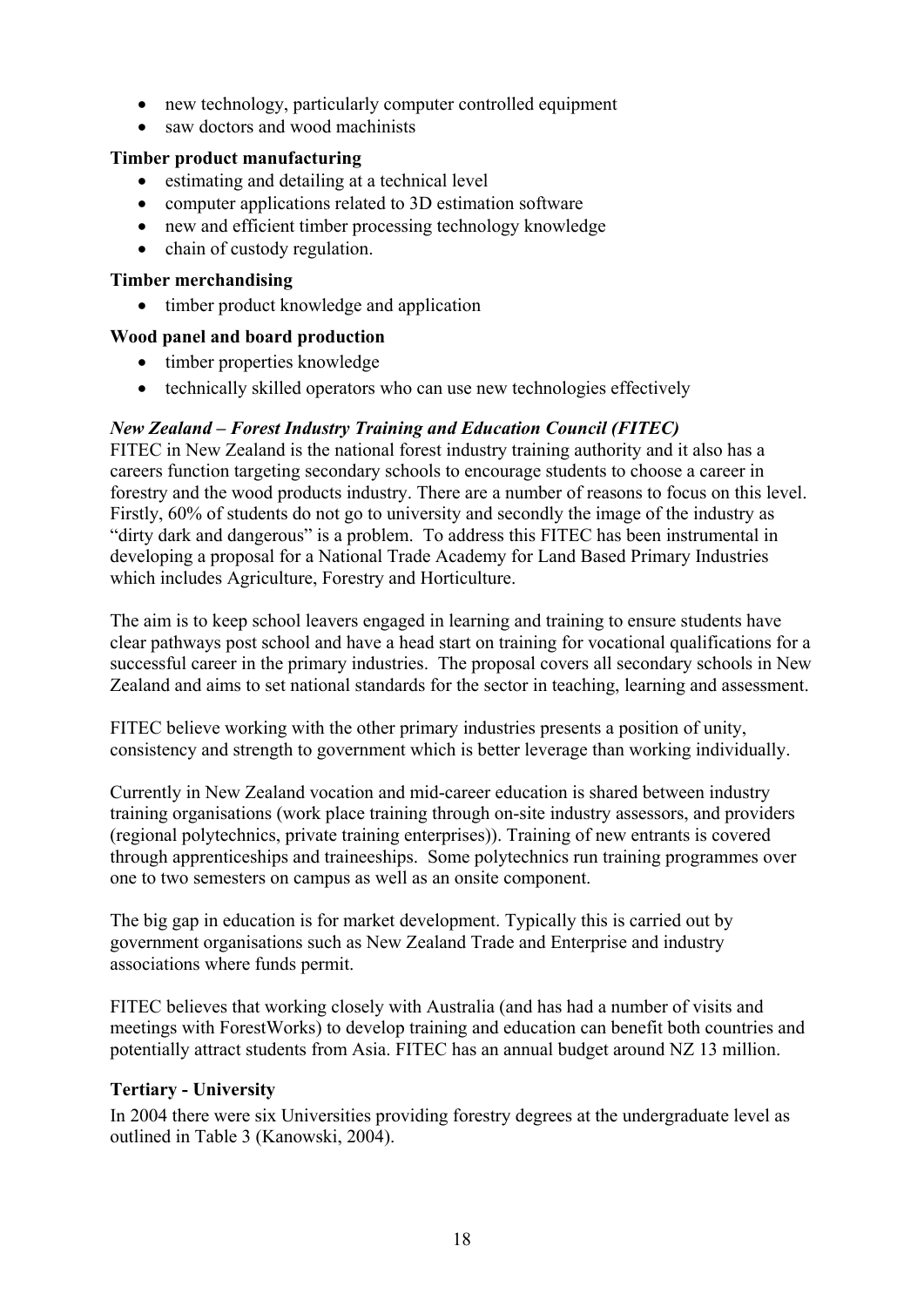| <b>University</b>                               | Bachelor Program name and duration in years     |
|-------------------------------------------------|-------------------------------------------------|
| Edith Cowan University in Perth, WA             | Environmental Studies (Sustainable Forestry), 3 |
| Southern Cross University in Lismore, NSW       | Applied Science (Forestry), 4                   |
| Australian National University in Canberra, ACT | Science (Forestry), 4                           |
| University of Melbourne in Melbourne, Vic       | Forest Science, 3+1                             |
| University of Queensland in Brisbane, Qld       | Environmental Management (Tropical Forests), 4  |
|                                                 | Applied Science (Tropical Forest Management), 3 |
| University of Tasmania in Hobart, Tas           | Forest Science, 3                               |
|                                                 | Forest Ecology, 4                               |

**Table 3 Universities offering undergraduate forestry degrees in 2004.** 

Since this report was published, the University of Melbourne has shifted to the international model that is common in Europe and often referred to as the 'Bologna' model. This is based on a 3 year generalist undergraduate degree (but with special majors) followed by a 2 year masters degree which is usually more specialised and a three year Doctorate. The University of Melbourne is aiming to attract three types of recruits to its Master of Forest Ecosystem Science. Firstly students, who follow on from their undergraduate, secondly mature foresters who want upgrade their skills either to a full Masters or just take some masters level subjects and thirdly people who are looking to change their career to forestry. As mentioned in the Background section of this report the early enrolment numbers suggest that the University of Melbourne has been successful in attracting more students with this approach.

The ANU will cease its four year undergraduate forestry program in favour of a three yr undergraduate forestry degree which can then lead on to a one year Masters of Forestry. The University of Queensland is unlikely to continue and Edith Cowan is not currently offering their course but hope to in 2011. Southern Cross University will retain is undergraduate forestry degree which can also lead to a one year Masters of Forestry.

While each university has its own unique Masters degree the National Forestry Masters Program is an overarching structure that aims to provide some connection and leverage on the academic strengths of each university. Uniqueness in a competitive market has its advantages but it can be confusing for the industry that is looking for a fairly standard skill set.

The University of Tasmania Centre for Sustainable Architecture in Wood is proposing a Graduate Certificate in Timber (Processing and Building) for 2011 which will fill a big gap. However, Australia still has no tertiary course dedicated to forest products marketing.

The broad elements of a strategic framework for Australian forestry education are provided in Appendix 4 by ANU Prof Peter Kanowski. In brief he suggests universities are now market driven and the trend is away from specialised undergraduate courses. Even with substantial increases in enrolment numbers forestry undergraduate courses they are close to University thresholds and are therefore vulnerable to closure and loss of specialist staff. There is also no recognition within the university sector of the national interest case for forestry. Making the courses attractive and collaboration between universities, the industry and similar industries like agriculture will be required to maintain these courses in the future.

#### <span id="page-25-0"></span>**Summary**

Table 4 below provides an overview of the programs and gaps in forestry education and training in Australia but excludes dedicated research such as the Co-operative Research Centres. While the table suggests that the industry education and training needs are well covered industry is not necessarily using them and some of these programs are winding down or are limited in scope.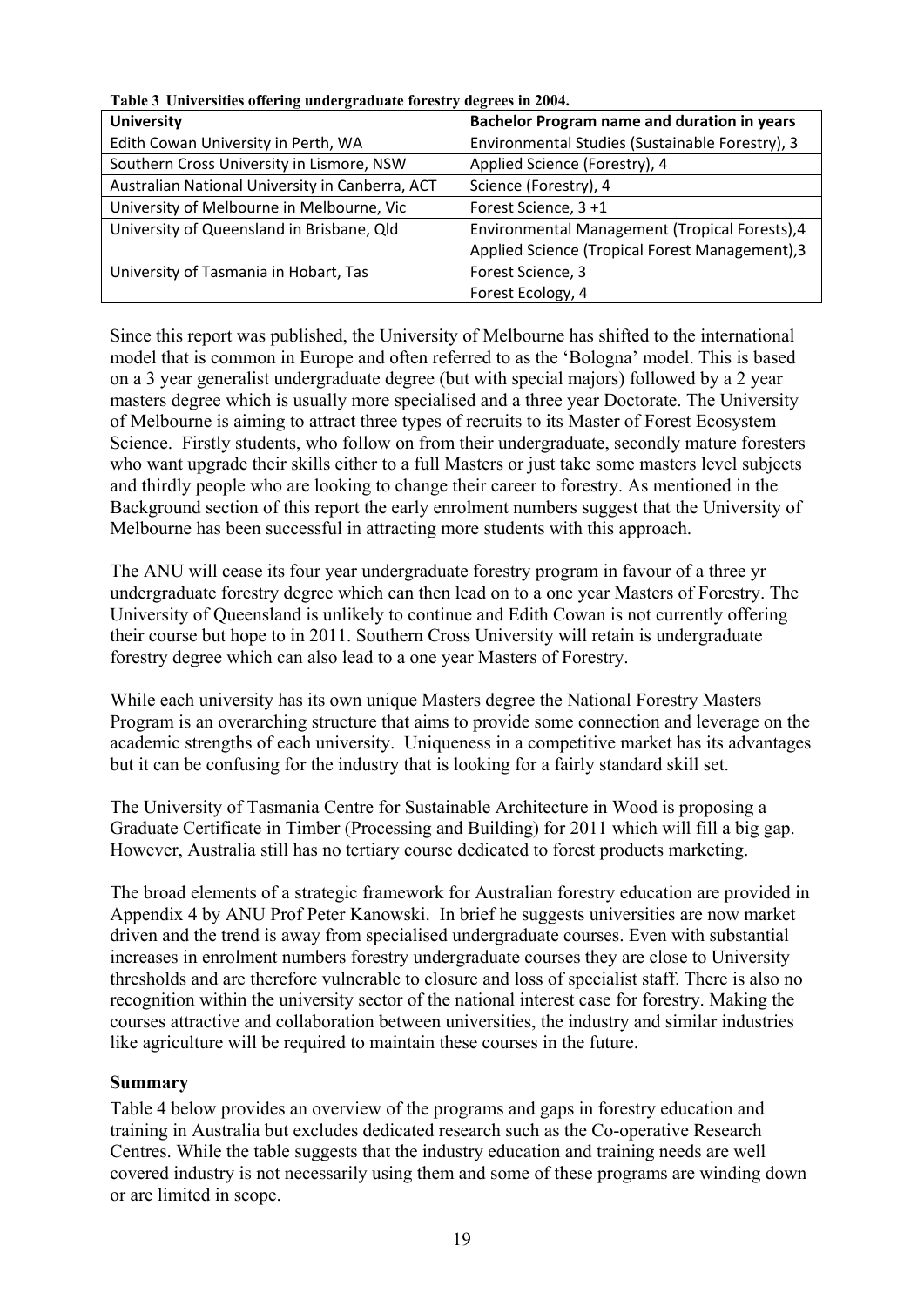#### **Table 4 Current Australian community engagement, knowledge-based and competency-based education and training programs**

| <b>Education</b>        | <b>WA</b>                                                              | <b>SA</b>                                                                                                      | <b>TAS</b>                                                                                                                  | <b>VIC</b>                                                             | <b>NSW</b>                                                          | <b>OLD</b>                                                                                                      | <b>ACT</b> | <b>NT</b> |
|-------------------------|------------------------------------------------------------------------|----------------------------------------------------------------------------------------------------------------|-----------------------------------------------------------------------------------------------------------------------------|------------------------------------------------------------------------|---------------------------------------------------------------------|-----------------------------------------------------------------------------------------------------------------|------------|-----------|
| Community               | Australian Forests - (NAFI & NFEAN)                                    |                                                                                                                |                                                                                                                             |                                                                        |                                                                     |                                                                                                                 |            |           |
|                         | $Wood - Naturally Better - (FWPA)$                                     |                                                                                                                |                                                                                                                             |                                                                        |                                                                     |                                                                                                                 |            |           |
|                         | Treedudes – (Plantation 2020)                                          |                                                                                                                |                                                                                                                             |                                                                        |                                                                     |                                                                                                                 |            |           |
|                         |                                                                        | Master Tree Growers – JVAP RIRDC now MTG inc                                                                   |                                                                                                                             |                                                                        |                                                                     |                                                                                                                 |            |           |
|                         | $Timbertrek - (NAFI)$                                                  |                                                                                                                |                                                                                                                             |                                                                        |                                                                     |                                                                                                                 |            |           |
|                         |                                                                        | Private Forestry Development Committees - funding has either ceased or will cease by June this year            |                                                                                                                             |                                                                        |                                                                     |                                                                                                                 |            |           |
|                         |                                                                        | ForestWorks – Industry Skills Council for the Forest Industry – VET and career programs in all states          |                                                                                                                             |                                                                        |                                                                     |                                                                                                                 |            |           |
|                         |                                                                        | Programs in other primary industries (e.g. agriculture)                                                        |                                                                                                                             |                                                                        |                                                                     |                                                                                                                 |            |           |
|                         | Limited to the Forest<br>Heritage Centre                               | PIRSA Forestry -<br>Forestry matters<br>ForestrySA                                                             | <b>Forest Education</b><br>Foundation -<br><b>National Forest</b><br><b>Learning Centre</b>                                 | DSE - LandLearn<br><b>Forest Education</b><br>Service (Toolangi)       | Forests NSW – tours and<br>Land learn NSW                           |                                                                                                                 |            |           |
| <b>Primary School</b>   | Limited to the Forest<br>Heritage Centre                               | PIRSA Forestry -<br>Forestry matters<br>ForestrySA                                                             | <b>Forest Education</b><br>Foundation $-$<br><b>National Forest</b><br><b>Learning Centre</b>                               | DSE - LandLearn<br><b>Forest Education</b><br>Service (Toolangi)       | LandLearn NSW<br><b>Forests NSW</b>                                 | Timber Qld - Better<br><b>Forests</b> (upper<br>primary)                                                        |            |           |
| <b>Secondary School</b> | Limited to the Forest<br><b>Heritage Centre</b>                        | PIRSA Forestry -<br>Forestry matters<br>ForestrySA                                                             | <b>Forest Education</b><br>Foundation -<br><b>National Forest</b><br>Learning Centre                                        | DSE - LandLearn<br><b>Forest Education</b><br>Service (Toolangi)       | LandLearn NSW<br><b>Forests NSW</b>                                 | Timber Old - Better<br><b>Forests (lower</b><br>secondary)                                                      |            |           |
| VET-tree<br>growing     | Cert II, III, IV and<br>Diploma of Forest<br>Growing and<br>Management | PIRSA Forestry -<br>Forestry matters<br>Cert II, III, IV and<br>Diploma of Forest<br>Growing and<br>Management | <b>Forest Education</b><br>Foundation &<br>others<br>Cert II, III, IV and<br>Diploma of Forest<br>Growing and<br>Management | Cert II, III, IV and<br>Diploma of Forest<br>Growing and<br>Management | Cert II, III, IV and Diploma<br>of Forest Growing and<br>Management | FPQ - Forester in<br>training program<br>Cert II, III, IV and<br>Diploma of Forest<br>Growing and<br>Management |            |           |
| <b>VET</b> - harvesting | Cert II, III in<br>Harvesting $&$<br>Haulage                           | Cert II, III in<br>Harvesting & Haulage                                                                        | Cert II. III in<br>Harvesting $&$<br>Haulage                                                                                | Cert II, III in<br>Harvesting $&$<br>Haulage                           | Cert II, III in Harvesting $&$<br>Haulage                           | Cert II, III in<br>Harvesting $&$<br>Haulage                                                                    |            |           |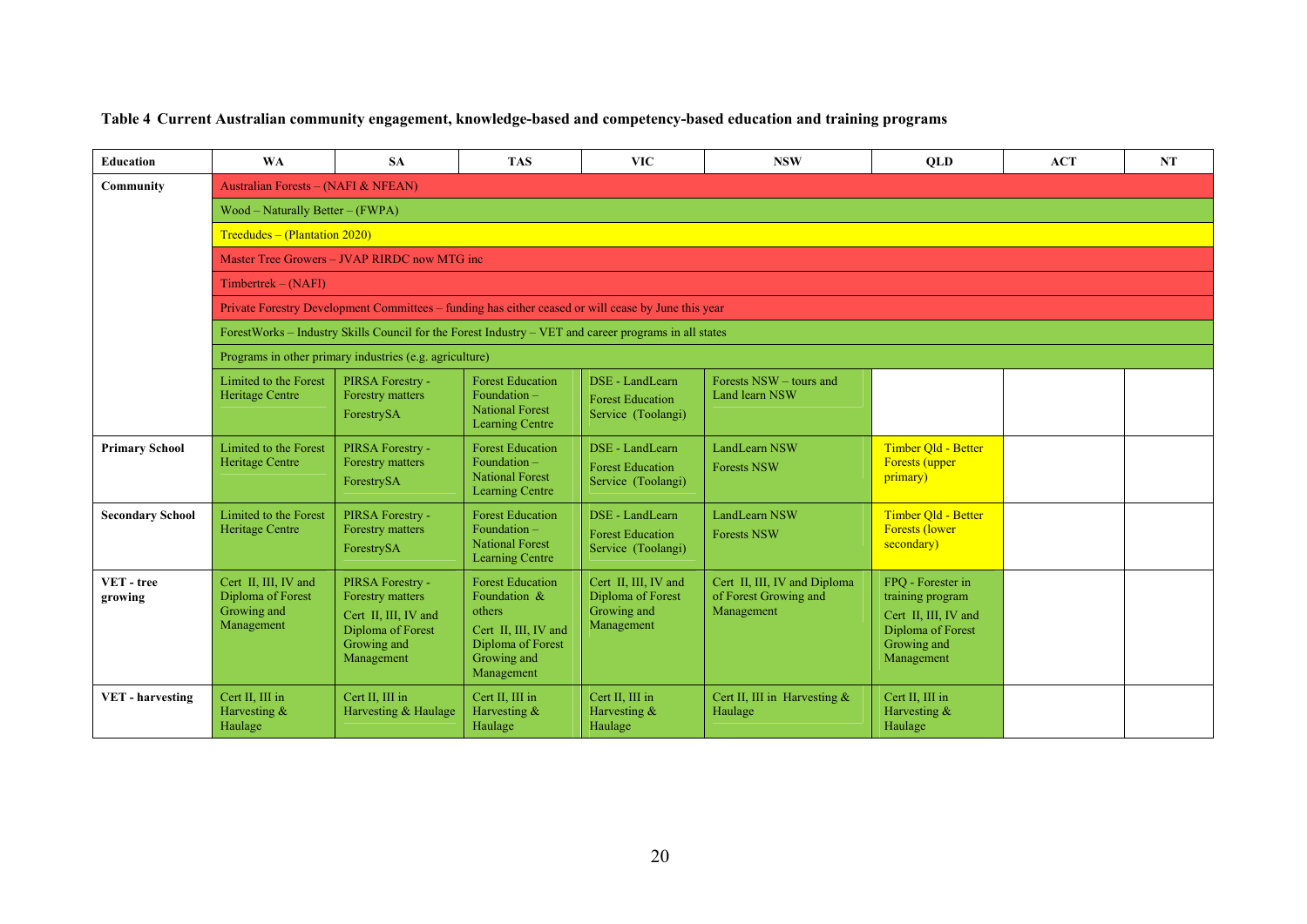| <b>Education</b>                    | <b>WA</b>                                                                            | <b>SA</b>                                                                                                                                                                                                               | <b>TAS</b>                                                                                                                                                                                                                  | <b>VIC</b>                                                                                                                                                                                                                | <b>NSW</b>                                                                                                                                                                                                    | <b>OLD</b>                                                                                                                                                                                                           | <b>ACT</b>                                           | NT |
|-------------------------------------|--------------------------------------------------------------------------------------|-------------------------------------------------------------------------------------------------------------------------------------------------------------------------------------------------------------------------|-----------------------------------------------------------------------------------------------------------------------------------------------------------------------------------------------------------------------------|---------------------------------------------------------------------------------------------------------------------------------------------------------------------------------------------------------------------------|---------------------------------------------------------------------------------------------------------------------------------------------------------------------------------------------------------------|----------------------------------------------------------------------------------------------------------------------------------------------------------------------------------------------------------------------|------------------------------------------------------|----|
| VET - processing                    |                                                                                      | Cert II, III sawmilling<br>$&\,$ processing<br>Cert III wood<br>machining<br>Cert III saw doctoring<br>Cert II. III wood<br>panels products<br>Cert II, III timber<br>manufact products<br>Cert IV timber<br>processing | Cert II. III<br>sawmilling $&$<br>processing<br>Cert III wood<br>machining<br>Cert III saw<br>doctoring<br>Cert II. III wood<br>panels products<br>Cert II, III timber<br>manufact products<br>Cert IV timber<br>processing | Cert II. III<br>sawmilling $&$<br>processing<br>Cert III<br>woodmachining<br>Cert III<br>sawdoctoring<br>Cert II. III wood<br>panels products<br>Cert II, III timber<br>manufact products<br>Cert IV timber<br>processing | Cert II, III sawmilling $&$<br>processing<br>Cert III woodmachining<br>Cert III sawdoctoring<br>Cert II, III wood panels<br>products<br>Cert II. III timber manufact<br>products<br>Cert IV timber processing | Cert II, III sawmilling<br>$\&$ processing<br>Cert III<br>woodmachining<br>Cert III sawdoctoring<br>Cert II. III wood<br>panels products<br>Cert II, III timber<br>manufact products<br>Cert IV timber<br>processing |                                                      |    |
| VET - marketing                     | <b>Technical Resources</b><br>Program - FWPA<br>Cert II, III timber<br>merchandising | Cert II, III timber<br>merchandising/<br><b>Technical Resources</b><br>Program - FWPA                                                                                                                                   | Technical<br><b>Resources Program</b><br>$-FWPA$<br>Cert II, III timber<br>merchandising                                                                                                                                    | Cert II, III timber<br>merchandising/<br><b>Technical Resources</b><br>Program - FWPA                                                                                                                                     | Cert II. III timber<br>merchandising/Technical<br>Resources Program - FWPA                                                                                                                                    | <b>Technical Resources</b><br>Program - FWPA<br>Cert II, III timber<br>merchandising                                                                                                                                 | Cert II, III timber<br>merchandising                 |    |
| <b>University - tree</b><br>growing | Bachelor of Environ<br>Studies Sustainable<br>Forestry (ECU) 2011                    | <b>Bachelor</b> of forest<br>science & mgmt<br>(SCU)                                                                                                                                                                    | <b>Bachelor</b> of Forest<br>Science & Ecology                                                                                                                                                                              |                                                                                                                                                                                                                           | Bachelor of forest science &<br>mgmt (SCU)                                                                                                                                                                    | <b>Bachelor of Applied</b><br>Sci & Envir Mgmt<br>FPQ - Forester in<br>training program                                                                                                                              | <b>Bachelor of Science</b><br>(Forestry) (ANU)       |    |
|                                     |                                                                                      | <b>Master of Forestry</b><br><b>SCU</b>                                                                                                                                                                                 | <b>Master of Forestry</b>                                                                                                                                                                                                   | <b>Master of Forest</b><br><b>Ecosystem Science</b>                                                                                                                                                                       | <b>Masters of Forestry</b>                                                                                                                                                                                    | <b>Master of Natural</b><br><b>Resource Studies</b>                                                                                                                                                                  | <b>Masters of Forestry</b>                           |    |
| University -<br>harvesting          |                                                                                      | Bachelor of forest sc<br>$&$ mgmt (SCU)                                                                                                                                                                                 |                                                                                                                                                                                                                             |                                                                                                                                                                                                                           | Bachelor of forest science &<br>mgmt (SCU)                                                                                                                                                                    |                                                                                                                                                                                                                      | <b>Bachelor of Science</b><br>(Forestry) (ANU)       |    |
| University-<br>processing           |                                                                                      | <b>NSW TDA</b> assistance<br>to tertiary institutions                                                                                                                                                                   | Grad Cert in timber<br>(Processing &<br>Building)                                                                                                                                                                           | <b>Wood Products Vic</b><br>$-$ assistance to<br>tertiary institutions                                                                                                                                                    | NSW TDA $-$ assistance to<br>tertiary institutions                                                                                                                                                            | <b>EWPA &amp; NSWTDA</b><br>assistance to tertiary<br>institutions                                                                                                                                                   |                                                      |    |
|                                     |                                                                                      | NFMP/Technical<br><b>Resources Program -</b><br><b>FWPA</b>                                                                                                                                                             | NFMP/Technical<br><b>Resources Program</b><br>- FWPA                                                                                                                                                                        | NFMP/Technical<br><b>Resources Program -</b><br><b>FWPA</b>                                                                                                                                                               | <b>NFMP/Technical Resources</b><br>Program - FWPA                                                                                                                                                             | NFMP/Technical<br>Resources Program -<br><b>FWPA</b>                                                                                                                                                                 | NFMP/Technical<br>Resources Program -<br><b>FWPA</b> |    |
| University -<br>marketing           |                                                                                      |                                                                                                                                                                                                                         |                                                                                                                                                                                                                             |                                                                                                                                                                                                                           |                                                                                                                                                                                                               |                                                                                                                                                                                                                      |                                                      |    |

| Currently funded | <b>Funding concluding in 2010</b> | Status or funding unknown |  |
|------------------|-----------------------------------|---------------------------|--|
|                  |                                   |                           |  |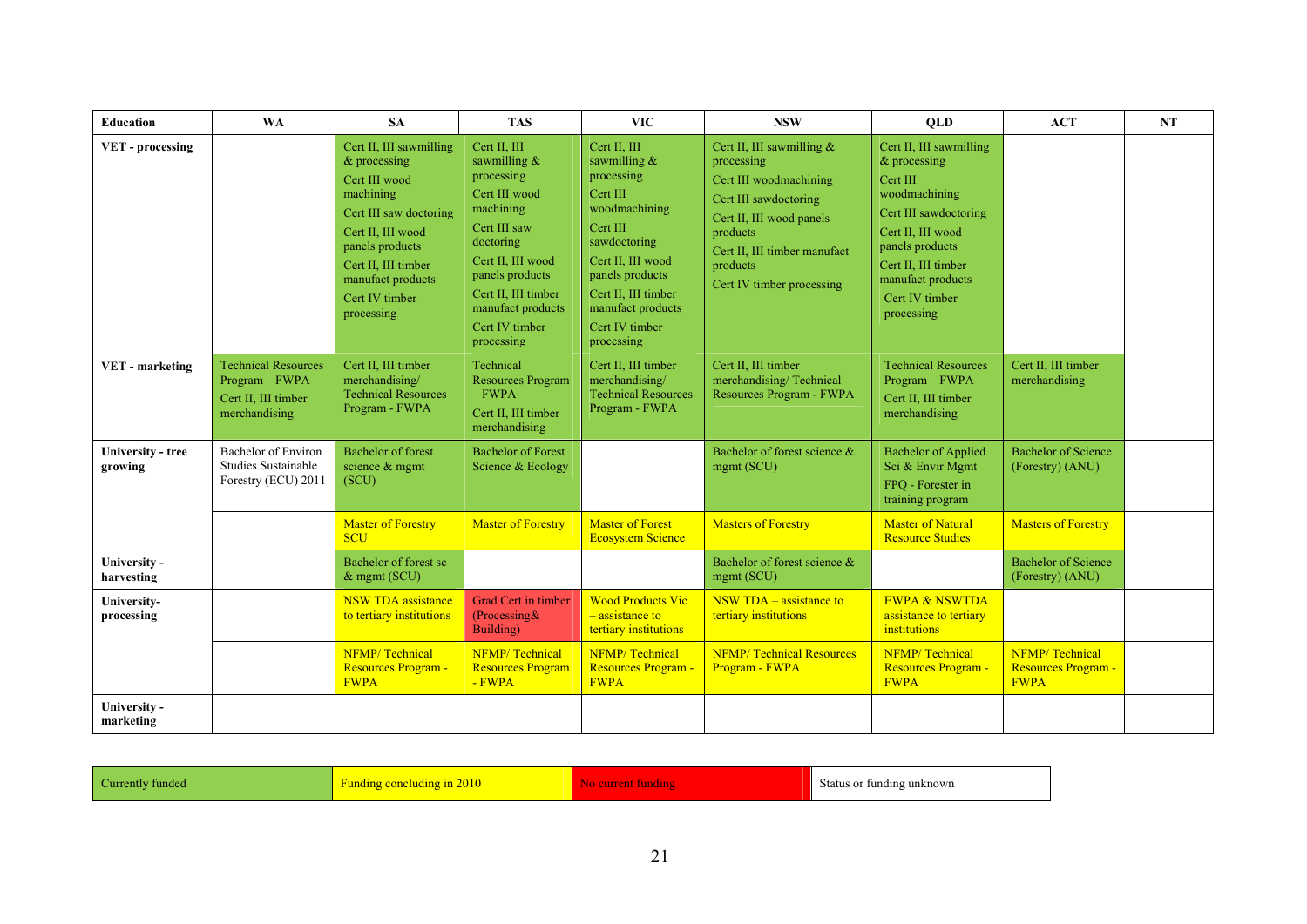# <span id="page-28-0"></span>**Discussion**

## <span id="page-28-1"></span>**Key Insights and Trends**

The following section provides some of the key insights and trends provided by the industry respondents to the survey.

## <span id="page-28-2"></span>**Overall**

Common themes from respondents were:

- the lack of community awareness of what the industry does and its contribution to society;
- general ignorance and lack of access to career opportunities
- the poor image of the industry has impacted on both the number and quality of new recruits.
- limited education options beyond forest growing and management

While the summary of current education and training programmes in Table 4 suggests there are few gaps in forest education and training in Australia, many programmes are either winding down due to a lack of funding or are quite limited in their scope. It is also important to understand that the VET sector is characterised by funding being provided on an enrolment basis, so in theory all courses shown in Table 4 are funded, but if enrolments are not forthcoming, training stops and courses effectively become unfunded posing significant problems for the ongoing viability of RTO's.

There is a lack of co-ordination of projects at the national level suggesting inefficiency in the use of resources and inconsistencies in program objectives and/or messages. There is no single website that represents the majority of the industry or provides career information for a potential student or recruit. Given Universities are competing for students they will try to differentiate themselves from other providers to give themselves some additional attraction. Hence unless the industry wants to accredit forestry and wood processing degrees (e.g. like architecture and medicine) then it may be difficult to achieve any high level of co-ordination or consistency.

The regional nature of the industry makes education and training expensive and hard to consolidate in one location.

There appears to be a disconnection or misunderstanding between what the forest industry needs and what educators can efficiently provide. A connection is not necessary unless the education provider requires industry funding in which case industry will expect some level of direction or interaction on how its money is spent.

The broad nature and large number of forest and wood products industry organisations tends to disperse the energy and resources for education and training rather than consolidate and maximise it.

To assist with attracting new recruits the industry should capitalise as suggested by Weston et al (2009) on the community empathy for climate change and the role that forestry can play in land and water management and the role both forests and wood products can play in carbon sequestration.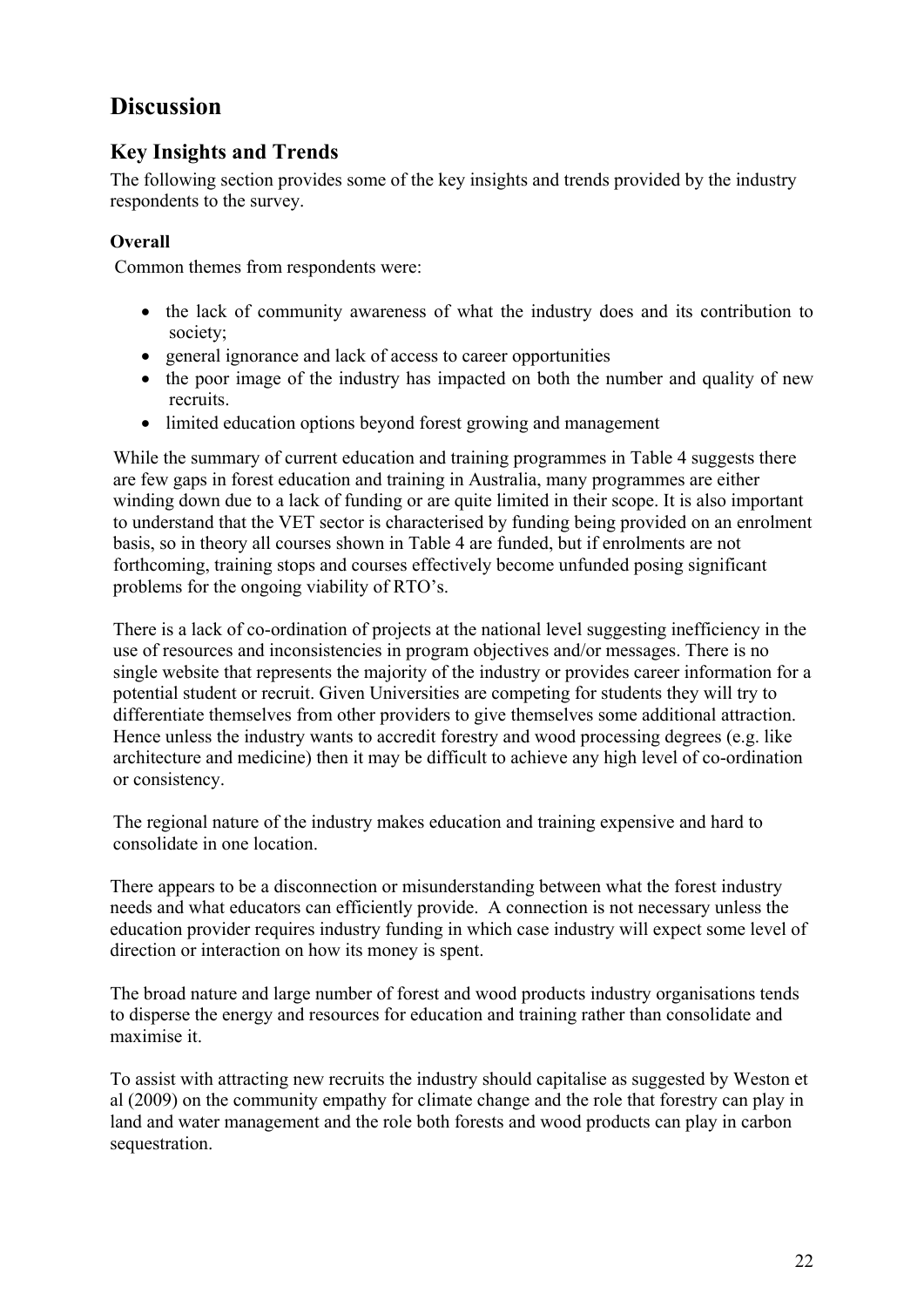#### <span id="page-29-0"></span>**Primary and Secondary Education**

Forest education programs are not well co-ordinated nationally between the states and within government and industry and while the National Forest Education Awareness Network (NFEAN) had a charter of doing this they lack the funds to operate.

Covering all schools is not a simple task. According to the Australia Bureau of Statistics (ABS, 2010) in their latest Schools Australia review there are 9,500 schools in Australia educating 3.5 million students. The successful Austimber careers conference only covered 77 schools and cost approximately \$150,000. A subsequent quote to extend this program suggested the cost would be between \$500,000 to \$800,000 per annum.

Experience suggests that industry needs trained educators to develop the teaching resources that schools will use and if time is not taken to demonstrate them they will not be used as there is a high level of competition within school curricula. If the industry wants to create a presence in schools it will need to provide resources that assist teachers to deliver their curriculum objectives and support them with demonstrations and updated material.

To gain student interest, the use of technology such as podcasts and simulators (e.g for machinery) rather than written material is preferred, as children and teenagers are better watchers and observers than readers of information.

It is critically important that forestry education programs are not perceived to be industry propaganda, as both teachers and students are wary of such material. However, teachers value being taken into forests and to processing facilities to learn about forestry and wood products processing and once the teachers are trained and comfortable with the industry they can become solid advocates. This could be a valuable investment in forestry regions where there is potential to recruit teenagers who are seeking a trade rather than a university education.

It is also beneficial to highlight to teachers the cross-curriculum applications for forestry as a topic (it can be used in almost all key learning areas, including maths, english, science, studies of society & environment, technology and more).

The problem of distance can be a constraint with some government schools suggesting the cost of bus fares for excursions to forests as being a problem.

The timing for a forestry education program could be good as it will fit with modern thinking on environmental education particularly sustainability. In the past environmental education was about saving or preserving the environment rather than living sustainably. Given the spread of schools in Australia and the cost of accessing them all on a face to face basis it may be timely and more cost efficient to work towards getting forestry embedded in the national curriculum or working with other primary industries to gain leverage from limited funding. Although for trade careers face to face programs could be effective within the forestry regions.

#### <span id="page-29-1"></span>**Vocational Education and Training (VET)**

There is a lack of awareness of vocational careers in the forest industry and this could be due to its poor image or poor promotion. There is a perception by many in the industry that young people are not looking to forestry or the wood products industry for a career.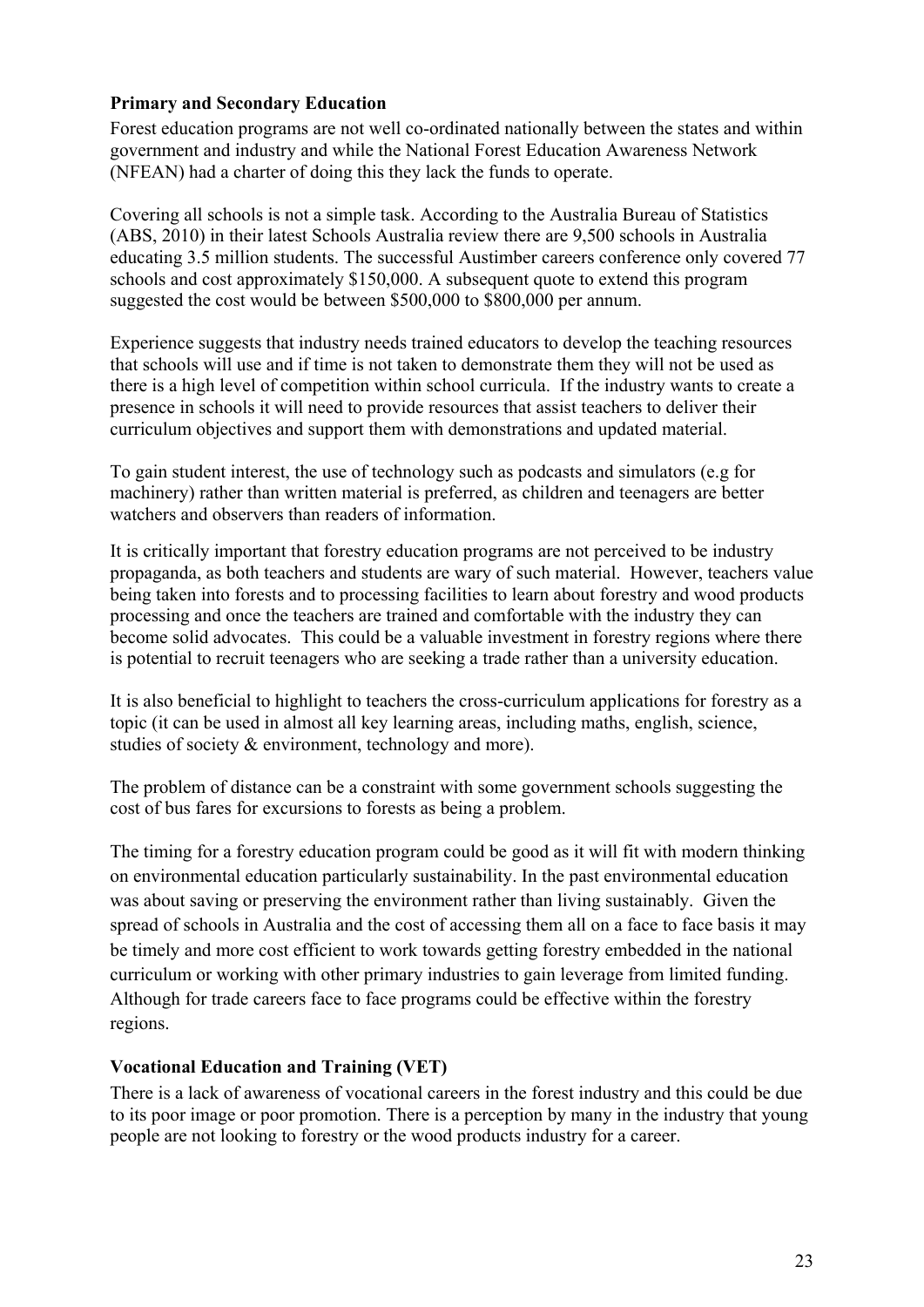In addition industry is not a great supporter of formal training, preferring to train in-house rather than through an institution. ForestWorks suggests that over 90% of forest industry training is done in-house and unfortunately this approach diminishes the capacity of RTO's to deliver services to the industry.

Smaller businesses have trouble providing the same level of training as larger companies, particularly if the training is for a prolonged period away from the business.

Industry is generally comfortable with access to training for most of the skills they need except for some unique specialist skills that take some years to develop such as saw doctors and wood machinists.

Training providers, (RTO's) particularly TAFEs, are struggling with the level of funding they receive for training, and this varies by state (RTO's are funded via State Training Authorities). They are also finding it extremely difficult to upgrade to state of the art processing machines to train operators.

There is a real gap at the industry and market interface for people who know and understand wood in construction. This includes knowledge of timber and timber framing in the wholesale truss and wall frame, merchant and retail and general construction sectors.

The Truss and Wall Frame sector is undergoing extensive training to ensure its specifiers and detailers are licensed. ForestWorks is operating with this sector to assist them to achieve higher levels of training that may lead to a licensing approach.

The loss of technical expertise in the industry to educate builders, building surveyors, construction companies, specifiers and architects will leave the industry open to the loss of market share to competing products such as steel and cement. The problem affects both the vocational and university sectors and stems from a lack of demand from students to learn more about wood in construction.

#### <span id="page-30-0"></span>**Tertiary - University**

With declining enrolment numbers for forestry undergraduate courses there is a tendency to consider providing education at one institution to concentrate resources. However this approach may not be effective as:

- students may not want to travel, preferring another degree closer to home;
- if the remaining institution loses interest, then the industry will lose its only education facility;
- enrolment numbers in forestry undergraduate degrees have never been large when compared to some other undergraduate courses which means it is unlikely that any institution would be enticed to commence forestry training;
- The current cost of education is not insignificant and this must be considered in an industry education and training strategy. A student will not only consider their HECS debt, but also the cost of living away from home if this is the only course option. The living away from home option may lose out to another degree;

The problem of declining enrolments needs to be considered within the context of the changes in higher education which has become increasingly market orientated, the high cost of delivering specialised undergraduate degrees and caused a shift towards more generalised undergraduate degrees. The Federal government support for post graduate research and the costs borne by students for their education all has an impact. The University of Melbourne illustrates this trend where they have shifted away from over 90 specialised undergraduate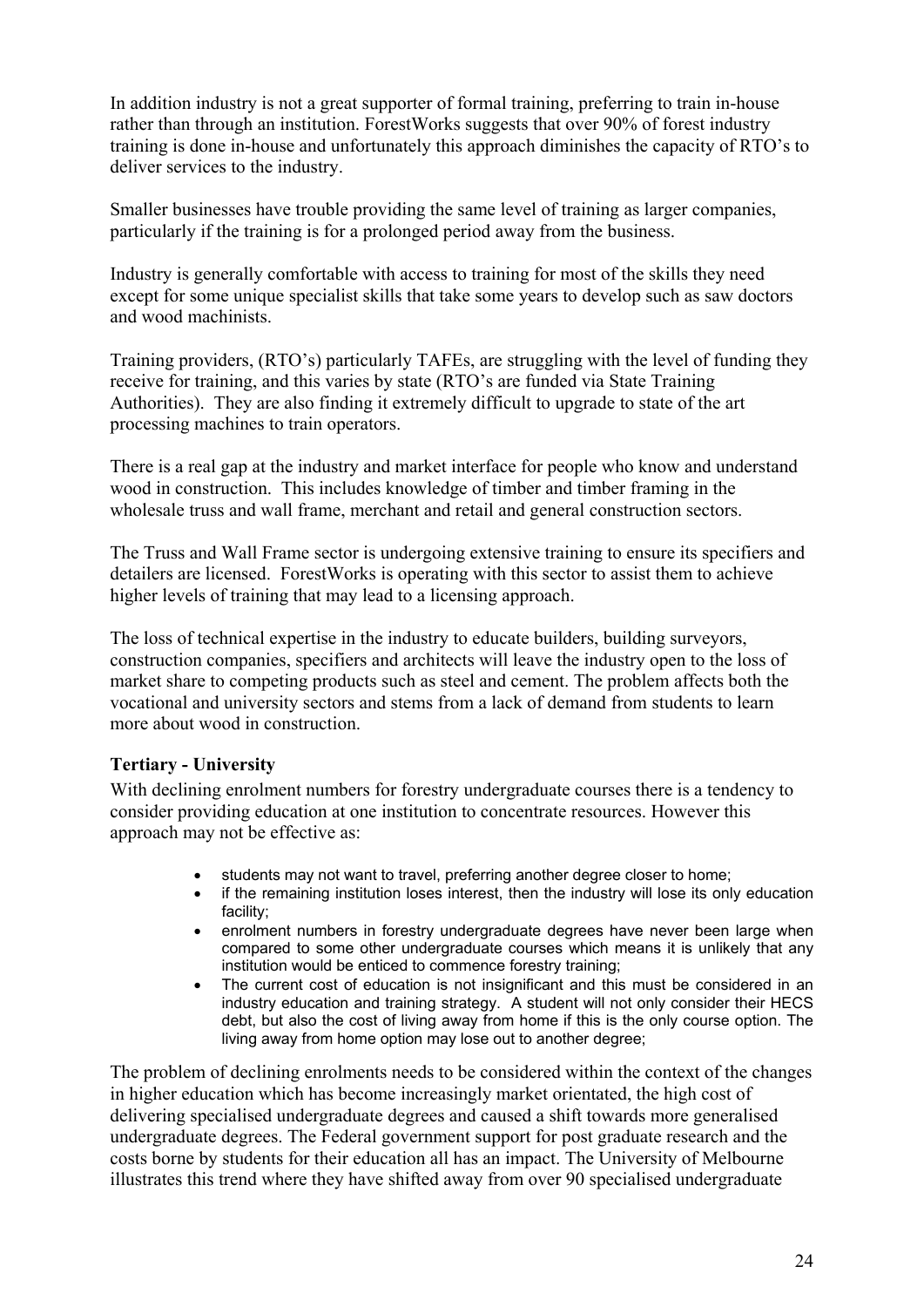degrees to around 6 broad disciplines (although there around 70 majors) which are more cost efficient to deliver and is in line with the international trend for undergraduate degrees. Specialisation is introduced at the postgraduate level. The number of staff and cost of delivering specialist undergraduate degrees has become prohibitive for courses with small enrolments and universities are attempting to combat this in a number ways including, combining courses to keep class sizes up and the use of technology to allow distance education.

Continual improvements in communications technology (such as video conferencing, webinars and internet products like Skype) present an opportunity to overcome the problem of distance and allow an institution to have students located widely across Australia.

The National Forestry Masters program provides an over arching format between the education providers and is aimed at a number of markets including undergraduates who want to specialise, mature age students from the industry who want to either refresh or improve their skills and/or qualifications and finally career changers who want to take up forestry as a new career.

The Bologna model as described in the previous section is an approach that is becoming more common as universities around the world try to achieve some consistency in how undergraduate and postgraduate courses are offered.

The undergraduate program is more likely to provide the university cohort experience that many young people look for and many in the industry fondly remember, but with undergraduates there has tended to be a higher industry dropout rate. There is a cohort experience at the post graduate level but given the group study time is generally less it is not normally as pronounced.

Current university courses appear to lean to the conservation aspects of forestry which is designed to attract students and once enrolled it appears they then warm to the commercial production aspects of the industry.

Expanding wood into courses such as engineering and architecture is extremely important. For instance the RMIT engineering class of 2009 have compulsory subjects on steel and concrete construction but timber construction is optional (Roberts, 2010). Associate Professor Greg Nolan from the University of Tasmania Centre for Sustainable Architecture in Wood commented on the difficulties of expanding course content:

- *"The content to be taught in a course is getting bigger, while semesters are getting shorter and classes bigger. It is not really possible to add more to a course, especially if there is not a staff member to champion the area.*
- *Education is moving away from lecturing to problem-based learning. That is, less is actually 'taught', but the skills to solve problems and acquire knowledge are developed. In the end, there is now too much to 'teach'. Students have to have the skills to find out what they need when they need it.*
- *A more productive strategy may be to provide resources that are useful in problem-based learning, and place less reliance on lecturing"*.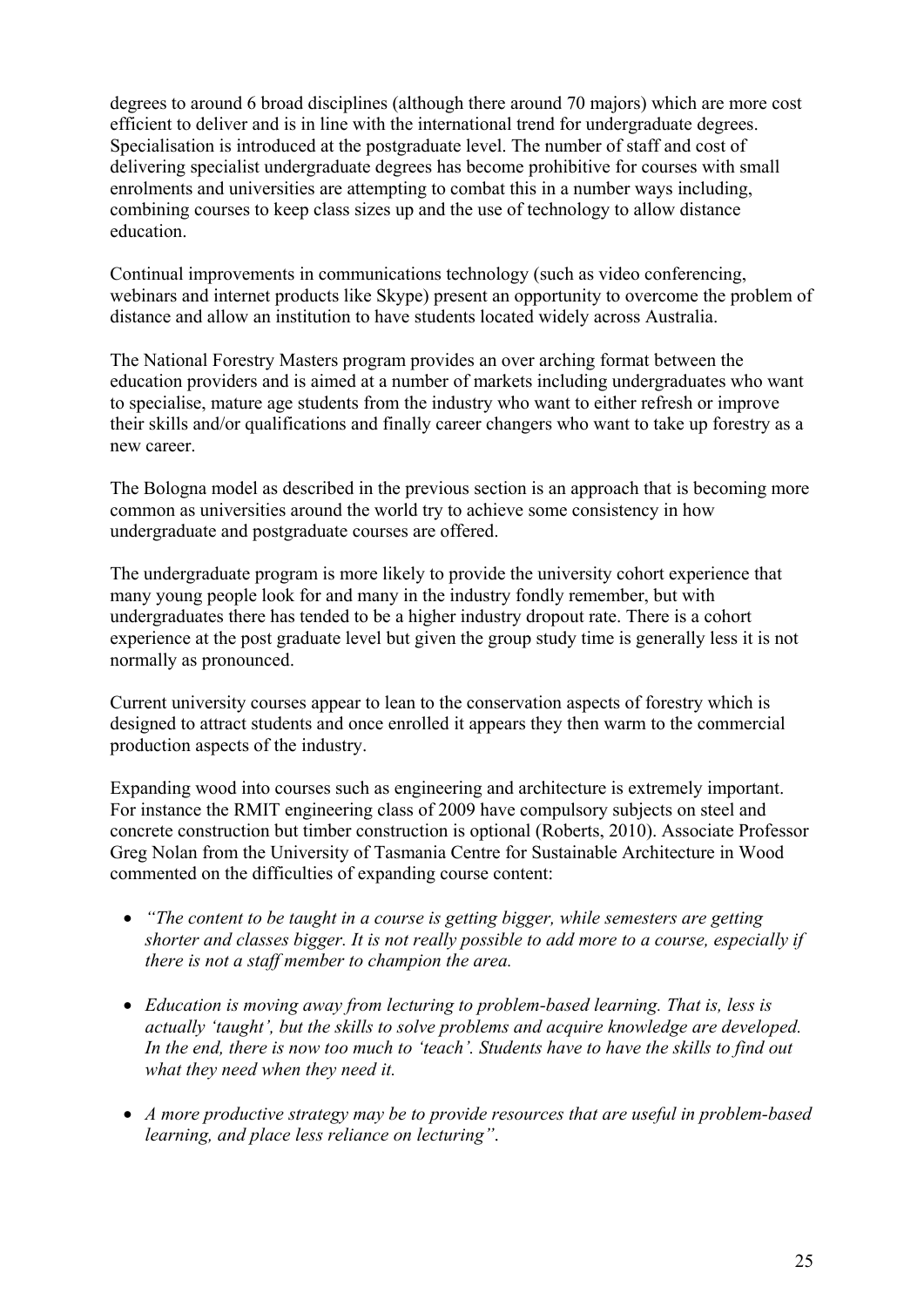In addition to the above there is no formal education program in wood products marketing in Australia or New Zealand.

## <span id="page-32-0"></span>**Lessons, Opportunities and Challenges**

#### <span id="page-32-1"></span>**National**

Many interviewees believe that the industry has lost its social licence to operate over the last 30 years. They feel that this loss has depleted the industry and its associated education system and therefore will require significant and co-ordinated industry effort to re-build community interest and support. A further concern is if parents don't like an industry there is a reasonable chance they will dissuade or discourage their children from entering it.

There is a need to improve awareness of the forest industry to not only offset anti-industry sentiment, but also attract new recruits. While these are potentially two problems the answers are linked. Improving the community view of the industry is important but it will be a broad, slow and steady process. While attracting new recruits is more targeted and urgent it will be difficult achieve against a background of anti industry feeling.

Many of the current forest industry employment opportunities are advertised on industry websites such as Friday Offcuts, The Institute of Foresters of Australia and ForestWorks. These sites are generally only viewed by those in the industry. Expanding the reach for recruits outside the industry should be considered to widen the search pool. But potential recruits will only show interest if they consider the industry has a positive future, hence image is important. Developing an association with a specialist online employment agency such as Seek [\(www.seek.com.au\)](http://www.seek.com.au/) would widen the pool and potentially bring new people and experience to the industry.

Australia has a small population compared to its geographic size which means travel or managing distance is an important consideration for both promoting the industry and the delivery of education and training.

Using technology such as the internet represents a more cost efficient opportunity and there is increasing evidence that young people use this medium for much of their research.

To support this approach there is a wide range of information and previous experience that could assist with developing an Australia forest and forest products industry website.

Industries that have appealing websites to assist with industry recruitment are the Minerals Council and the Certified Practising Accountants. The Australian Water Association also has an appealing website for job seekers.

The forest industry has a long history of supporting students and/or institutions to deliver the education requirements they need, particularly forest growing, but will need to extend this to wood science for processing and to product knowledge and marketing.

#### <span id="page-32-2"></span>**Primary and Secondary Schools**

Sustaining schools and community programs within business focused organisations is hard as benefits are long term and cannot be gained from short, one off activities.

Evidence from British Columbia over 10 years suggests that progress can be achieved and there are a number of very positive reasons to engage at this level. However Australia is a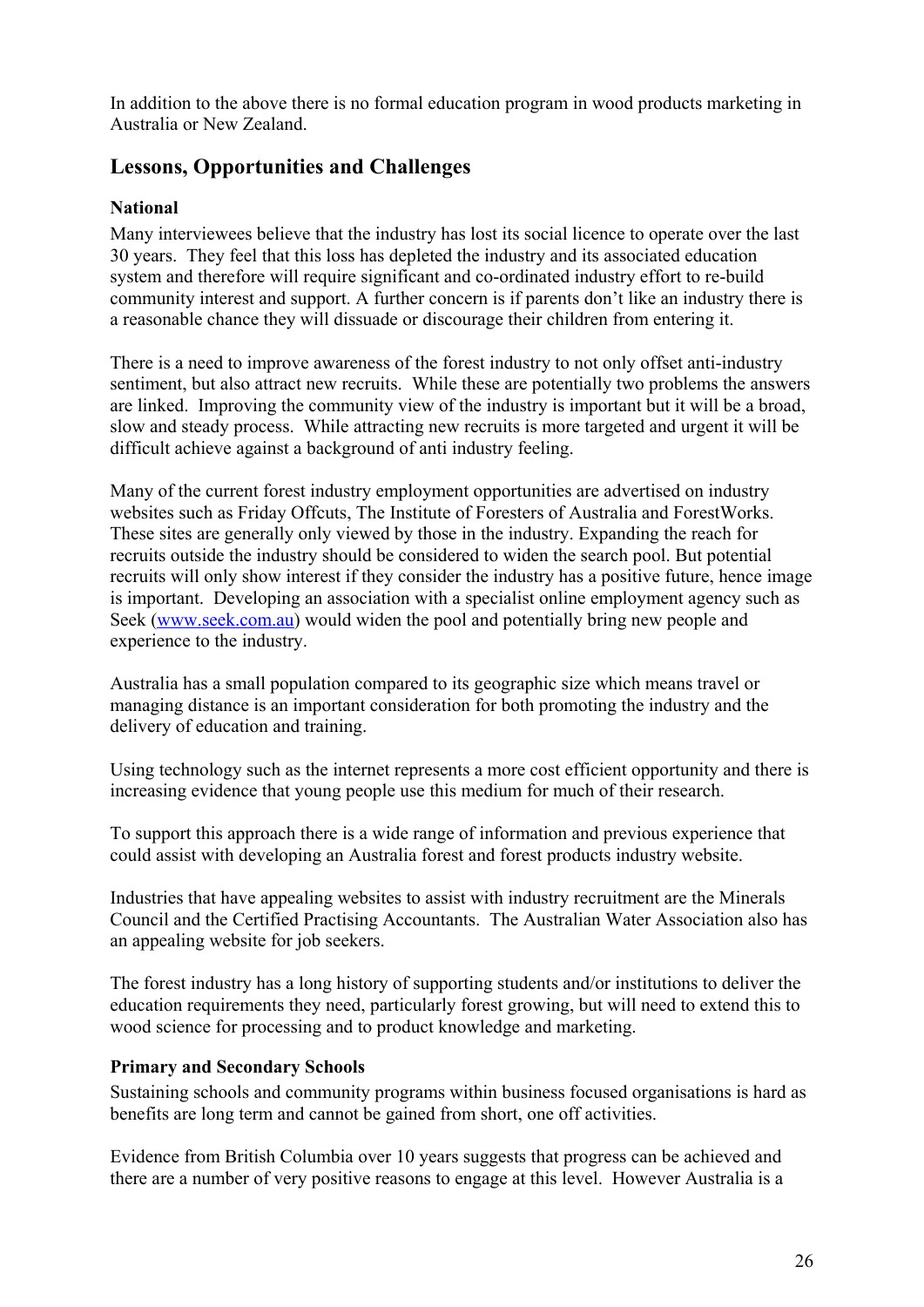large country and travel is expensive. So to expect the forest industry to cover 9,500 primary and secondary schools to promote the industry and provide personal career advice would be a significant investment. For example if an average of one school per day was visited over a 220 day working year, then 43 people would be needed to cover the program and as estimated previously this could cost anywhere from \$1 million to \$18million

Therefore unless a program is regionalised which means ignoring some areas the cost would be prohibitive.

The evidence is not all supportive of a schools program as the Minerals Council are not convinced a schools based program has had any long term positive impact on attitudes to their industry or significantly increased new recruits. They are now concentrating on the careers advisors and science teachers.

Skill shortages in other primary industries means there is competition for the attention of youth and if the forest industry is not active they will not get the best new recruits. Hence, contact in some form is required and it will be important whether it be via the internet or getting forestry embedded in the curriculum.

#### <span id="page-33-0"></span>**Vocational**

The gaps in this sector are for the unique skills needed in the forest industry which include:

- Saw doctors and wood machinists
- Wood technicians who understand wood processing and remanufacturing and panels
- People who can be potentially licensed to work in the Truss and Wall frame sector
- People who understand timber framing
- People who know and understand wood properties and standards to assist in advising TAFE lecturers and builders and construction companies at the truss and frame, wholesale, merchants and retail level.
- People with wood marketing ability

The VET system appears to work by providing most requirements of the industry. However, it has some problems:

- it is state funded which makes the delivery of uniform national services difficult
- one state may fund a course to a certain sustainable level and another may not
- critical mass is very important and it may be too expensive to run a course in every state therefore requiring students to travel.
- funding the purchase of training equipment can be cost prohibitive as the VET structure does not allow for investment in state-of-the-art equipment with a high capital cost such as a wood moulder. Most of the funding is via enrolments and without them funding is not available and the capacity to deliver stops.

A view from some sectors of the industry is that VET training is highly government regulated rather than industry led. One industry association suggested the concept of 4-year apprenticeships does not work anymore and the state funded Industry Training and Advisory Boards (ITABs) and progressive RTO's can shape a new approach. Variable length traineeships from periods of months to 2 to 3 years are now available across the industry in all VET sector qualifications, providing enrolments are made by industry.

ForestWorks has done a significant amount of work over many years to address a large number of these training deficiencies and to their credit they know and understand many of the gaps. They have also worked hard to streamline the inefficiencies in a training system that is federally funded but must meet varying state requirements. They have successfully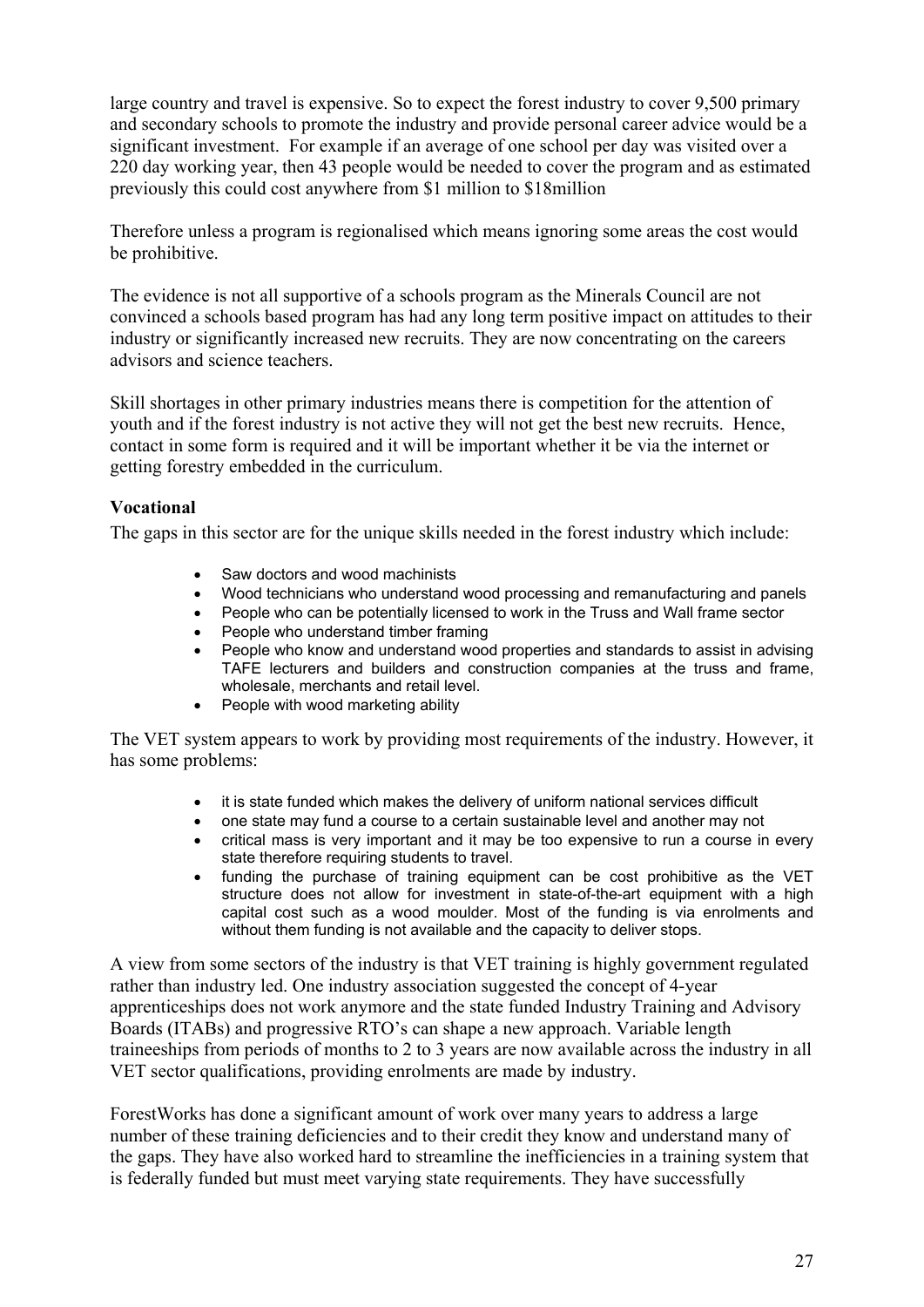incorporated a number of state based ITABs into Forestworks to remove much of the federal versus state inefficiency.

ForestWorks' biggest challenge is to gain more industry acceptance of the work they do and the role they can play. If industry employers present employees for training in a co-ordinated manner then funding and training will generally be available.

## <span id="page-34-0"></span>**Tertiary**

There is no formal connection between the universities and industry on what is needed and how it can be cost efficiently provided. However working closer together can have both short and long term benefits. In the short term industry should increase its communication with  $1<sup>st</sup>$ or 2<sup>nd</sup> year science undergraduates to alert them to the opportunities of developing a career in the forest and wood products industry. In the longer term gaps in support and or technical capability can be resolved through a combination of awareness of each others need and constraints.

Support funding in the industry for a range of education is potentially available (Gottstein, IFA, Cullity Fellowships, etc). However, the take up is low which suggests there is either disinterest or as suggested earlier a lack of awareness.

Even with support funding, attracting applicants appears to be a challenge, possibly due to the industry's low profile. From industry's perspective hiring graduate foresters with field experience also appears challenging.

With declining enrolments and potentially lower quality new recruits if enter scores are lowered in an attempt to attract more enrolments then the age profile of the forest industry personnel will become a problem as the more experienced and specialised operators leave the industry and are replaced by people with more general qualifications.

Weston (2009) suggested the following themes for the Masters of Forest Ecosystem Science at the University of Melbourne should be emphasised:

- Climate Change forests central to carbon cycling, sequestration and biofuels
- Water forested catchment management is crucial for water security
- Fire –is essential knowledge for a community response to a rising forest fire risk
- Landscape restoration is a big part of future farming landscapes and land management

These themes are understandable in the current social environment. However, for industry to provide support they would need a further theme such as:

> Forest Business Management – investment analysis, decision making and operations planning etc.

Linking with and gaining leverage with other industries, particularly agriculture, could prove beneficial because they are suffering similar problems of declining undergraduates. Kanowski (2010 pers comm.) stated that a link has developed with the Australian Council of Deans for Agriculture which he believes will be beneficial. This has logic as both sectors have a land and production focus and although the production timing is different, the integration of ideas and network opportunities could prove useful career connections and assist with combating debates such as forestry versus agriculture.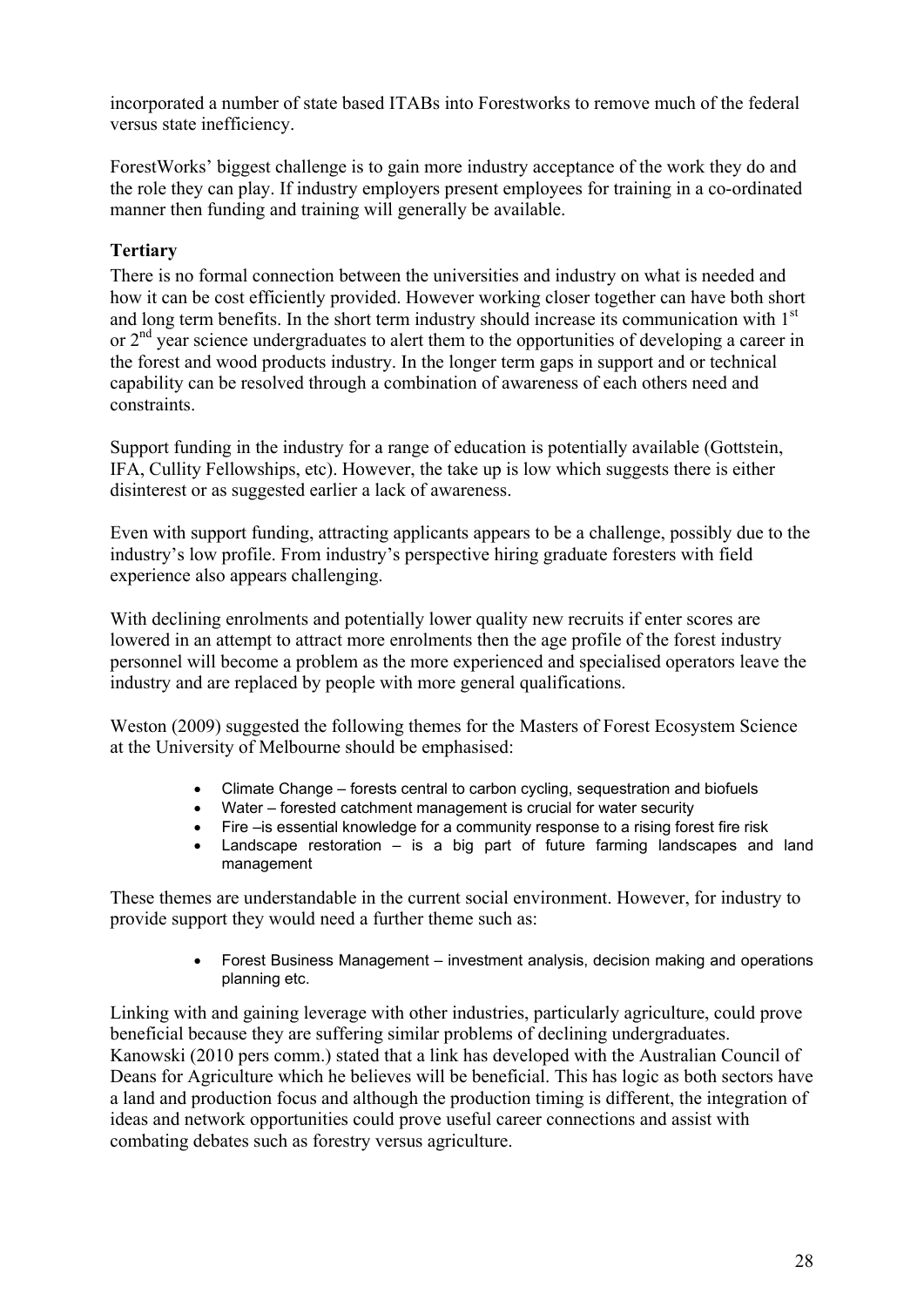Expanding wood products related training will be important to increase the pool of people who can work in wood processing at a technical level and provide technical education and marketing advice on timber to counter the pressure from competing products.

Developing an association with a group such as the Primary Industry Centre for Science Education (PICSE) may also prove a cost efficient method of assisting in attracting more forestry graduates. PICSE is a National Strategy of collaboration between universities, their regional communities and local primary industries, to attract students into tertiary science and to increase the number of skilled professionals in agribusiness and research institutions. ([www.picse.net](http://www.picse.net/))

# <span id="page-35-0"></span>**Conclusions**

There are three levels of demand for education and training that need to be met within the forest industry. This demand can be considered as a triangle (See Figure 3 below) with three levels where at the base the demand for the widest and simplest level of education is for community awareness rising to VET type technical training to an apex of higher education at universities that provides the professional skills in policy, technical management and leaderships for the industry to operate successfully and competitively.

At the base of the triangle there is a need for a simple education message that can be widely disseminated outlining the positive attributes of the industry and the career opportunities. As the education level increases the messages and training becomes more complex but the demand for students declines as you move to towards the apex.

Some sectors of the forest industry have a poor image in the community which needs to be addressed to provide not only a social and political licence to operate but create a higher level of awareness particularly for career opportunities. This will not only assist in attracting high quality recruits but ensure their parents are supportive as well.

Community awareness can be undertaken through a number of means; general industry advertising, promotion through schools, industry associations and on the internet. There is evidence to suggest that students can be attracted to the industry with good communication and promotion both on the internet and where cost efficient in person.

**Figure 3: Education and Training Triangle**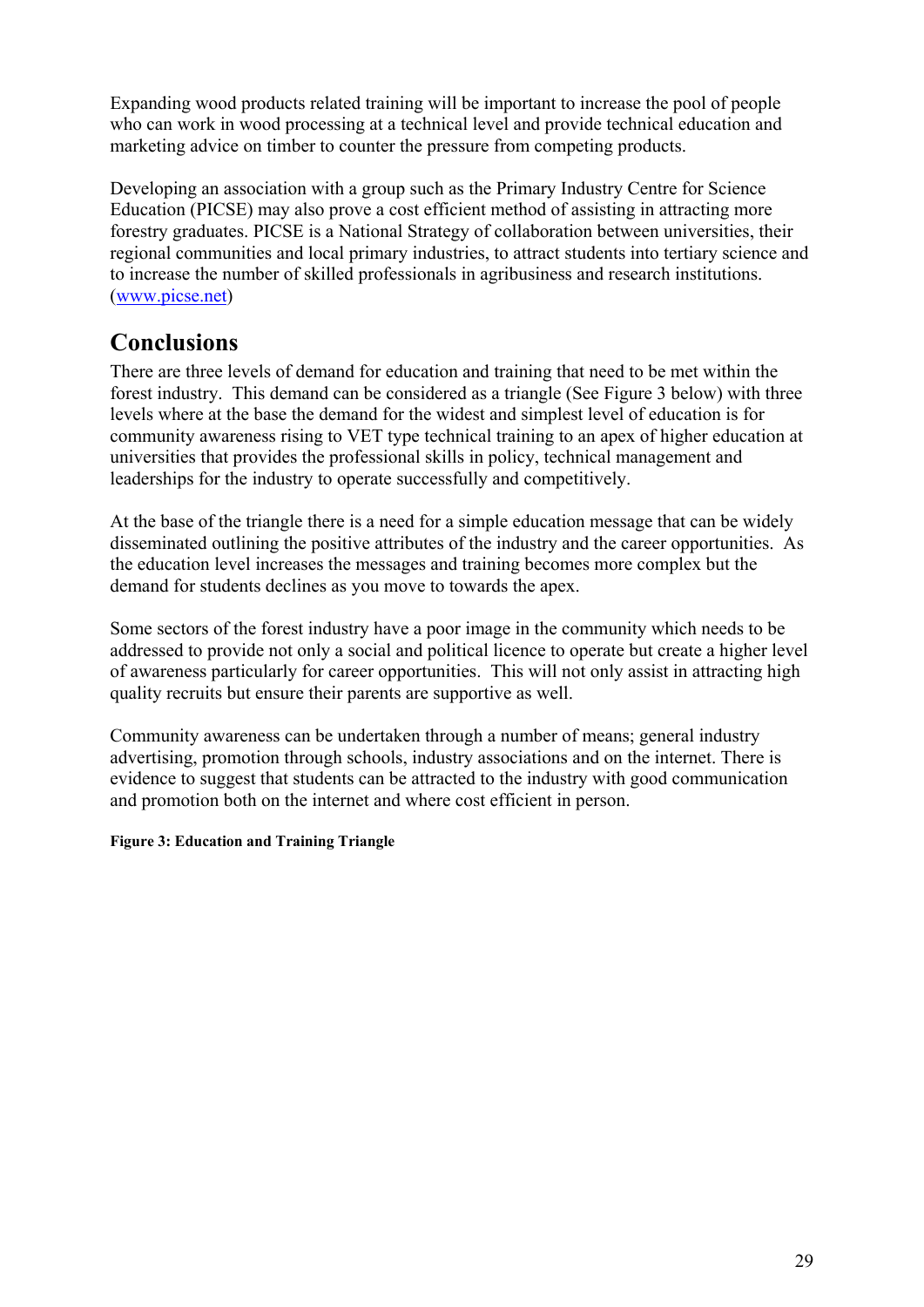

Traditionally the industry has undertaken a schools program and there have been various online projects with varying success. Continuing a schools program needs careful consideration as it is not easy or cheap to manage in a country as large and diverse as Australia. While concentrating on the forestry regions may intuitively appear to have the best impact particularly for trade skills it would exclude the major metropolitan areas which could provide many university level recruits. Evidence from other organisations should be considered as there is a view that a direct schools program may not be effective for changing attitudes or increasing the number of recruits.

Developing a presence on the internet could be more effective as many people interviewed for this project suggested that young people looking for careers will do most of their research online. If an industry's online presence is poor or out of date then this can be harmful and present the industry as low tech and unexciting.

Vocational training in the industry appears to be generally well catered for although there are gaps and these are being monitored by ForestWorks. Training for specialist skills such as saw doctors and wood machinists is available but not in every timber producing region. One of the significant problems faced by trainers is the cost of purchasing state of the art equipment which they can use to train operators.

Some caution is needed in confirming that most training is under control in this sector as a significant amount of training is done "on-the job or in-house". While this provides many enterprises with useable skills, it results in an industry of workers who do not have qualifications or any benchmarking of their skills. This in turn can work against the industry by not providing an attractive career option for people who are seeking a qualification pathway as part of their recruitment.

There is a looming a gap in the provision of technical education support for TAFE and University lecturers in disciplines such as architecture, engineering, design and construction. This role is currently filled by industry associations in Victoria and NSW but their funding is limited. Good technical support for trainers of construction managers is very important because they are by nature and due to legal responsibility, risk averse. This means that if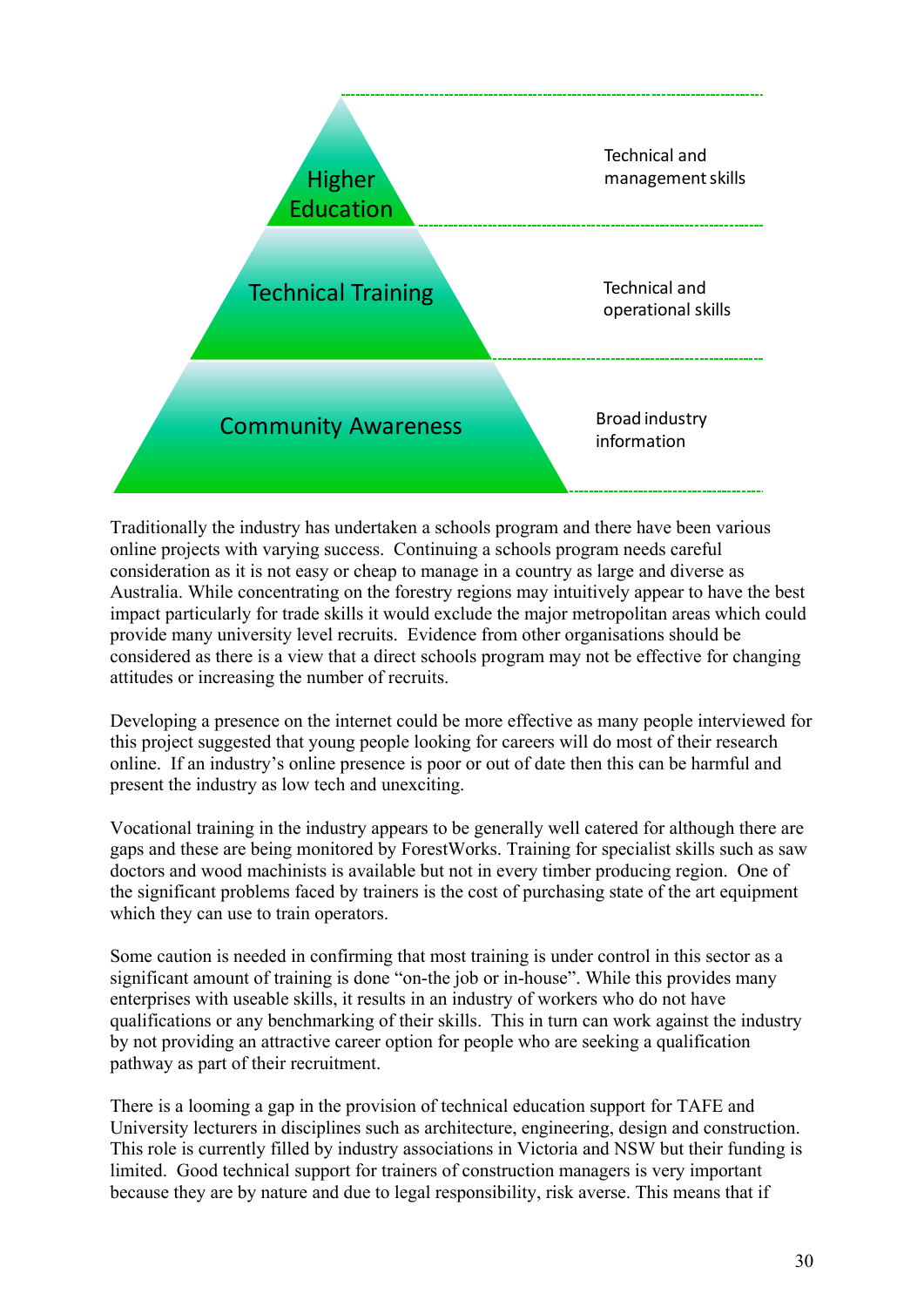timber is a risk for untrained people then they are likely to specify competing products like steel or cement!

Southern Cross University at Lismore in northern NSW and the Australian National University look like being the only major providers of a forestry undergraduate degree, as the University of Melbourne is proceeding to deliver its specialised forestry training at the masters' level. Industry understands the shift to the Masters Program but remains cautious that this program may not produce the required quantity of technical production foresters who are prepared to live in rural and regional areas. A closer relationship between the universities and the industry should assist in creating a better understanding of the needs of each and resolving some of these problems. The industry has a long history of supporting forestry university training through scholarships and cadetships and the universities are keen for this to continue, in fact they are concerned that without it teaching resources will inevitably decline and courses will close and with little hope of re-opening.

In terms of tertiary education there are two main challenges. Firstly to maintain the current forestry teaching capacity and secondly initiate education in wood products processing and construction. While there are opportunities to study forestry at the vocational, undergraduate and post graduate level they lack students so these universities need support to attract enrolments and maintain teaching quality to ensure their courses remain attractive in a competitive market for students. If the University of Tasmania proceeds and is supported in its Graduate Certificate in Timber (Processing and Building) then this will greatly assist in filling the current gap in wood science and the knowledge of timber in the processing and construction industries. Forest products' marketing remains a gap but this has existed for many years.

In conclusion, there is a gap in the co-ordinated promotion of the industry and the flow on attraction of students to undertake a career in the forest and wood products industry. As students are generally funded at both the vocational and university level then the challenge is to increase the number of students in forestry and wood products so that the industry has a wide pool of talent to fill the current shortage. FWPA can be a catalyst for change but it will be difficult for them to commit to any long term recurrent funding for education.

Considerable effort has been expended at regional, state and national level over a number of years to assist and address community education and industry training and much of it has been constructive. However, it has not been well co-ordinated. There are two organisations that have the ability and the mandate to operate nationally and they are ForestWorks Ltd and FWPA and if they can co-ordinate their activities and industry support then the gaps in communication and training can be filled, monitored and expanded as needed.

#### <span id="page-37-0"></span>**Recommendations**

Following the review and gaps and needs in the Australian forest and wood products industry and comments from industry and the education and training institutions the following recommendations are made for FWPA's consideration:

1. **Education and Training Advisory Committee** – it is recommended that FWPA establish an education and training advisory committee to work with the educators, national skills council, government agencies and various industry and related industry associations to ensure a consistent approach to the numerous education and training programs conducted by the forest and wood products industry. It can also work to form alliances and gain leverage with groups such as the Primary Industries Education Foundation, the Primary Industry Centre for Science Education. FWPA has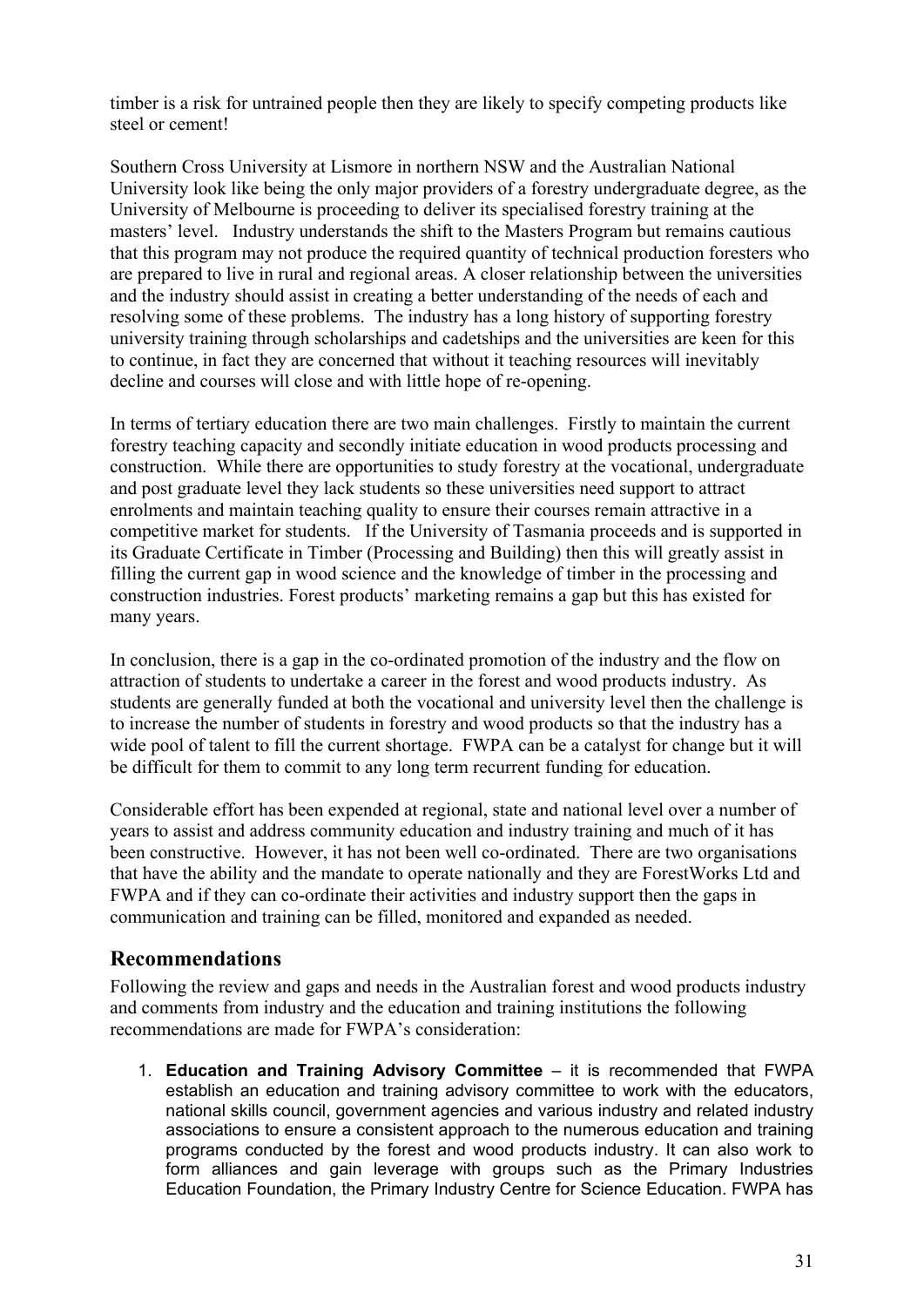a peak position in the industry that is independent and its non lobbying charter allows it to provide cohesion, co-ordination and objectivity to the needs of the industry.

- 2. **Australian Forest Industry Website** to create greater industry awareness it is recommended that FWPA develop an Australian Forest Industry website. This website would provide a focal point for existing and new information to improve community awareness, promote career profiles for industry recruits and illustrate education and training opportunities. The site could also provide other pertinent information on the industry and links to other websites and organisations as appropriate. For example a link to the specialist recruitment website Seek could be established to widen the pool of prospective industry recruits and career changers.
- 3. **Primary Schools program** there are over 6,400 primary schools in Australia and while many state government agencies and industry participants are involved in primary school programs it is extremely difficult for FWPA to have any cost effective national role. It is therefore recommended that FWPA support the existing industry programs where funds and resources permit and explore options within the primary schools curriculum for inclusion of forest related activities either on the internet or in association with government and the industry in forestry regions.
- 4. **Secondary Schools program**  There are over 1,400 secondary schools in Australia and nearly 1,300 combined primary and secondary schools which means that FWPA does not have the resources to have a physical presence in every school. Therefore a two stage approach is recommended. Firstly for secondary schools in forestry regions FWPA should work with industry and ForestWorks to attract students from years 9 and above who are keen to develop work and trade skills for a career in their local area. Secondly FWPA should develop an internet presence for students in years 11 and 12 who are considering Tertiary training in the Forest and Wood Products industry. In addition to the online presence FWPA should investigate participation in and gaining exposure for forestry and wood products career opportunities through organisations as mentioned in recommendation 1.
- 5. **Tertiary Program** recommendations for the tertiary sector are as follows:
	- a. **Vocation –** Vocational education and training for forest growing, management, harvesting and processing is generally provided (but not necessarily in every region) but needs industry support. Curriculum support for TAFE lecturers in building and the use of wood products will need to be maintained. There is an opportunity to develop specialist non degree programs through organisations such as the Gottstein Trust for wood science, processing, marketing etc for both new recruits and as refresher courses. It is recommended that FWPA liaise with ForestWorks to monitor this sector and maintain contact with the New Zealand organisation FITEC to ensure all sectors of the industry training needs are cost efficiently provided and industry is aware of the opportunities.
	- b. **University** University level training is considered in four sectors
		- i. *Forestry tree growing and management* While there is an urgent need for more students there are opportunities to study for a forestry degree at both the undergraduate and postgraduate level. Without students these courses are in dire danger of closing. The Universities are seeking support from FWPA to increase the awareness of forestry career and education opportunities. In addition while student numbers are low they are seeking financial assistance to reduce the cost of tuition particularly travel and this should be considered by FWPA. The Universities would also like industry support for vacation employment, contribution to scholarships and potentially an accelerated HECs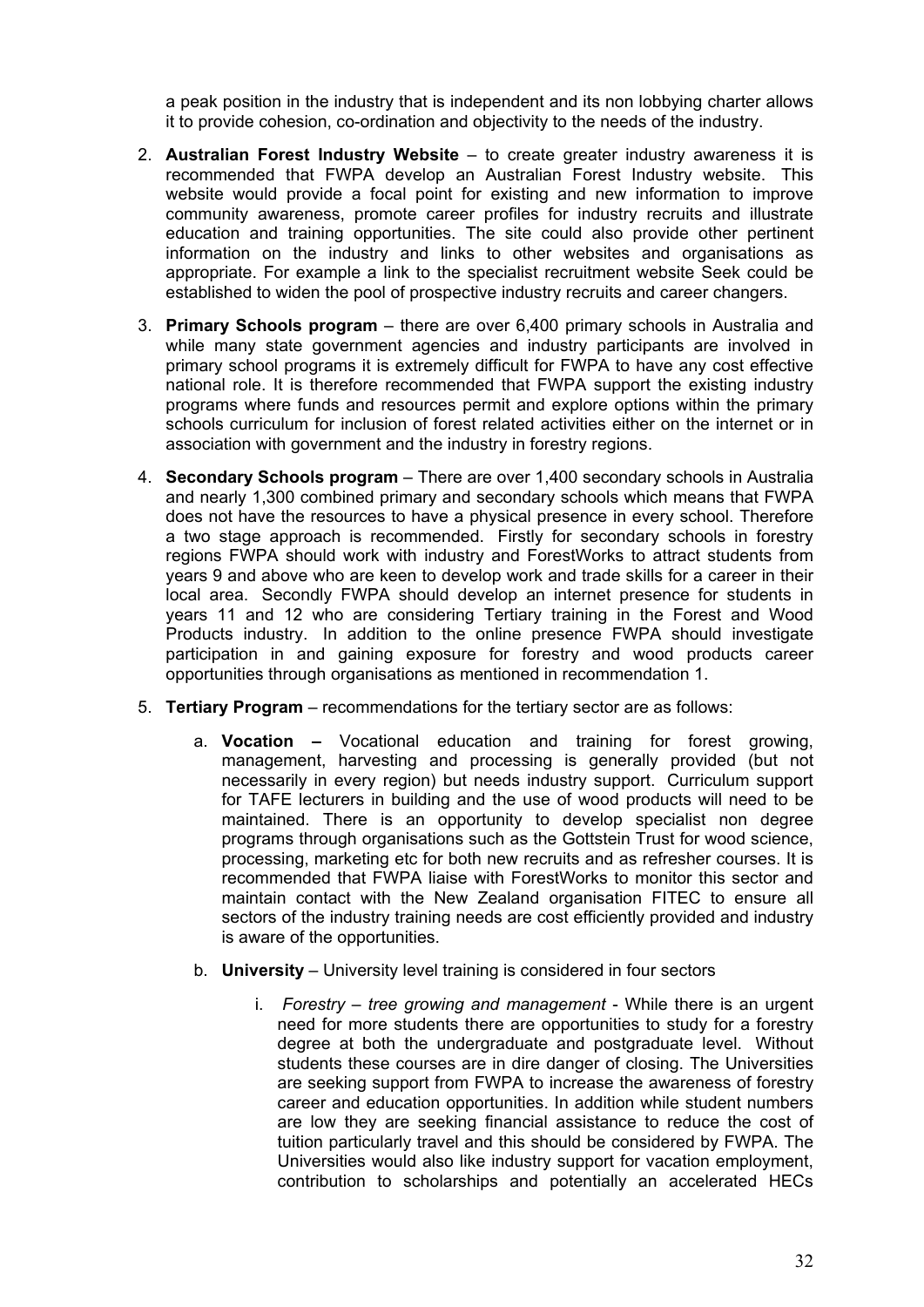repayment scheme for graduates who join the industry. A short term strategy should include industry working with the Universities to communicate with science undergraduates to encourage them to consider a forestry or wood products degree and promote the wide career options in the forest industry.

- ii. *Wood Products Processing and utilisation* there is no dedicated University level training in wood products processing and the use of timber in building. The University of Tasmania is proposing a Graduate Certificate in Timber (Processing and Building) which is expected to commence in 2011. It is recommended that FWPA and industry initially support this course while it establishes itself.
- iii. *Marketing* many interviewees suggested that the industry is not marketing its products effectively against its competitors. There are no dedicated wood products marketing courses associated with the recognised forestry or proposed wood products courses. It recommended that FWPA continue to explore opportunities to address this gap on a national or international collaborative basis.
- iv. *Post graduate* FWPA and the Co-operative Research Centre for Forestry provide scholarship support for post graduate studies. The number of applicants has declined, in response to a lower undergraduate pool and the availability of competing scholarships. Post graduate investments should be targeted to addressing specific skills gaps as identified within the national Research, Development and Extension strategy.
- c. **Mid-career** FWPA has several programs aimed at mid-career development, which have not attracted much interest from potential applicants. The design and promotion of these programs needs to be reconsidered to better address the needs of the sector.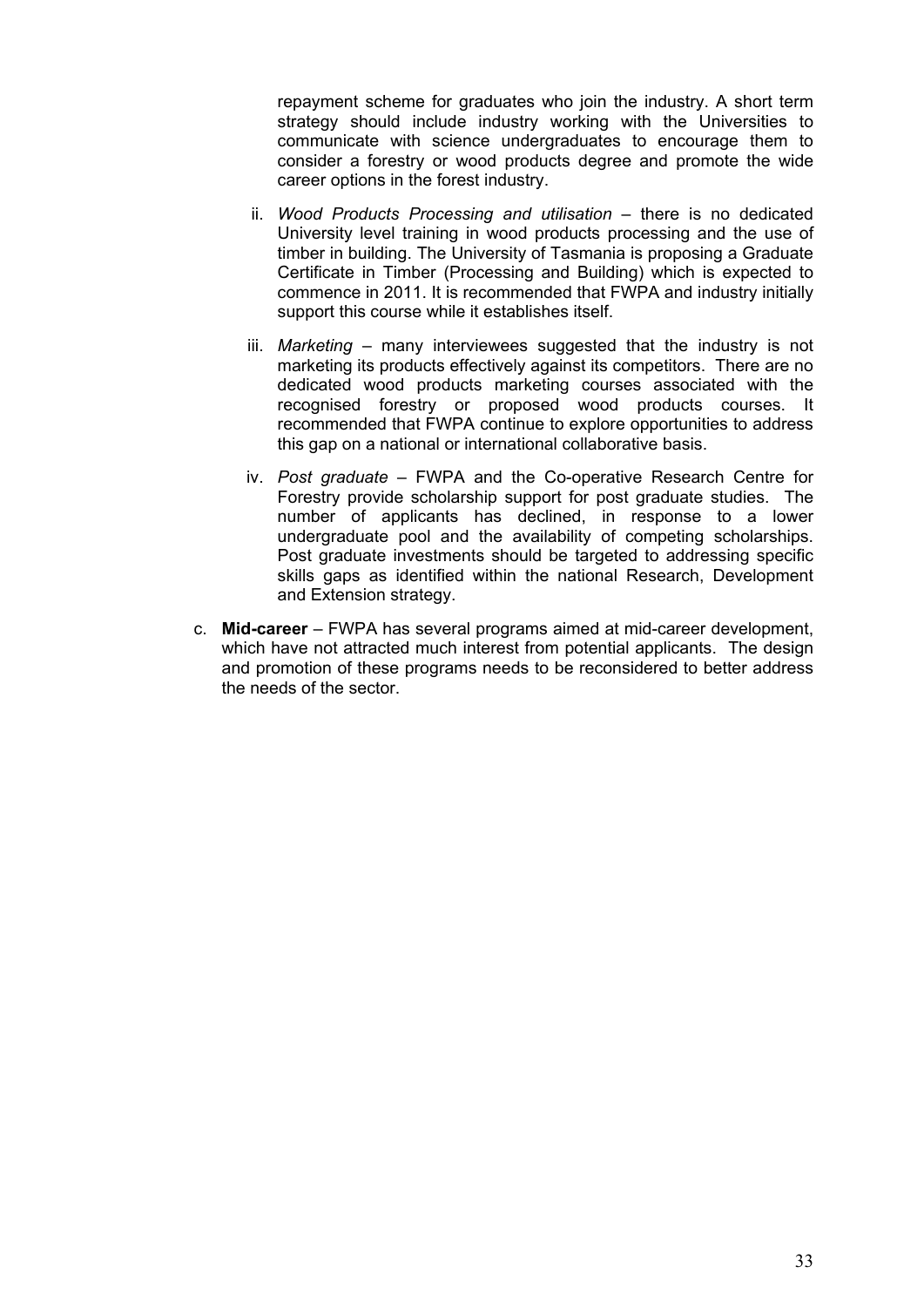## <span id="page-40-0"></span>**References**

ABS, (2010), Schools Australia, Australian Bureau of Statistics, [http://www.abs.gov.au/ausstats/abs@.nsf/mf/4221.0.](http://www.abs.gov.au/ausstats/abs@.nsf/mf/4221.0)

Bull, L and Kanowski, P. (2009), *The National Forestry Masters Program: a new era of collaboration in professional forestry education*, Proceedings of the Biennial Conference of the Institute of Foresters of Australia, Caloundra, Queensland.

Boyd, I (2009), *Personal communication* – Ian Boyd Chief Executive Forest Industry Training and Education Council of New Zealand.

Cebon, P and McCrae,C (2009), *Review of Professional Skills Development Programs*, Research Report for Forestry and Wood Products Australia and The Gottstein Trust.

Centre for Sustainable Architecture with Wood, University of Tasmania (2009), *CSAW Graduate Certificate – Industry survey results*, Nov, 2009

Centre for Sustainable Architecture with Wood, University of Tasmania (2009), *Graduate certificate in Timber for building (or Timber processing)*

Duggan, D (2010), *Personal communication* – Chairman of Timber Training Creswick Pty Ltd.

Ferguson, I. (2007), *Challenges for Professional and Technical Training*, unpublished

FITEC and Agriculture ITO (2009), National Trade Academy for Land Based Primary Industries, *Proposal to the Ministry of Education*, New Zealand

ForestWorks (2009), Forestworks, Industry Skills Council, *The forest, wood, paper and timber products industry – Environmental Scan Update February 2009*. A research summary of the industry changes and directions impacting on skills, training and workforce labour demands. <http://www.forestworks.com.au/news/6419.html>

Kanowski, P. (2004), *Forest Research and Education in Australia in 2004*. Paper presented to IUFRO Symposium Forest Research and Education in the 21st Century, Seoul National University, 12 October.

Kanowski, P. (2005), *Rewriting the textbooks*, in *In the Living Forest* (Ed. John Keeney), ETN Communications Pty Ltd

Kanowski, P. (2010), unpublished, Professional Forestry Education at Australian Universities, *Briefing Note for Foresters Education Forum*, Melbourne, February 15, 2010.

Pratley, J and Copeland, L (2008) *Graduate Completions in Agriculture and Related Degrees from Australia Universities, 2001 – 2006*, Farm Policy Journal, Vol 5 No 2 August Quarter 2008, Australian Farm Institute.

Roberts, P. (2010), *Personal communication*. Executive Manager Timber Merchants Association, Victoria.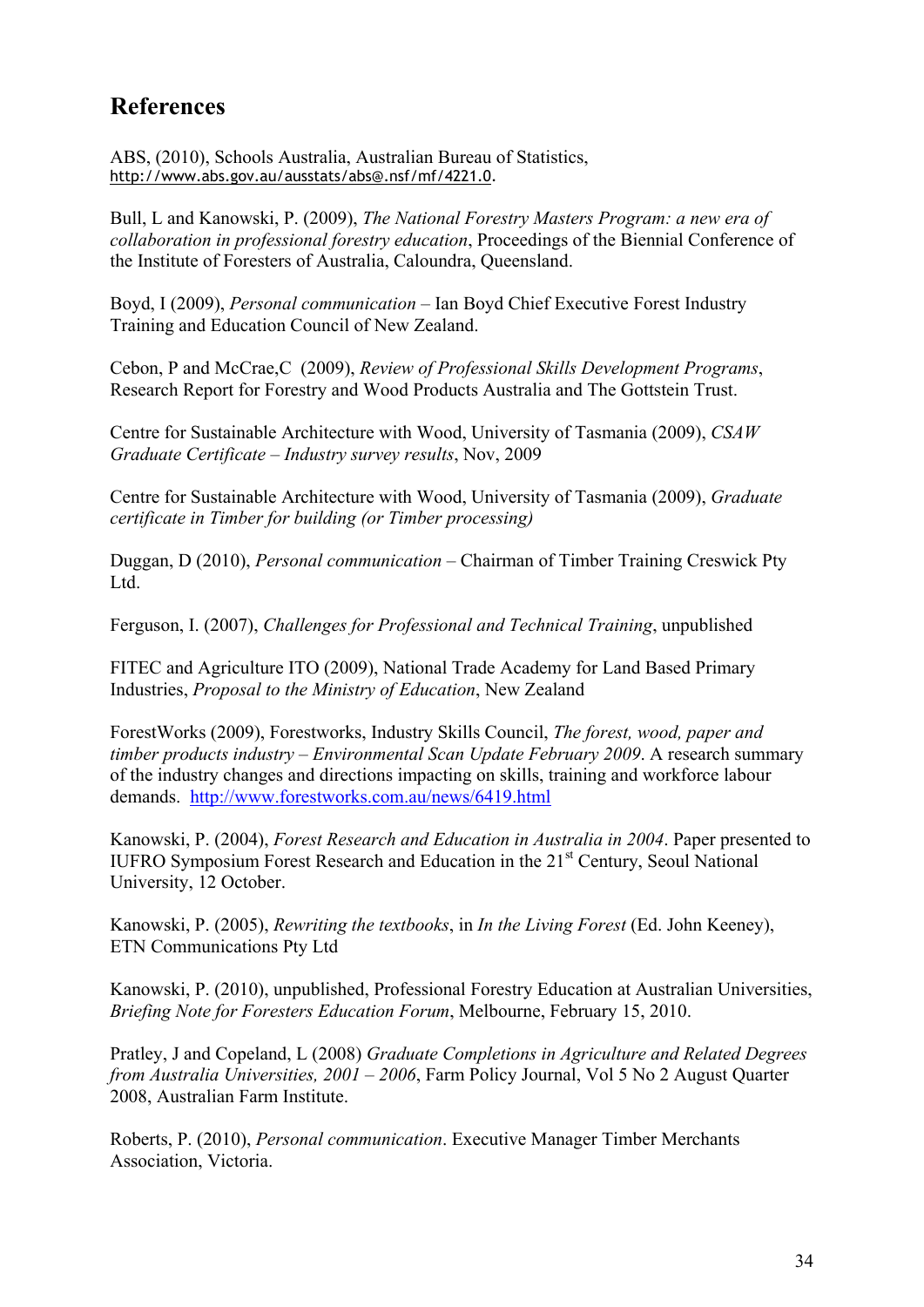Roberts, R. (2006), *The Role of Graduates and their Education for the Wood Processing Sector – results from a forest industry survey*. Research report (PN06.5042) for the Forest and Wood Products Research and Development Corporation.

Searle, S and Bryant C, (2009) *Why students choose to study for a forestry degree and implications for the forestry profession*, Australian Forestry 2009 Vol 72 No 2 pp71-79.

Vanclay, J.K. (2007), *Educating Australian foresters for the 21st century*, International Forestry Review Vol.9(4), 2007

Weston, C and Whittaker K. (2009), *Forestry is a handy word but not the right one for attracting students*. Proceedings of the Biennial Conference of the Institute of Foresters of Australia, Caloundra, Queensland.

## <span id="page-41-0"></span>**Acknowledgements**

The author would like to acknowledge all respondents to the questionnaire and the participants in the telephone interviews that were undertaken as part of this review.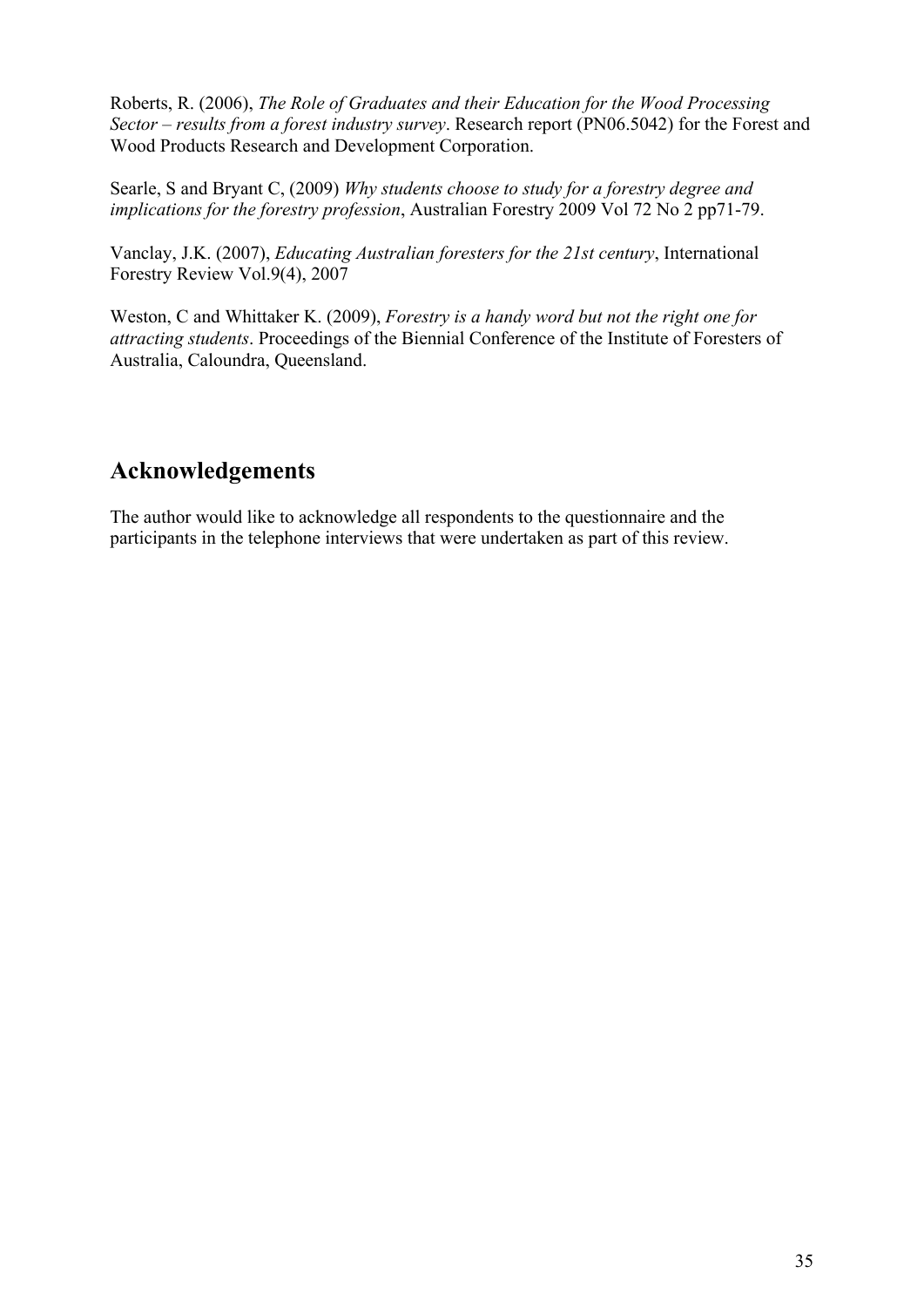# <span id="page-42-0"></span>**Appendix 1 – Main organisations consulted during the review**

| <b>Forest Growers &amp; Managers</b>                    |                                                     |
|---------------------------------------------------------|-----------------------------------------------------|
| <b>Forests NSW</b>                                      | <b>Forestry Plantations Qld</b>                     |
| ForestrySA                                              | <b>Hancock Victorian Plantations</b>                |
| Forestry Tasmania                                       | <b>WA Forest Products Commission</b>                |
| Gunns                                                   | Hume Forests Ltd                                    |
| <b>Wilmott Forests</b>                                  | Timberlands Pacific Tasmania                        |
| <b>ITC /Elders Forestry</b>                             | Great Southern Ltd                                  |
| <b>VicForests</b>                                       | <b>Midway Plantations</b>                           |
| <b>Forest Enterprises</b>                               | Auspine                                             |
|                                                         |                                                     |
| <b>Grower Association and Industry Support Agencies</b> |                                                     |
| PIRSA Forestry                                          | Private Forestry Tasmania                           |
| <b>Plantations 2020</b>                                 | Institute of Foresters of Australia                 |
| Australian Agroforestry                                 | <b>Australian Forest Growers</b>                    |
| <b>NAFI</b>                                             | A3P                                                 |
| <b>Timber Communities Aust</b>                          | Australian Wood Panels Association                  |
| Aust Timber Importers Federation                        | Dept of Agric, Fisheries & Forestry                 |
| <b>Timber Queensland</b>                                | Truss & Frame Mfrs Association                      |
| Forest Industries Association of Tasmania               | <b>TABMA NSW</b>                                    |
| Forest and Forest Industries Council of Tas             | Forest Industries Federation of WA                  |
| <b>NSW Forest Products Association</b>                  | Timber Merchants Association of Vic                 |
| Timber Development Association of NSW                   | Victorian Association of Forest Industries          |
| Private Forestry Southern Qld                           | FIAA - Furnishing Industry Association of Australia |
| <b>Australian Forest Contractors Association</b>        | AUSTimber                                           |
| COFI - British Columbia                                 | <b>CFMEU</b>                                        |
|                                                         |                                                     |
| <b>Forest Product Processors &amp; Contractors</b>      |                                                     |
| Hyne Timber                                             | Carter Holt Harvey                                  |
| Wesbeam                                                 | Wespine                                             |
| AKD                                                     | NF McDonnell & sons                                 |
| <b>Whiteheads Timber</b>                                | Wesbeam                                             |
| The Laminex Group                                       | Whittakers                                          |
| Finlaysons                                              | Alpine MDF                                          |
| <b>Boral Timber</b>                                     | McCormack Timber                                    |
| Sth East Fibre Exports                                  | Finlaysons Hardware                                 |
| <b>Hallmark Oaks</b>                                    | <b>Australian Solar Timbers</b>                     |
| <b>Britton Timbers</b>                                  | Porta Mouldings                                     |
| Hurfords Timber                                         | Harvestco                                           |
| Pentarch                                                |                                                     |
|                                                         |                                                     |
| <b>Education, Training &amp; Reseach Providers</b>      |                                                     |
| <b>Australian National University</b>                   | Southern Cross University                           |
| University of Melbourne                                 | <b>Edith Cowan University</b>                       |
| University of Queensland                                | University of Tasmania                              |
| ForestWorks                                             | <b>Riverina TAFE</b>                                |
| <b>Timber Training Creswick</b>                         | South West TAFE & Southern Cross University         |
| Landlearn DPI Victoria                                  | Landlearn NSW                                       |
| Toolangi Visitors Centre Vic - DSE                      | <b>Tas Forest Education Foundation</b>              |
| Batchelor Inst of Indigenous Tertiary Ed                | The Gottstein Trust                                 |
| <b>Tocal Agricultural College</b>                       | Marcus Oldham Farm Agric College                    |
| LITA - Mt Gambier                                       | Maitland- Primary Industries Education Foundation   |
| <b>Rimfire Resoures</b>                                 | Great Southern TAFE Albany WA                       |
| Sustainability                                          | FITEC - New Zealand                                 |
| FIEA - New Zealand                                      | <b>CRC</b> for Forestry                             |
| <b>Rural Industries RDC</b>                             | CSIRO - Sustainable Ecosytems                       |
|                                                         |                                                     |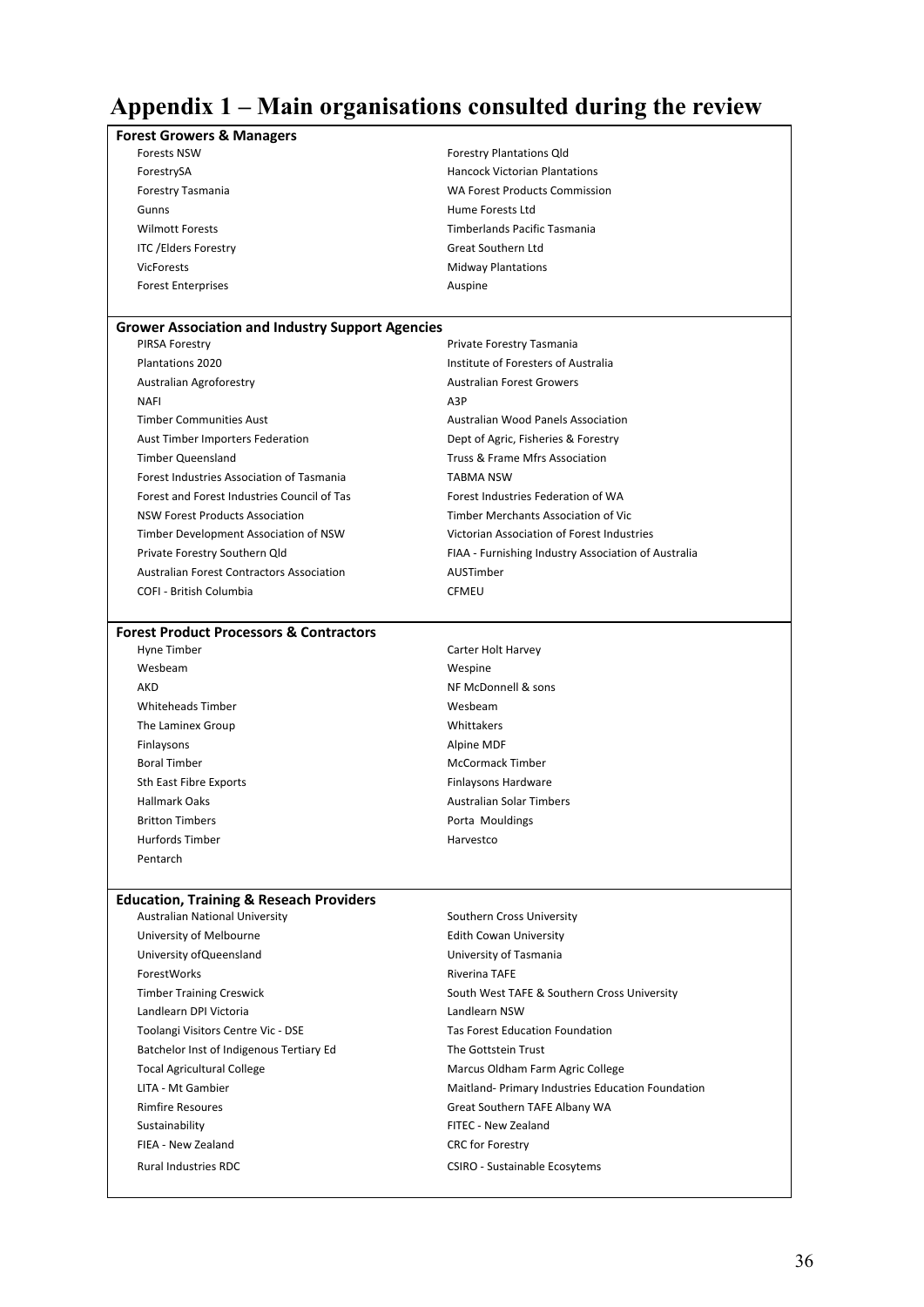# <span id="page-43-0"></span>**Appendix 2 – Questionnaire used in the review**

## **Organisation....... Name**

## **Review Objective**

*To undertake an audit and review of the education programs currently being provided by the forest industry sector in Australia to both the industry and the wider community*.

#### **Main Questions**

*1. What is your organisation providing in terms of forestry education and to who and for what aspect of the industry?* 

|                    | Area of coverage      |                  |                    |
|--------------------|-----------------------|------------------|--------------------|
| Level of education | Tree growing/         | Processing (inc. | Market development |
|                    | sustainable resources | Harvesting)      |                    |
| Primary school     |                       |                  |                    |
| Secondary school   |                       |                  |                    |
| Vocation           |                       |                  |                    |
| Tertiary           |                       |                  |                    |
| Post-graduate      |                       |                  |                    |
| Mid-career         |                       |                  |                    |
| Community          |                       |                  |                    |

*2. Where is this education provided in terms of location and coverage?* 

Location of program..................................................................... Anticipated coverage...................................................................

#### 3. *How is this education provided*?

- a. Face to Face
- b. Online
- c. Correspondence (supply requests for information)
- d. Seminar /Conference
- e. Short course with Field day (i.e 1 to 2 weeks)
- f. Course of study leading to a qualification (1 to 4 yrs)

#### **4. Is any sponsorship/support provided by your organisation.....Y/N?**

If yes what form does it take...................................................

#### *5. What resources are involved in terms of people and annual expenditure?*

- a. Number of people involved
- b. Amount of funding applied to program

#### *6. What is the objective of the program?*

- a. Community Awareness & licence to operate
- b. Educate students on facts of the industry
- c. Recruit to industry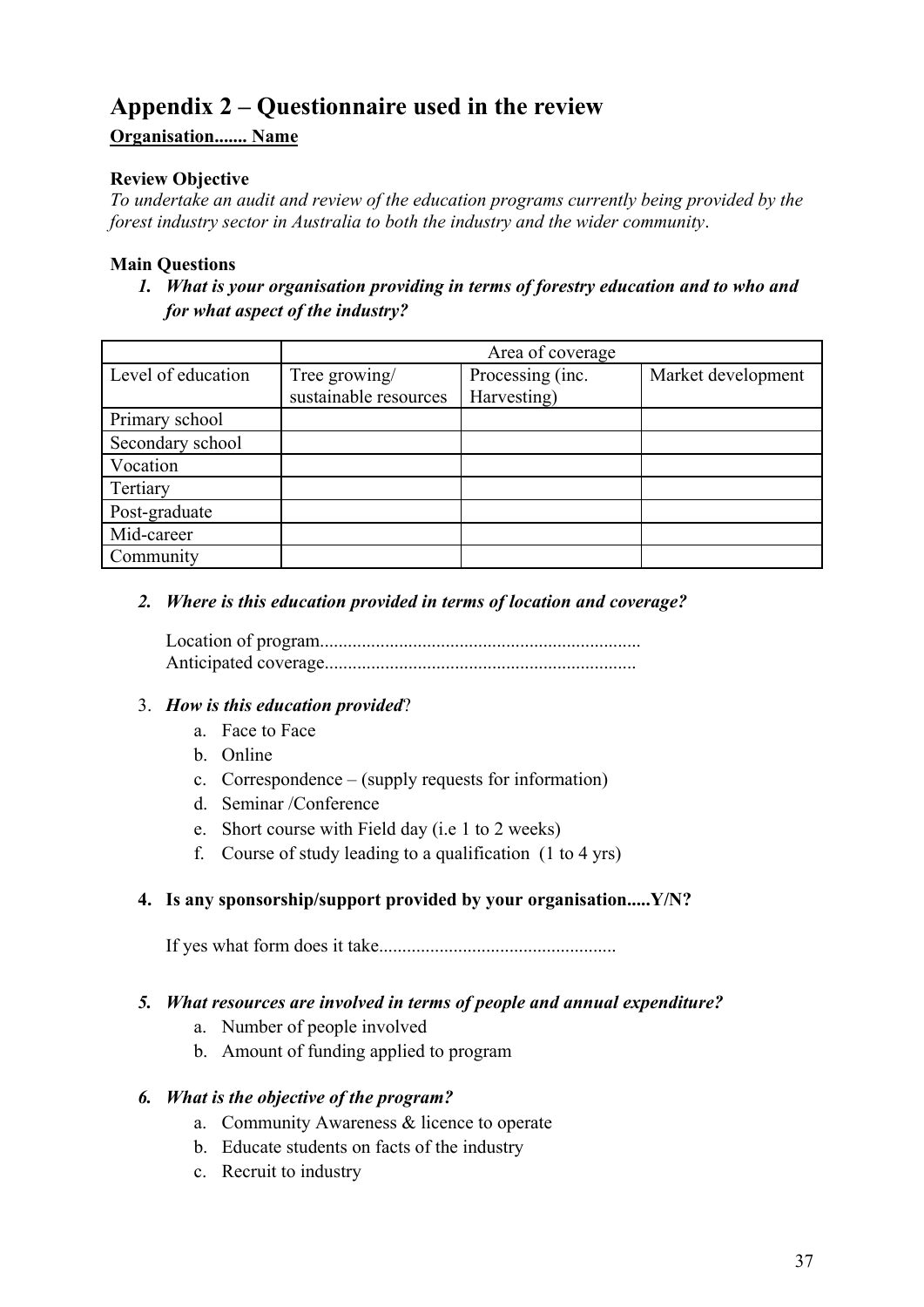- d. Educate students who wish to work in the industry
- e. Train industry operators
- f. Market product
- *7. Given your current experience what do you see as the current challenges and trends for education in the forest industry from schools to university and to industry and the wider community?*
- *8. Other Comments*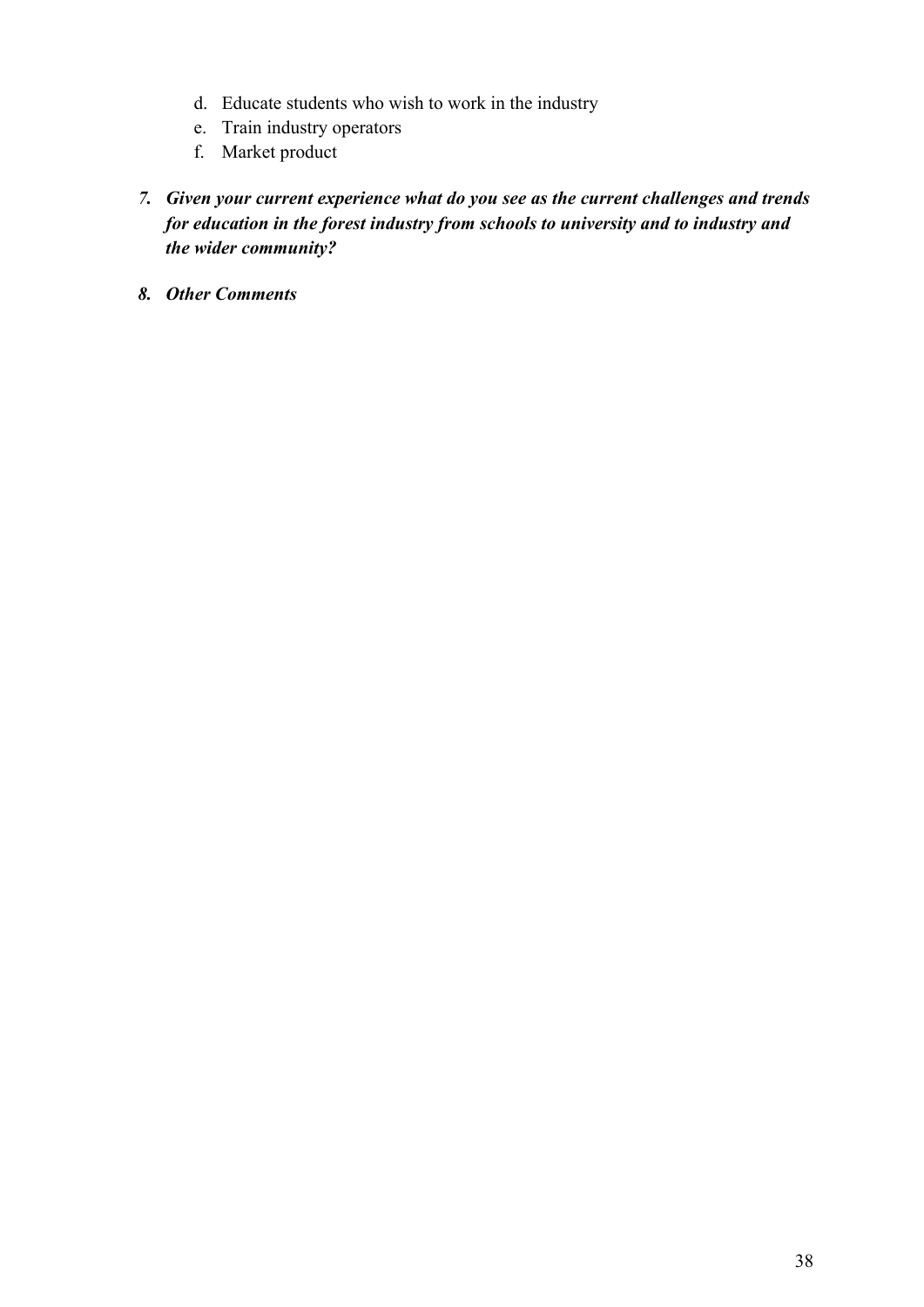# <span id="page-45-0"></span>**Appendix 3 – Web addresses for community engagement, education & training programs**

| Program                                      | Website                                                                                        |
|----------------------------------------------|------------------------------------------------------------------------------------------------|
| <b>Australian Forests</b>                    | http://www.australianforests.org.au/education/index.htm                                        |
| COFI - British Columbia                      | http://www.cofi.org/                                                                           |
| <b>Certified Practicing Accountants</b>      | http://www.cpaaustralia.com.au/cps/rde/xchg                                                    |
| FITEC - NZ                                   | http://www.fitec.org.nz/                                                                       |
| Forest Education Service - Victoria          | http://www.dse.vic.gov.au/DSE/nrenfor.nsf/childdocs/-<br>3146C558D297DF104A256AA40000D687?open |
| Forestry Insights - NZ                       | http://www.insights.co.nz/                                                                     |
| Forest Education Foundation - Tas            | http://www.forest-education.com/                                                               |
| Forestry matters (PIRSA)                     | http://www.pir.sa.gov.au/forestrymatters/home                                                  |
| <b>Forests NSW</b>                           | http://www.dpi.nsw.gov.au/forests/education/excursions                                         |
| ForestWorks Ltd                              | http://www.forestworks.com.au/                                                                 |
| LandLearn NSW                                | http://www.landlearnnsw.org.au                                                                 |
| Minerals Council                             | http://www.miningcareers.com/                                                                  |
| Ollies World                                 | http://www.olliesworld.com/island/aus/index.htm                                                |
| Treedudes (Plantations 2020)                 | http://www.treedudes.com.au/                                                                   |
| Timber - Building in Australia               | http://oak.arch.utas.edu.au                                                                    |
| Timbertrek (NAFI)                            | http://www.nafi.com.au/timbertrek.html/                                                        |
| <b>Timber Queensland</b>                     | http://www.betterforests.com.au/                                                               |
| The WA Forest Heritage Centre                | http://www.forestheritagecentre.com.au                                                         |
| Primary Industries Education<br>Foundation   | http://www.primaryindustrieseducation.com.au/                                                  |
| Primary Industry Centre Science<br>Education | http://www.picse.net/HUB/index.htm                                                             |
| Wood – Naturally Better (FWPA)               | http://www.naturallybetter.com.au/                                                             |
| WOODCAREERS - NZ                             | http://www.woodcareers.org.nz/home/                                                            |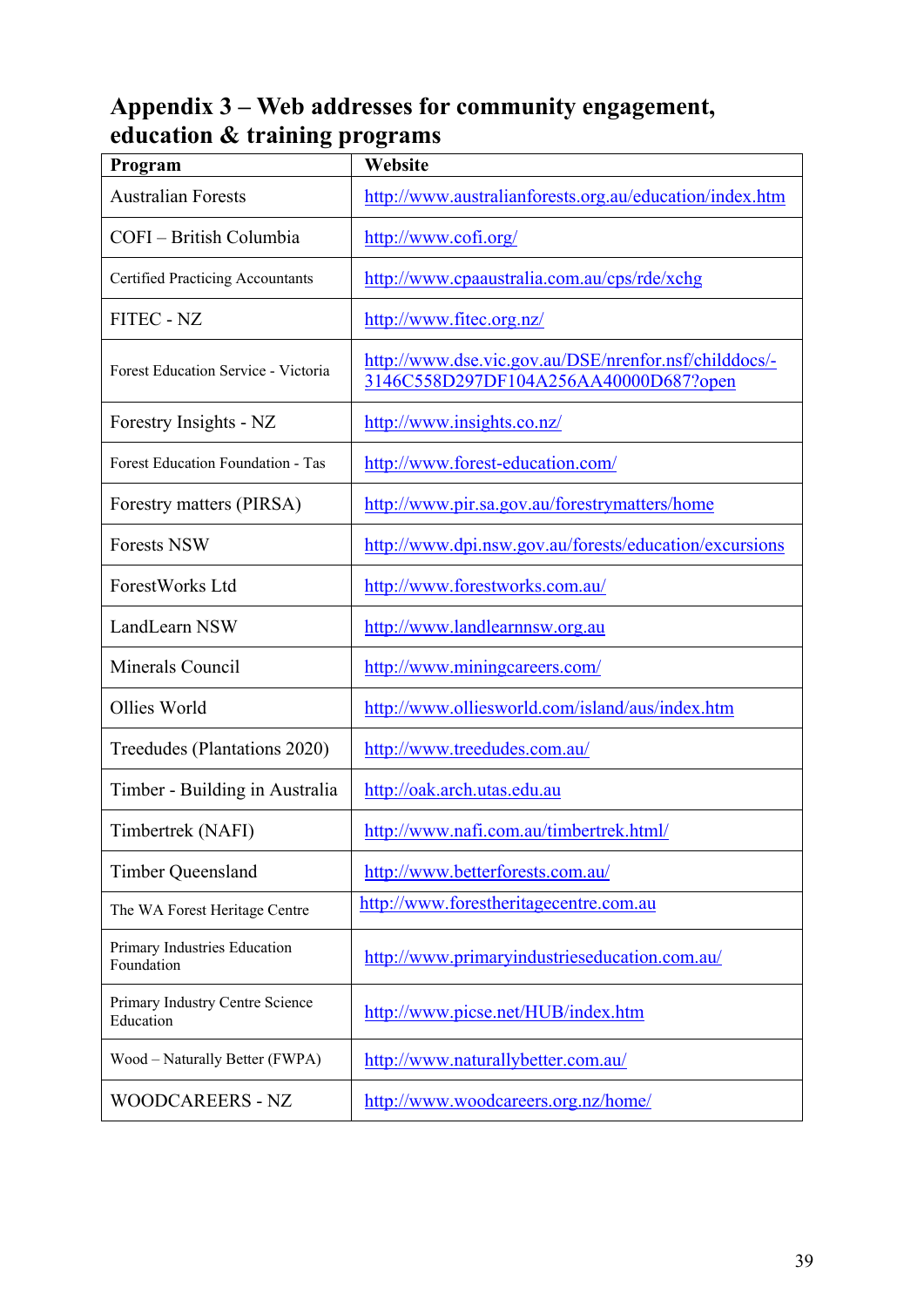# **Appendix 4 – Strategic framework and action plan for Australian forestry education**

<span id="page-46-0"></span>

| <b>Underlying issue</b>                                                                                                                                 | Key strategic & operational responses                                                                                                                                                                                                                                                                                                                                                                                                                                                                                                                    | <b>Comments</b>                                                                                                                                                                                                                                                                                                                                                                                                                                                                                                                                                                                                                                                                                                                                                                                                                                                                                                                                                                                                                                        |  |  |
|---------------------------------------------------------------------------------------------------------------------------------------------------------|----------------------------------------------------------------------------------------------------------------------------------------------------------------------------------------------------------------------------------------------------------------------------------------------------------------------------------------------------------------------------------------------------------------------------------------------------------------------------------------------------------------------------------------------------------|--------------------------------------------------------------------------------------------------------------------------------------------------------------------------------------------------------------------------------------------------------------------------------------------------------------------------------------------------------------------------------------------------------------------------------------------------------------------------------------------------------------------------------------------------------------------------------------------------------------------------------------------------------------------------------------------------------------------------------------------------------------------------------------------------------------------------------------------------------------------------------------------------------------------------------------------------------------------------------------------------------------------------------------------------------|--|--|
| 1. The Australian higher education<br>system is strongly market-driven                                                                                  | Grow student numbers by:<br>offering access at both undergraduate and graduate levels<br>$\bullet$<br>improving articulation pathways from technical qualifications<br>$\bullet$<br>offering scholarships so that forestry education is competitive<br>$\bullet$<br>& attractive<br>develop and implement a short- and medium-term strategy for<br>$\bullet$<br>working more effectively across the sector (eg with FWPA) to<br>promote professional forestry opportunities, and address the<br>low or poor public profile of the profession/sector      | Given the architecture of Australian higher education system, realising<br>greater student numbers is fundamental to maintaining professional forestry<br>education in Australia, and to providing forestry sector with adequate pool<br>of talented professionals<br>Universities' internal systems respond to student numbers, so<br>$\bullet$<br>maintaining/growing them is the easiest way to sustain and grow programs<br>The sector can assist by contributing to scholarship funding (attracts new<br>$\bullet$<br>students to grow talent pool) and by supporting staff participation in relevant<br>courses (doesn't grow sector, but develops skill base & assists in class sizes)<br>There are opportunities for strengthening linkages with the VET sector,<br>through Forestworks                                                                                                                                                                                                                                                        |  |  |
| 2. Even with greater student<br>numbers, the current & likely sizes of<br>forestry cohorts is only close to, or<br>below, university thresholds         | As for $#1$<br>$\bullet$<br>Consolidate cohort size by collaborating across universities<br>$\bullet$<br>for specialist courses, and/or schedule specialist courses<br>biennially                                                                                                                                                                                                                                                                                                                                                                        | Minimum viable class sizes are c. 30 ( $&$ you need some at c. 50 to be safe);<br>$\bullet$<br>many institutions penalise for small class sizes<br>Given reduction in staff capacity, sharing staff expertise across institutions<br>makes sense<br>Core courses can't be offered less frequently than biennially if students are<br>to access them                                                                                                                                                                                                                                                                                                                                                                                                                                                                                                                                                                                                                                                                                                    |  |  |
| 3. Forestry degree programs need to<br>be both attractive and accessible to<br>prospective students, and relevant to<br>employers' & the sector's needs | $\bullet$<br>Design and continually revise curricula to meet these goals,<br>drawing on ongoing close liaison with employers<br>Ensure degree structures are sufficiently flexible to<br>$\bullet$<br>accommodate different modes of participation, and allow<br>diversity of interests<br>Continue to offer and promote vacation employment and<br>$\bullet$<br>related professional development opportunities for students<br>Develop and offer delivery modes that are accessible to and<br>$\bullet$<br>effective for different cohorts of students. | There is ongoing debate between $\&$ within universities on the 'ideal'<br>curriculum structure; in practice, a number of options around the country<br>might be preferable, for students and the sector, to a single prescribed<br>curriculum.<br>Formal industry advisory structures to universities have lapsed in some cases<br>(often because all parties felt they were not working well); functional<br>structures need to be developed and implemented<br>Optimum delivery modes vary – intensive courses can be problematic for<br>$\bullet$<br>undergraduates; but for graduate students, some form of intensive delivery is<br>usually practical and effective. For all students, it means the best mix of<br>face-to-face and online delivery, and self-directed learning. Experiences of<br>entirely remote delivery in forestry have not been promising.<br>Geographically-dispersed delivery (eg in each state) remains problematic<br>because of the need to align course content, local participation, and overall<br>student numbers |  |  |
| 4. Staff capacity in specialist forestry<br>areas has diminished, and is<br>continuing to do so                                                         | $\bullet$<br>As for $#2$<br>As a sector (universities and industry), identify and pursue<br>$\bullet$<br>opportunities (eg through particular government funding                                                                                                                                                                                                                                                                                                                                                                                         | The shift to a market-mediated system means universities haven't been able<br>to maintain staff in specialist areas, based on low student numbers.<br>Because of the other demands on staff (especially research performance).<br>$\bullet$                                                                                                                                                                                                                                                                                                                                                                                                                                                                                                                                                                                                                                                                                                                                                                                                            |  |  |